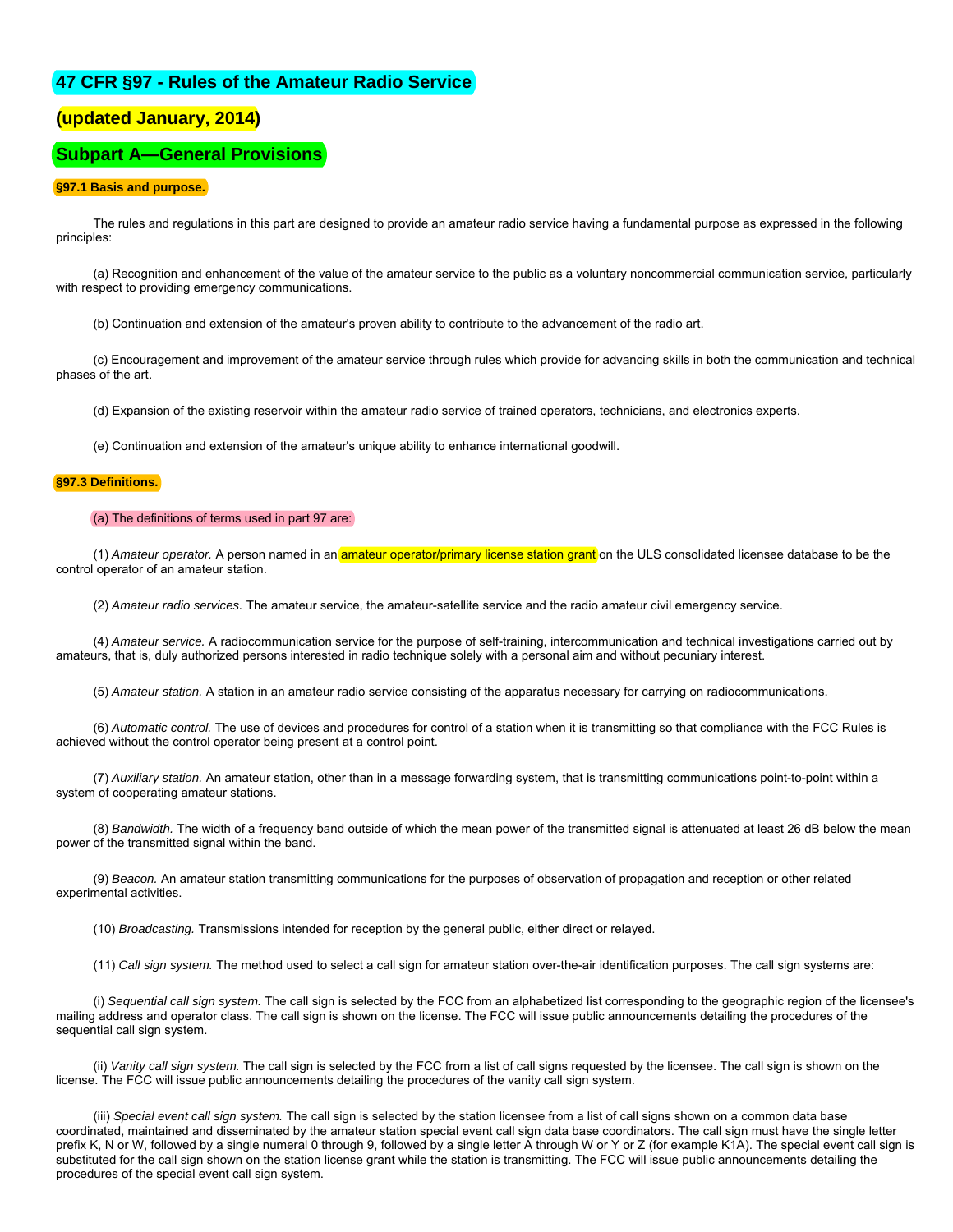(12) *CEPT radio amateur license.* A license issued by a country belonging to the European Conference of Postal and Telecommunications Administrations (CEPT) that has adopted Recommendation T/R 61-01 (Nice 1985, Paris 1992, Nicosia 2003).

(13) *Control operator.* An amateur operator designated by the licensee of a station to be responsible for the transmissions from that station to assure compliance with the FCC Rules.

(14) *Control point.* The location at which the control operator function is performed.

(15) *CSCE.* Certificate of successful completion of an examination.

(16) *Earth station.* An amateur station located on, or within 50 km of, the Earth's surface intended for communications with space stations or with other Earth stations by means of one or more other objects in space.

(17) [Reserved]

(18) *External RF power amplifier.* A device capable of increasing power output when used in conjunction with, but not an integral part of, a transmitter.

- (19) [Reserved]
- (20) *FAA.* Federal Aviation Administration.
- (21) *FCC.* Federal Communications Commission.

(22) *Frequency coordinator.* An entity, recognized in a local or regional area by amateur operators whose stations are eligible to be auxiliary or repeater stations, that recommends transmit/receive channels and associated operating and technical parameters for such stations in order to avoid or minimize potential interference.

(23) *Harmful interference.* Interference which endangers the functioning of a radionavigation service or of other safety services or seriously degrades, obstructs or repeatedly interrupts a radiocommunication service operating in accordance with the Radio Regulations.

(24) *IARP (International Amateur Radio Permit).* A document issued pursuant to the terms of the Inter-American Convention on an International Amateur Radio Permit by a country signatory to that Convention, other than the United States. Montrouis, Haiti. AG/doc.3216/95.

(25) *Indicator.* Words, letters or numerals appended to and separated from the call sign during the station identification.

(26) *Information bulletin.* A message directed only to amateur operators consisting solely of subject matter of direct interest to the amateur service.

(27) *In-law.* A parent, stepparent, sibling, or step-sibling of a licensee's spouse; the spouse of a licensee's sibling, step-sibling, child, or stepchild; or the spouse of a licensee's spouse's sibling or step-sibling.

(28) *International Morse code.* A dot-dash code as defined in ITU-T Recommendation F.1 (March, 1998), Division B, I. Morse code.

(29) *ITU.* International Telecommunication Union.

(30) *Line A.* Begins at Aberdeen, WA, running by great circle arc to the intersection of 48° N, 120° W, thence along parallel 48° N, to the intersection of 95° W, thence by great circle arc through the southernmost point of Duluth, MN, thence by great circle arc to 45° N, 85° W, thence southward along meridian 85° W, to its intersection with parallel 41° N, thence along parallel 41° N, to its intersection with meridian 82° W, thence by great circle arc through the southernmost point of Bangor, ME, thence by great circle arc through the southernmost point of Searsport, ME, at which point it terminates.

(31) *Local control.* The use of a control operator who directly manipulates the operating adjustments in the station to achieve compliance with the FCC Rules.

(32) *Message forwarding system.* A group of amateur stations participating in a voluntary, cooperative, interactive arrangement where communications are sent from the control operator of an originating station to the control operator of one or more destination stations by one or more forwarding stations.

(33) *National Radio Quiet Zone.* The area in Maryland, Virginia and West Virginia Bounded by 39°15′ N on the north, 78°30′ W on the east, 37°30′ N on the south and 80°30′ W on the west.

(34) *Physician.* For the purpose of this part, a person who is licensed to practice in a place where the amateur service is regulated by the FCC, as either a Doctor of Medicine (M.D.) or a Doctor of Osteopathy (D.O.)

(35) *Question pool.* All current examination questions for a designated written examination element.

(36) *Question set.* A series of examination questions on a given examination selected from the question pool.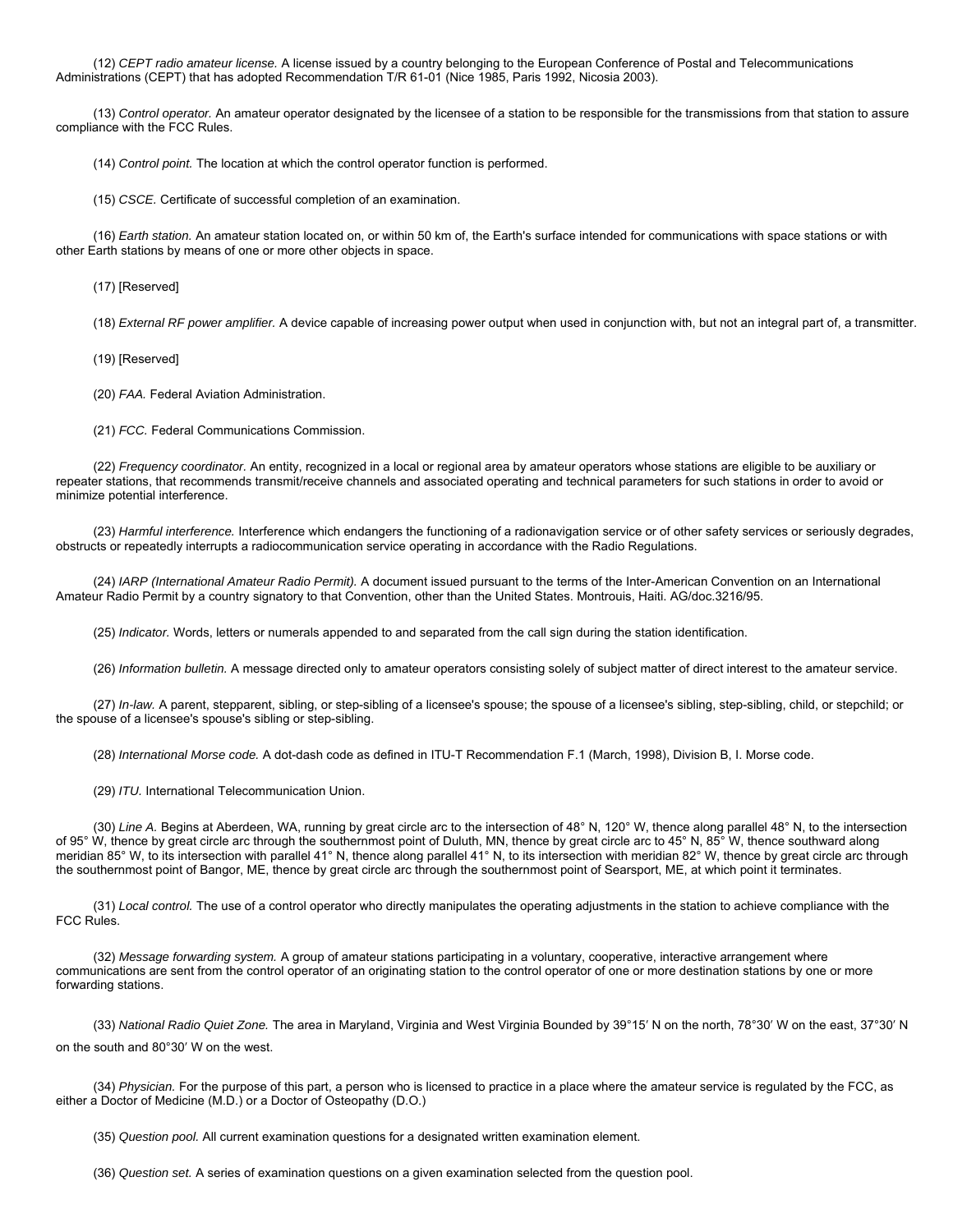(37) *Radio Regulations.* The latest ITU *Radio Regulations* to which the United States is a party.

(38) *RACES* (radio amateur civil emergency service). A radio service using amateur stations for civil defense communications during periods of local, regional or national civil emergencies.

(39) *Remote control.* The use of a control operator who indirectly manipulates the operating adjustments in the station through a control link to achieve compliance with the FCC Rules.

(40) *Repeater.* An amateur station that simultaneously retransmits the transmission of another amateur station on a different channel or channels.

(41) *Space station.* An amateur station located more than 50 km above the Earth's surface.

(42) *Space telemetry.* A one-way transmission from a space station of measurements made from the measuring instruments in a spacecraft, including those relating to the functioning of the spacecraft.

(43) *Spurious emission.* An emission, or frequencies outside the necessary bandwidth of a transmission, the level of which may be reduced without affecting the information being transmitted.

(44) *Telecommand.* A one-way transmission to initiate, modify, or terminate functions of a device at a distance.

(45) *Telecommand station.* An amateur station that transmits communications to initiate, modify or terminate functions of a space station.

(46) *Telemetry.* A one-way transmission of measurements at a distance from the measuring instrument.

(47) *Third party communications.* A message from the control operator (first party) of an amateur station to another amateur station control operator (second party) on behalf of another person (third party).

(48) *ULS (Universal Licensing System).* The consolidated database, application filing system and processing system for all Wireless Telecommunications Services.

(49) *VE.* Volunteer examiner.

(50) *VEC.* Volunteer-examiner coordinator.

(b) The definitions of technical symbols used in this part are:

(1) *EHF* (extremely high frequency). The frequency range 30-300 GHz.

(2) *HF* (high frequency). The frequency range 3-30 MHz.

(3) *Hz.* Hertz.

(4) *m.* Meters.

(5) *MF* (medium frequency). The frequency range 300-3000 kHz.

(6) *PEP* (peak envelope power). The average power supplied to the antenna transmission line by a transmitter during one RF cycle at the crest of the modulation envelope taken under normal operating conditions.

(7) *RF.* Radio frequency.

(8) *SHF* (super-high frequency). The frequency range 3-30 GHz.

- (9) *UHF* (ultra-high frequency). The frequency range 300-3000 MHz.
- (10) *VHF* (very-high frequency). The frequency range 30-300 MHz.
- (11) *W.* Watts.

(c) The following terms are used in this part to indicate emission types. Refer to §2.201 of the FCC Rules, *Emission, modulation and transmission characteristics,* for information on emission type designators.

(1) *CW.* International Morse code telegraphy emissions having designators with A, C, H, J or R as the first symbol; 1 as the second symbol; A or B as the third symbol; and emissions J2A and J2B.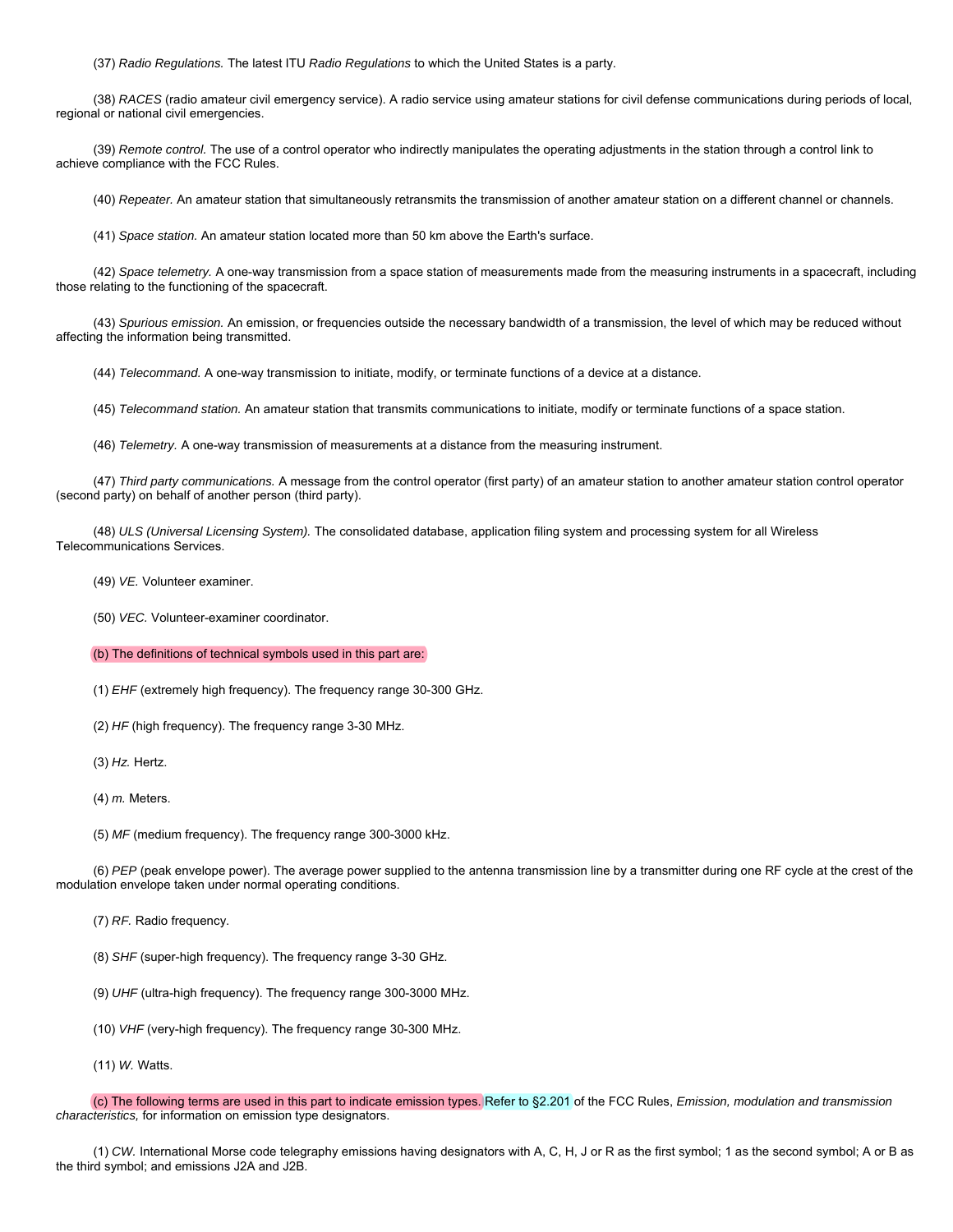(2) *Data.* Telemetry, telecommand and computer communications emissions having (i) designators with A, C, D, F, G, H, J or R as the first symbol, 1 as the second symbol, and D as the third symbol; (ii) emission J2D; and (iii) emissions A1C, F1C, F2C, J2C, and J3C having an occupied bandwidth of 500 Hz or less when transmitted on an amateur service frequency below 30 MHz. Only a digital code of a type specifically authorized in this part may be transmitted.

(3) *Image.* Facsimile and television emissions having designators with A, C, D, F, G, H, J or R as the first symbol; 1, 2 or 3 as the second symbol; C or F as the third symbol; and emissions having B as the first symbol; 7, 8 or 9 as the second symbol; W as the third symbol.

(4) *MCW.* Tone-modulated international Morse code telegraphy emissions having designators with A, C, D, F, G, H or R as the first symbol; 2 as the second symbol; A or B as the third symbol.

(5) *Phone.* Speech and other sound emissions having designators with A, C, D, F, G, H, J or R as the first symbol; 1, 2 or 3 as the second symbol; E as the third symbol. Also speech emissions having B as the first symbol; 7, 8 or 9 as the second symbol; E as the third symbol. MCW for the purpose of performing the station identification procedure, or for providing telegraphy practice interspersed with speech. Incidental tones for the purpose of selective calling or alerting or to control the level of a demodulated signal may also be considered phone.

(6) *Pulse.* Emissions having designators with K, L, M, P, Q, V or W as the first symbol; 0, 1, 2, 3, 7, 8, 9 or X as the second symbol; A, B, C, D, E, F, N, W or X as the third symbol.

(7) *RTTY.* Narrow-band direct-printing telegraphy emissions having designators with A, C, D, F, G, H, J or R as the first symbol; 1 as the second symbol; B as the third symbol; and emission J2B. Only a digital code of a type specifically authorized in this part may be transmitted.

(8) *SS.* Spread spectrum emissions using bandwidth-expansion modulation emissions having designators with A, C, D, F, G, H, J or R as the first symbol; X as the second symbol; X as the third symbol.

(9) *Test.* Emissions containing no information having the designators with N as the third symbol. Test does not include pulse emissions with no information or modulation unless pulse emissions are also authorized in the frequency band.

#### [54 FR 25857, June 20, 1989]

EDITORIAL NOTE: For FEDERAL REGISTER citations affecting §97.3, see the List of CFR Sections Affected, which appears in the Finding Aids section of the printed volume and at *www.fdsys.gov*.

#### **§97.5 Station license required.**

(a) The station apparatus must be under the physical control of a person named in an amateur station license grant on the ULS consolidated license database or a person authorized for alien reciprocal operation by §97.107 of this part, before the station may transmit on any amateur service frequency from any place that is:

(1) Within 50 km of the Earth's surface and at a place where the amateur service is regulated by the FCC;

(2) Within 50 km of the Earth's surface and aboard any vessel or craft that is documented or registered in the United States; or

(3) More than 50 km above the Earth's surface aboard any craft that is documented or registered in the United States.

(b) The types of station license grants are:

(1) *An operator/primary station license grant.* One, but only one, operator/primary station license grant may be held by any one person. The primary station license is granted together with the amateur operator license. Except for a representative of a foreign government, any person who qualifies by examination is eligible to apply for an operator/primary station license grant.

(2) *A club station license grant.* A club station license grant may be held only by the person who is the license trustee designated by an officer of the club. The trustee must be a person who holds an operator/primary station license grant. The club must be composed of at least four persons and must have a name, a document of organization, management, and a primary purpose devoted to amateur service activities consistent with this part.

(3) *A military recreation station license grant.* A military recreation station license grant may be held only by the person who is the license custodian designated by the official in charge of the United States military recreational premises where the station is situated. The person must not be a representative of a foreign government. The person need not hold an amateur operator license grant.

(c) The person named in the station license grant or who is authorized for alien reciprocal operation by §97.107 of this part may use, in accordance with the applicable rules of this part, the transmitting apparatus under the physical control of the person at places where the amateur service is regulated by the FCC.

(d) A CEPT radio-amateur license is issued to the person by the country of which the person is a citizen. The person must not:

(1) Be a resident alien or citizen of the United States, regardless of any other citizenship also held;

(2) Hold an FCC-issued amateur operator license nor reciprocal permit for alien amateur licensee;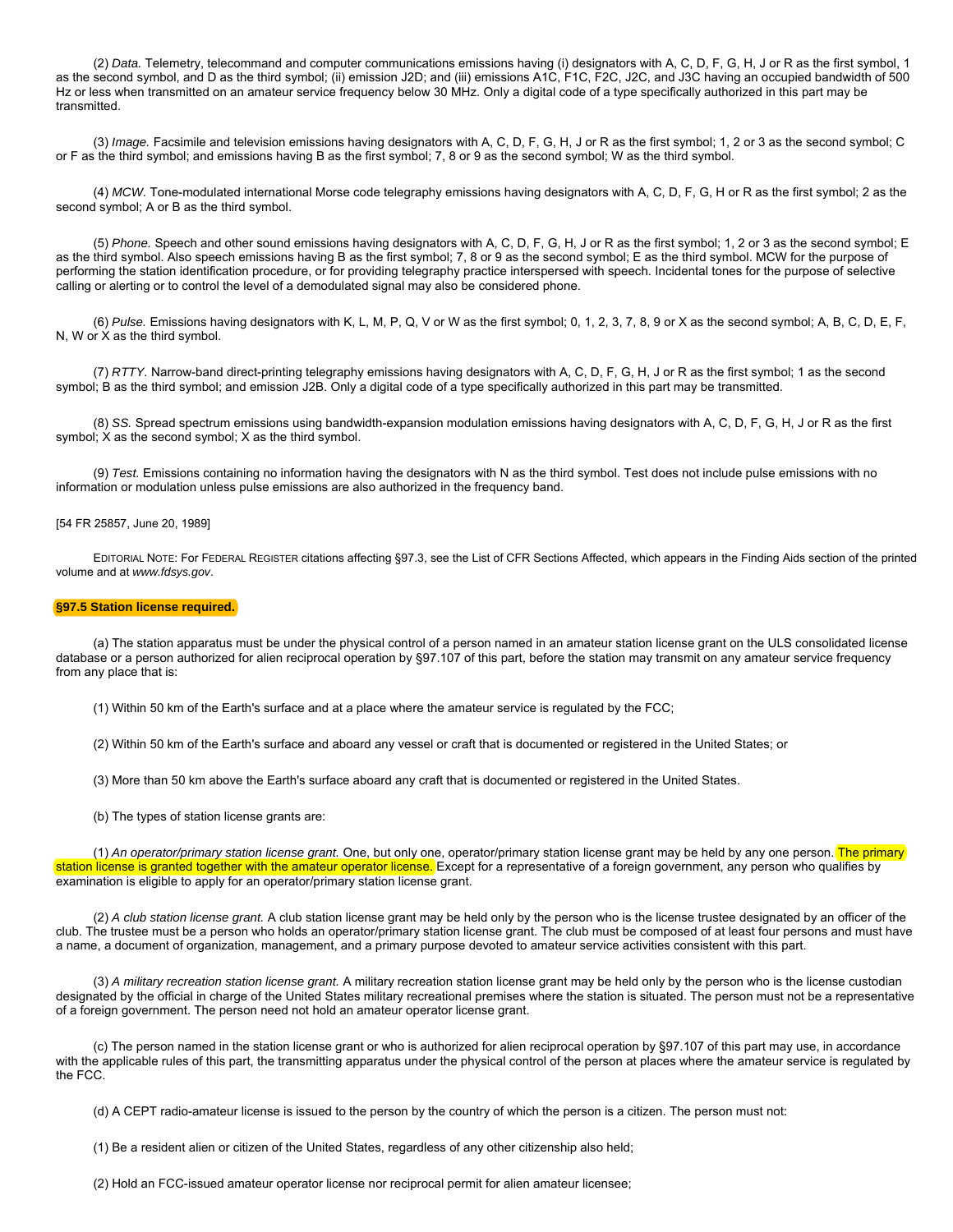(3) Be a prior amateur service licensee whose FCC-issued license was revoked, suspended for less than the balance of the license term and the suspension is still in effect, suspended for the balance of the license term and relicensing has not taken place, or surrendered for cancellation following notice of revocation, suspension or monetary forfeiture proceedings; or

(4) Be the subject of a cease and desist order that relates to amateur service operation and which is still in effect.

(e) An IARP is issued to the person by the country of which the person is a citizen. The person must not:

(1) Be a resident alien or citizen of the United States, regardless of any other citizenship also held;

(2) Hold an FCC-issued amateur operator license nor reciprocal permit for alien amateur licensee;

(3) Be a prior amateur service licensee whose FCC-issued license was revoked, suspended for less than the balance of the license term and the suspension is still in effect, suspended for the balance of the license term and relicensing has not taken place, or surrendered for cancellation following notice of revocation, suspension or monetary forfeiture proceedings; or

(4) Be the subject of a cease and desist order that relates to amateur service operation and which is still in effect.

[59 FR 54831, Nov. 2, 1994, as amended at 62 FR 17567, Apr. 10, 1997; 63 FR 68977, Dec. 14, 1998; 75 FR 78169, Dec. 15, 2010]

# **§97.7 Control operation required.**

When transmitting, each amateur station must have a control operator. The control operator must be a person:

(a) For whom an amateur operator/primary station license grant appears on the ULS consolidated licensee database, or

(b) Who is authorized for alien reciprocal operation by §97.107 of this part.

#### [63 FR 68978, Dec. 14, 1998]

# **§97.9 Operator license grant.**

(a) The classes of amateur operator license grants are: Novice, Technician, General, Advanced, and Amateur Extra. The person named in the operator license grant is authorized to be the control operator of an amateur station with the privileges authorized to the operator class specified on the license grant.

(b) The person named in an operator license grant of Novice, Technician, General or Advanced Class, who has properly submitted to the administering VEs a FCC Form 605 document requesting examination for an operator license grant of a higher class, and who holds a CSCE indicating that the person has completed the necessary examinations within the previous 365 days, is authorized to exercise the rights and privileges of the higher operator class until final disposition of the application or until 365 days following the passing of the examination, whichever comes first.

[75 FR 78169, Dec. 15, 2010]

# **§97.11 Stations aboard ships or aircraft.**

(a) The installation and operation of an amateur station on a ship or aircraft must be approved by the master of the ship or pilot in command of the aircraft.

(b) The station must be separate from and independent of all other radio apparatus installed on the ship or aircraft, except a common antenna may be shared with a voluntary ship radio installation. The station's transmissions must not cause interference to any other apparatus installed on the ship or aircraft.

(c) The station must not constitute a hazard to the safety of life or property. For a station aboard an aircraft, the apparatus shall not be operated while the aircraft is operating under Instrument Flight Rules, as defined by the FAA, unless the station has been found to comply with all applicable FAA Rules.

#### **§97.13 Restrictions on station location.**

(a) Before placing an amateur station on land of environmental importance or that is significant in American history, architecture or culture, the licensee may be required to take certain actions prescribed by §§1.1305-1.1319 of this chapter.

(b) A station within 1600 m (1 mile) of an FCC monitoring facility must protect that facility from harmful interference. Failure to do so could result in imposition of operating restrictions upon the amateur station by a District Director pursuant to §97.121 of this part. Geographical coordinates of the facilities that require protection are listed in §0.121(c) of this chapter.

(c) Before causing or allowing an amateur station to transmit from any place where the operation of the station could cause human exposure to RF electromagnetic field levels in excess of those allowed under §1.1310 of this chapter, the licensee is required to take certain actions.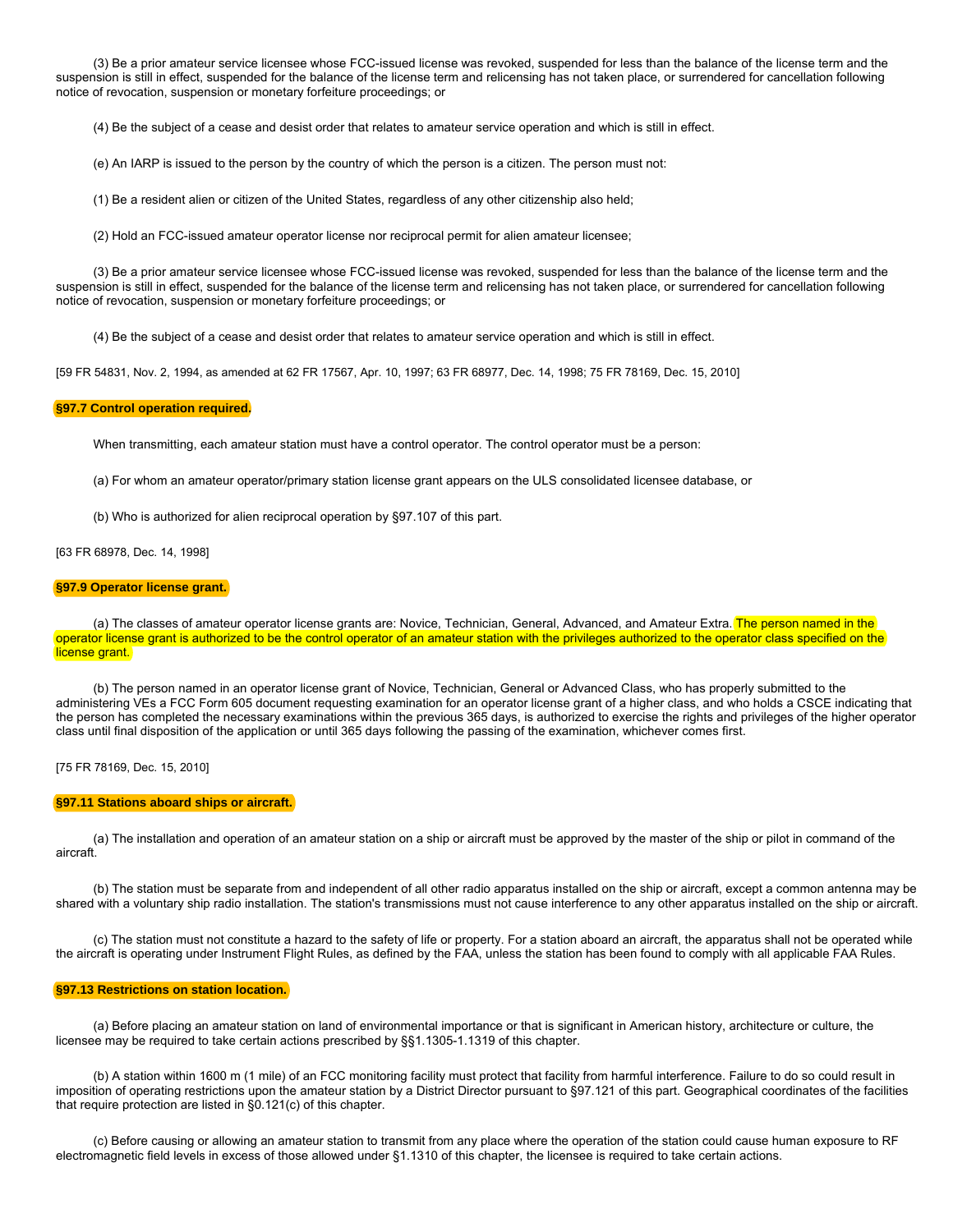(1) The licensee must perform the routine RF environmental evaluation prescribed by §1.1307(b) of this chapter, if the power of the licensee's station exceeds the limits given in the following table:

| <b>Wavelength band</b>           | Evaluation required if power <sup>1</sup> (watts) exceeds                                                                                                      |  |  |  |  |  |
|----------------------------------|----------------------------------------------------------------------------------------------------------------------------------------------------------------|--|--|--|--|--|
| <b>MF</b>                        |                                                                                                                                                                |  |  |  |  |  |
| 160 m                            | 500                                                                                                                                                            |  |  |  |  |  |
| <b>HF</b>                        |                                                                                                                                                                |  |  |  |  |  |
| 80 m                             | 500                                                                                                                                                            |  |  |  |  |  |
| 75 m                             | 500                                                                                                                                                            |  |  |  |  |  |
| 40 m                             | 500                                                                                                                                                            |  |  |  |  |  |
| 30 m                             | 425                                                                                                                                                            |  |  |  |  |  |
| 20 m                             | 225                                                                                                                                                            |  |  |  |  |  |
| 17 m                             | 125                                                                                                                                                            |  |  |  |  |  |
| 15 <sub>m</sub>                  | 100                                                                                                                                                            |  |  |  |  |  |
| 12 m                             | 75                                                                                                                                                             |  |  |  |  |  |
| 10 m                             | 50                                                                                                                                                             |  |  |  |  |  |
| VHF (all bands)                  | 50                                                                                                                                                             |  |  |  |  |  |
| <b>UHF</b>                       |                                                                                                                                                                |  |  |  |  |  |
| 70 cm                            | 70                                                                                                                                                             |  |  |  |  |  |
| 33 cm                            | 150                                                                                                                                                            |  |  |  |  |  |
| 23 cm                            | 200                                                                                                                                                            |  |  |  |  |  |
| 13 cm                            | 250                                                                                                                                                            |  |  |  |  |  |
| SHF (all bands)                  | 250                                                                                                                                                            |  |  |  |  |  |
| EHF (all bands)                  | 250                                                                                                                                                            |  |  |  |  |  |
| Repeater stations (all<br>bands) | non-building-mounted antennas: height above ground level to lowest point of antenna <10 m and power >500 W ERP building-<br>mounted antennas: power >500 W ERP |  |  |  |  |  |

1 Power = PEP input to antenna except, for repeater stations only, power exclusion is based on ERP (effective radiated power).

(2) If the routine environmental evaluation indicates that the RF electromagnetic fields could exceed the limits contained in §1.1310 of this chapter in accessible areas, the licensee must take action to prevent human exposure to such RF electromagnetic fields. Further information on evaluating compliance with these limits can be found in the FCC's OET Bulletin Number 65, "Evaluating Compliance with FCC Guidelines for Human Exposure to Radiofrequency Electromagnetic Fields."

[54 FR 25857, June 20, 1989, as amended at 55 FR 20398, May 16, 1990; 61 FR 41019, Aug. 7, 1996; 62 FR 47963, Sept. 12, 1997; 62 FR 49557, Sept. 22, 1997; 62 FR 61448, Nov. 18, 1997; 63 FR 68978, Dec. 14, 1998; 65 FR 6549, Feb. 10, 2000]

# **§97.15 Station antenna structures.**

(a) Owners of certain antenna structures more than 60.96 meters (200 feet) above ground level at the site or located near or at a public use airport must notify the Federal Aviation Administration and register with the Commission as required by part 17 of this chapter.

(b) Except as otherwise provided herein, a station antenna structure may be erected at heights and dimensions sufficient to accommodate amateur service communications. (State and local regulation of a station antenna structure must not preclude amateur service communications. Rather, it must reasonably accommodate such communications and must constitute the minimum practicable regulation to accomplish the state or local authority's legitimate purpose. *See* PRB-1, 101 FCC 2d 952 (1985) for details.)

[64 FR 53242, Oct. 1, 1999]

### **§97.17 Application for new license grant.**

(a) Any qualified person is eligible to apply for a new operator/primary station, club station or military recreation station license grant. No new license grant will be issued for a Novice or Advanced Class operator/primary station.

(b) Each application for a new amateur service license grant must be filed with the FCC as follows: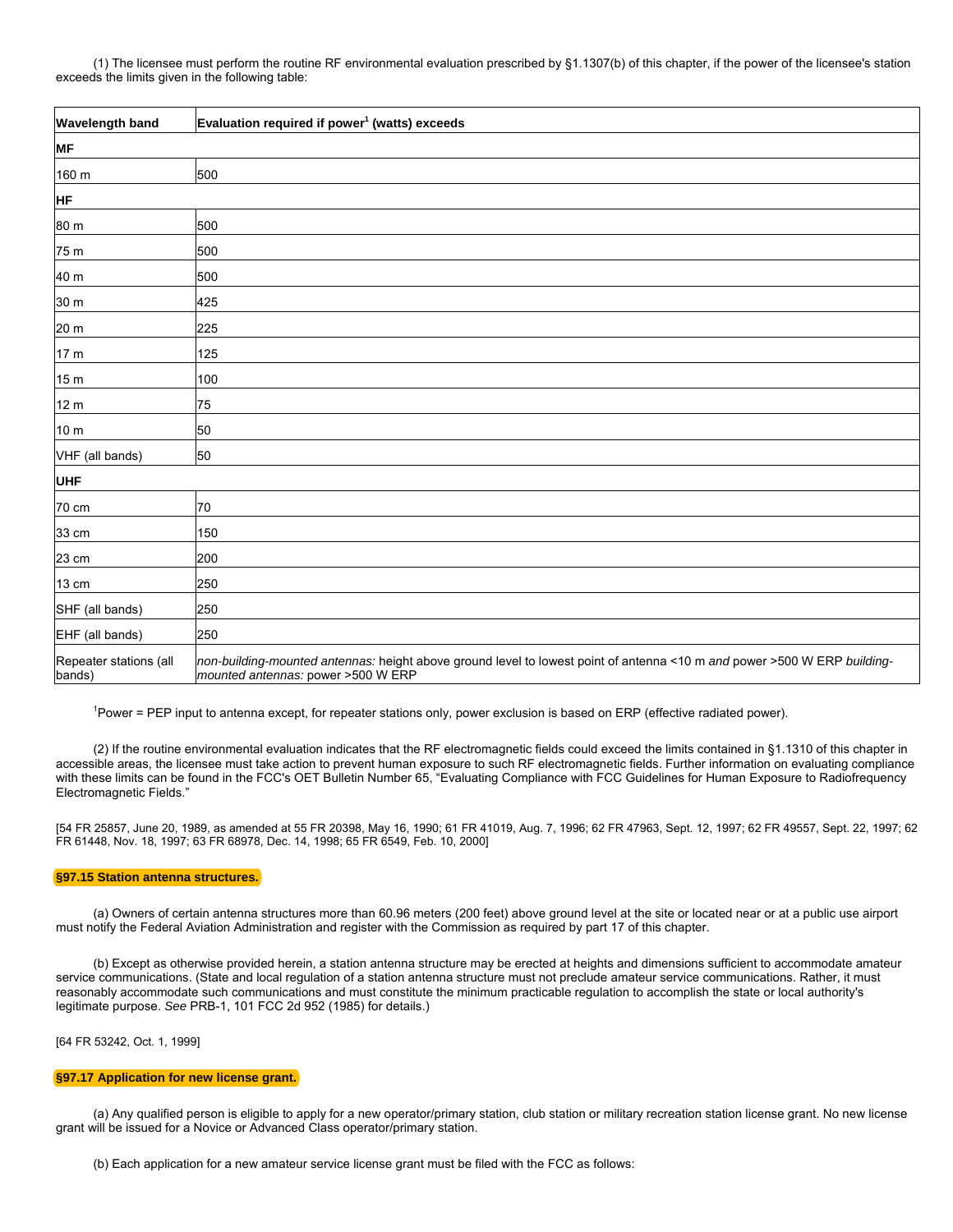(1) Each candidate for an amateur radio operator license which requires the applicant to pass one or more examination elements must present the administering VEs with all information required by the rules prior to the examination. The VEs may collect all necessary information in any manner of their choosing, including creating their own forms.

(2) For a new club or military recreation station license grant, each applicant must present all information required by the rules to an amateur radio organization having tax-exempt status under section 501(c)(3) of the Internal Revenue Code of 1986 that provides voluntary, uncompensated and unreimbursed services in providing club and military recreation station call signs ("*Club Station Call Sign Administrator*") who must submit the information to the FCC in an electronic batch file. The Club Station Call Sign Administrator may collect the information required by these rules in any manner of their choosing, including creating their own forms. The Club Station Call Sign Administrator must retain the applicants information for at least 15 months and make it available to the FCC upon request. The FCC will issue public announcements listing the qualified organizations that have completed a pilot autogrant batch filing project and are authorized to serve as a Club Station Call Sign Administrator.

(c) No person shall obtain or attempt to obtain, or assist another person to obtain or attempt to obtain, an amateur service license grant by fraudulent means.

(d) One unique call sign will be shown on the license grant of each new primary, club and military recreation station. The call sign will be selected by the sequential call sign system. Effective February 14, 2011, no club station license grants will be issued to a licensee who is shown as the license trustee on an existing club station license grant.

[63 FR 68978, Dec. 14, 1998. as amended at 64 FR 53242, Oct. 1, 1999; 65 FR 6549, Feb. 10, 2000; 75 FR 78170, Dec. 15, 2010]

# **§97.19 Application for a vanity call sign.**

(a) The person named in an operator/primary station license grant or in a club station license grant is eligible to make application for modification of the license grant, or the renewal thereof, to show a call sign selected by the vanity call sign system. Effective February 14, 2011, the person named in a club station license grant that shows on the license a call sign that was selected by a trustee is not eligible for an additional vanity call sign. (The person named in a club station license grant that shows on the license a call sign that was selected by a trustee is eligible for a vanity call sign for his or her operator/primary station license grant on the same basis as any other person who holds an operator/primary station license grant.) Military recreation stations are not eligible for a vanity call sign.

(b) Each application for a modification of an operator/primary or club station license grant, or the renewal thereof, to show a call sign selected by the vanity call sign system must be filed in accordance with §1.913 of this chapter.

(c) Unassigned call signs are available to the vanity call sign system with the following exceptions:

(1) A call sign shown on an expired license grant is not available to the vanity call sign system for 2 years following the expiration of the license.

(2) A call sign shown on a surrendered or canceled license grant (except for a license grant that is canceled pursuant to §97.31) is not available to the vanity call sign system for 2 years following the date such action is taken. (The availability of a call sign shown on a license canceled pursuant to §97.31 is governed by paragraph (c)(3) of this section.)

(i) This 2-year period does not apply to any license grant pursuant to paragraph (c)(3)(i), (ii), or (iii) of this section that is surrendered, canceled, revoked, voided, or set aside because the grantee acknowledged or the Commission determined that the grantee was not eligible for the exception. In such a case, the call sign is not available to the vanity call sign system for 30 days following the date such action is taken, or for the period for which the call sign would not have been available to the vanity call sign system pursuant to paragraphs (c)(2) or (3) of this section but for the intervening grant to the ineligible applicant, whichever is later.

(ii) An applicant to whose operator/primary station license grant, or club station license grant for which the applicant is the trustee, the call sign was previously assigned is exempt from the 2-year period set forth in paragraph (c)(2) of this section.

(3) A call sign shown on a license canceled pursuant to §97.31 of this part is not available to the vanity call sign system for 2 years following the person's death, or for 2 years following the expiration of the license grant, whichever is sooner. If, however, a license is canceled more than 2 years after the licensee's death (or within 30 days before the second anniversary of the licensee's death), the call sign is not available to the vanity call sign system for 30 days following the date such action is taken. The following applicants are exempt from this 2-year period:

(i) An applicant to whose operator/primary station license grant, or club station license grant for which the applicant is the trustee, the call sign was previously assigned; or

(ii) An applicant who is the spouse, child, grandchild, stepchild, parent, grandparent, stepparent, brother, sister, stepbrother, stepsister, aunt, uncle, niece, nephew, or in-law of the person now deceased or of any other deceased former holder of the call sign, provided that the vanity call sign requested by the applicant is from the group of call signs corresponding to the same or lower class of operator license held by the applicant as designated in the sequential call sign system; or

(iii) An applicant who is a club station license trustee acting with a written statement of consent signed by either the licensee *ante mortem* but who is now deceased, or by at least one relative as listed in paragraph (c)(3)(ii) of this section, of the person now deceased or of any other deceased former holder of the call sign, provided that the deceased former holder was a member of the club during his or her life.

(d) The vanity call sign requested by an applicant must be selected from the group of call signs corresponding to the same or lower class of operator license held by the applicant as designated in the sequential call sign system.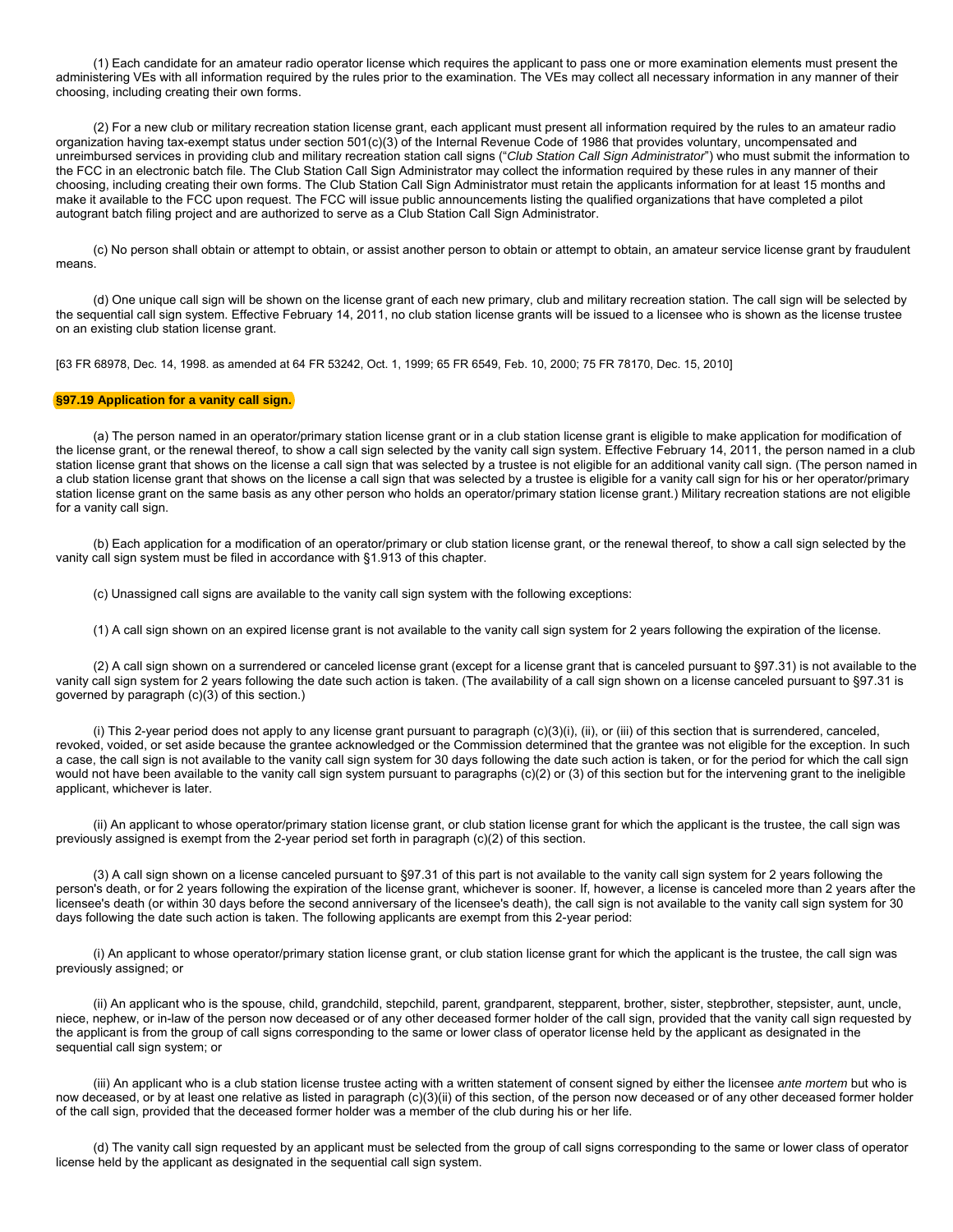(1) The applicant must request that the call sign shown on the license grant be vacated and provide a list of up to 25 call signs in order of preference. In the event that the Commission receives more than one application requesting a vanity call sign from an applicant on the same receipt day, the Commission will process only the first such application entered into the Universal Licensing System. Subsequent vanity call sign applications from that applicant with the same receipt date will not be accepted.

(2) The first assignable call sign from the applicant's list will be shown on the license grant. When none of those call signs are assignable, the call sign vacated by the applicant will be shown on the license grant.

(3) Vanity call signs will be selected from those call signs assignable at the time the application is processed by the FCC.

(4) A call sign designated under the sequential call sign system for Alaska, Hawaii, Caribbean Insular Areas, and Pacific Insular areas will be assigned only to a primary or club station whose licensee's mailing address is in the corresponding state, commonwealth, or island. This limitation does not apply to an applicant for the call sign as the spouse, child, grandchild, stepchild, parent, grandparent, stepparent, brother, sister, stepbrother, stepsister, aunt, uncle, niece, nephew, or in-law, of the former holder now deceased.

[60 FR 7460, Feb. 8, 1995, as amended at 60 FR 50123, Sept. 28, 1995; 60 FR 53132, Oct. 12, 1995; 63 FR 68979, Dec. 14, 1998; 71 FR 66461, Nov. 15, 2006; 75 FR 78170, Dec. 15, 2010]

### **§97.21 Application for a modified or renewed license grant.**

(a) A person holding a valid amateur station license grant:

(1) Must apply to the FCC for a modification of the license grant as necessary to show the correct mailing address, licensee name, club name, license trustee name, or license custodian name in accordance with §1.913 of this chapter. For a club or military recreation station license grant, the application must be presented in document form to a Club Station Call Sign Administrator who must submit the information thereon to the FCC in an electronic batch file. The Club Station Call Sign Administrator must retain the collected information for at least 15 months and make it available to the FCC upon request. A Club Station Call Sign Administrator shall not file with the Commission any application to modify a club station license grant that was submitted by a person other than the trustee as shown on the license grant, except an application to change the club station license trustee. An application to modify a club station license grant to change the license trustee name must be submitted to a Club Station Call Sign Administrator and must be signed by an officer of the club.

(2) May apply to the FCC for a modification of the operator/primary station license grant to show a higher operator class. Applicants must present the administering VEs with all information required by the rules prior to the examination. The VEs may collect all necessary information in any manner of their choosing, including creating their own forms.

(3) May apply to the FCC for renewal of the license grant for another term in accordance with §§1.913 and 1.949 of this chapter. Application for renewal of a Technician Plus Class operator/primary station license will be processed as an application for renewal of a Technician Class operator/primary station license.

(i) For a station license grant showing a call sign obtained through the vanity call sign system, the application must be filed in accordance with §97.19 of this part in order to have the vanity call sign reassigned to the station.

(ii) For a primary station license grant showing a call sign obtained through the sequential call sign system, and for a primary station license grant showing a call sign obtained through the vanity call sign system but whose grantee does not want to have the vanity call sign reassigned to the station, the application must be filed with the FCC in accordance with §1.913 of this chapter. When the application has been received by the FCC on or before the license expiration date, the license operating authority is continued until the final disposition of the application.

(iii) For a club station or military recreation station license grant showing a call sign obtained through the sequential call sign system, and for a club station license grant showing a call sign obtained through the vanity call sign system but whose grantee does not want to have the vanity call sign reassigned to the station, the application must be presented in document form to a Club Station Call Sign Administrator who must submit the information thereon to the FCC in an electronic batch file. The replacement call sign will be selected by the sequential call sign system. The Club Station Call Sign Administrator must retain the collected information for at least 15 months and make it available to the FCC upon request.

(b) A person whose amateur station license grant has expired may apply to the FCC for renewal of the license grant for another term during a 2 year filing grace period. The application must be received at the address specified above prior to the end of the grace period. Unless and until the license grant is renewed, no privileges in this part are conferred.

(c) Except as provided in paragraph (a)(4) of this section, a call sign obtained under the sequential or vanity call sign system will be reassigned to the station upon renewal or modification of a station license.

[63 FR 68979, Dec. 14, 1998, as amended at 64 FR 53242, Oct. 1, 1999; 65 FR 6550, Feb. 10, 2000; 75 FR 78170, Dec. 15, 2010]

#### **§97.23 Mailing address.**

Each license grant must show the grantee's correct name and mailing address. The mailing address must be in an area where the amateur service is regulated by the FCC and where the grantee can receive mail delivery by the United States Postal Service. Revocation of the station license or suspension of the operator license may result when correspondence from the FCC is returned as undeliverable because the grantee failed to provide the correct mailing address.

[63 FR 68979, Dec. 14, 1998]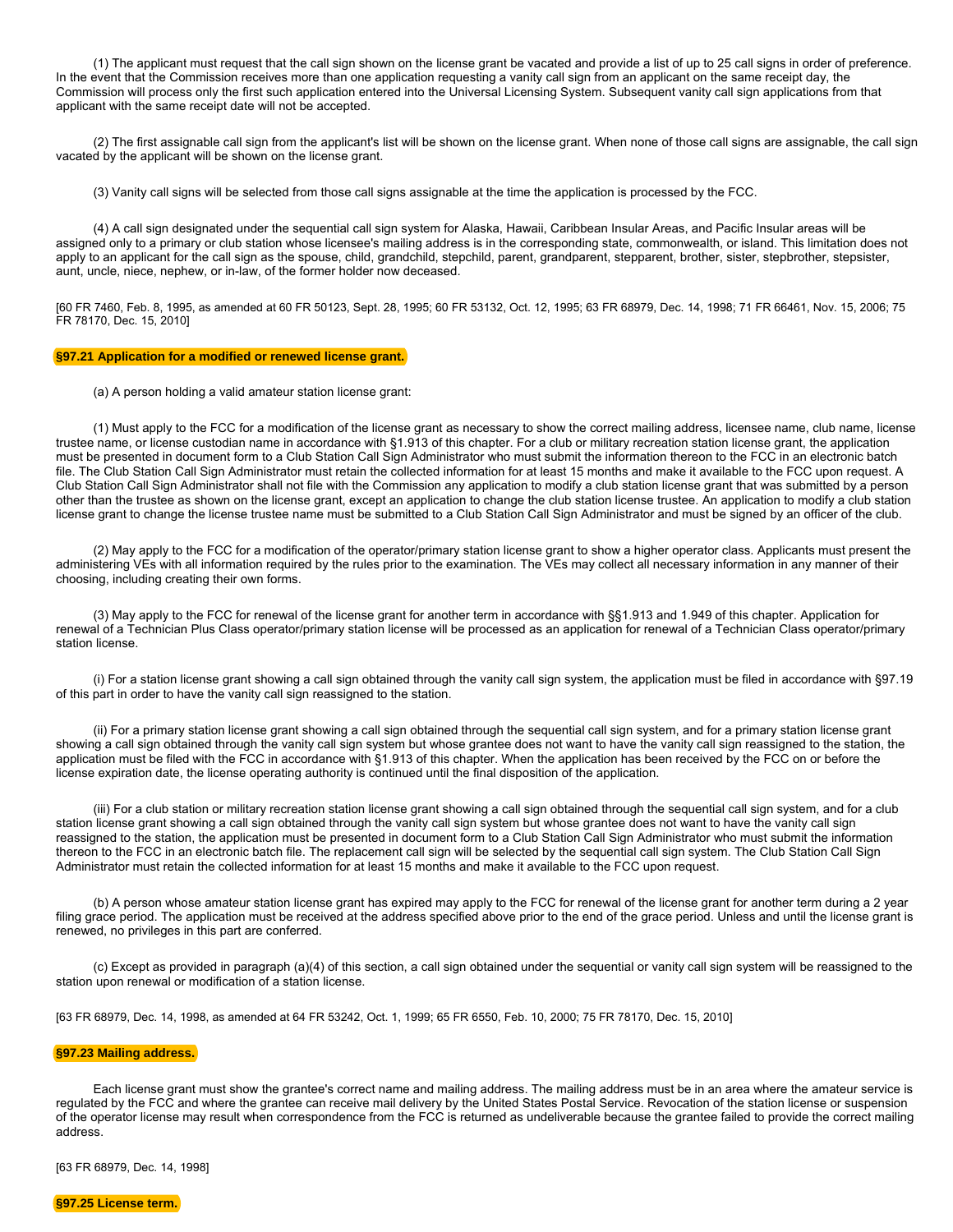An amateur service license is normally granted for a 10-year term.

[63 FR 68979, Dec. 14, 1998]

### **§97.27 FCC modification of station license grant.**

(a) The FCC may modify a station license grant, either for a limited time or for the duration of the term thereof, if it determines:

(1) That such action will promote the public interest, convenience, and necessity; or

(2) That such action will promote fuller compliance with the provisions of the Communications Act of 1934, as amended, or of any treaty ratified by the United States.

(b) When the FCC makes such a determination, it will issue an order of modification. The order will not become final until the licensee is notified in writing of the proposed action and the grounds and reasons therefor. The licensee will be given reasonable opportunity of no less than 30 days to protest the modification; except that, where safety of life or property is involved, a shorter period of notice may be provided. Any protest by a licensee of an FCC order of modification will be handled in accordance with the provisions of 47 U.S.C. 316.

[59 FR 54833, Nov. 2, 1994, as amended at 63 FR 68979, Dec. 14, 1998]

#### **§97.29 Replacement license grant document.**

Each grantee whose amateur station license grant document is lost, mutilated or destroyed may apply to the FCC for a replacement in accordance with §1.913 of this chapter.

[63 FR 68979, Dec. 14, 1998]

#### **§97.31 Cancellation on account of the licensee's death.**

(a) A person may request cancellation of an operator/primary station license grant on account of the licensee's death by submitting a signed request that includes a death certificate, obituary, or Social Security Death Index data that shows the person named in the operator/primary station license grant has died. Such a request may be submitted as a pleading associated with the deceased licensee's license. *See* §1.45 of this chapter. In addition, the Commission may cancel an operator/primary station license grant if it becomes aware of the grantee's death through other means. No action will be taken during the last thirty days of the post-expiration grace period (*see* §97.21(b)) on a request to cancel a license due to the licensee's death.

(b) A license that is canceled due to the licensee's death is canceled as of the date of the licensee's death.

[75 FR 78171, Dec. 15, 2010]

# **Subpart B—Station Operation Standards**

#### **§97.101 General standards.**

(a) In all respects not specifically covered by FCC Rules each amateur station must be operated in accordance with good engineering and good amateur practice.

(b) Each station licensee and each control operator must cooperate in selecting transmitting channels and in making the most effective use of the amateur service frequencies. No frequency will be assigned for the exclusive use of any station.

(c) At all times and on all frequencies, each control operator must give priority to stations providing emergency communications, except to stations transmitting communications for training drills and tests in RACES.

(d) No amateur operator shall willfully or maliciously interfere with or cause interference to any radio communication or signal.

#### **§97.103 Station licensee responsibilities.**

(a) The station licensee is responsible for the proper operation of the station in accordance with the FCC Rules. When the control operator is a different amateur operator than the station licensee, both persons are equally responsible for proper operation of the station.

(b) The station licensee must designate the station control operator. The FCC will presume that the station licensee is also the control operator, unless documentation to the contrary is in the station records.

(c) The station licensee must make the station and the station records available for inspection upon request by an FCC representative.

[54 FR 25857, June 20, 1989, as amended at 71 FR 66462, Nov. 15, 2006; 75 FR 27201, May 14, 2010]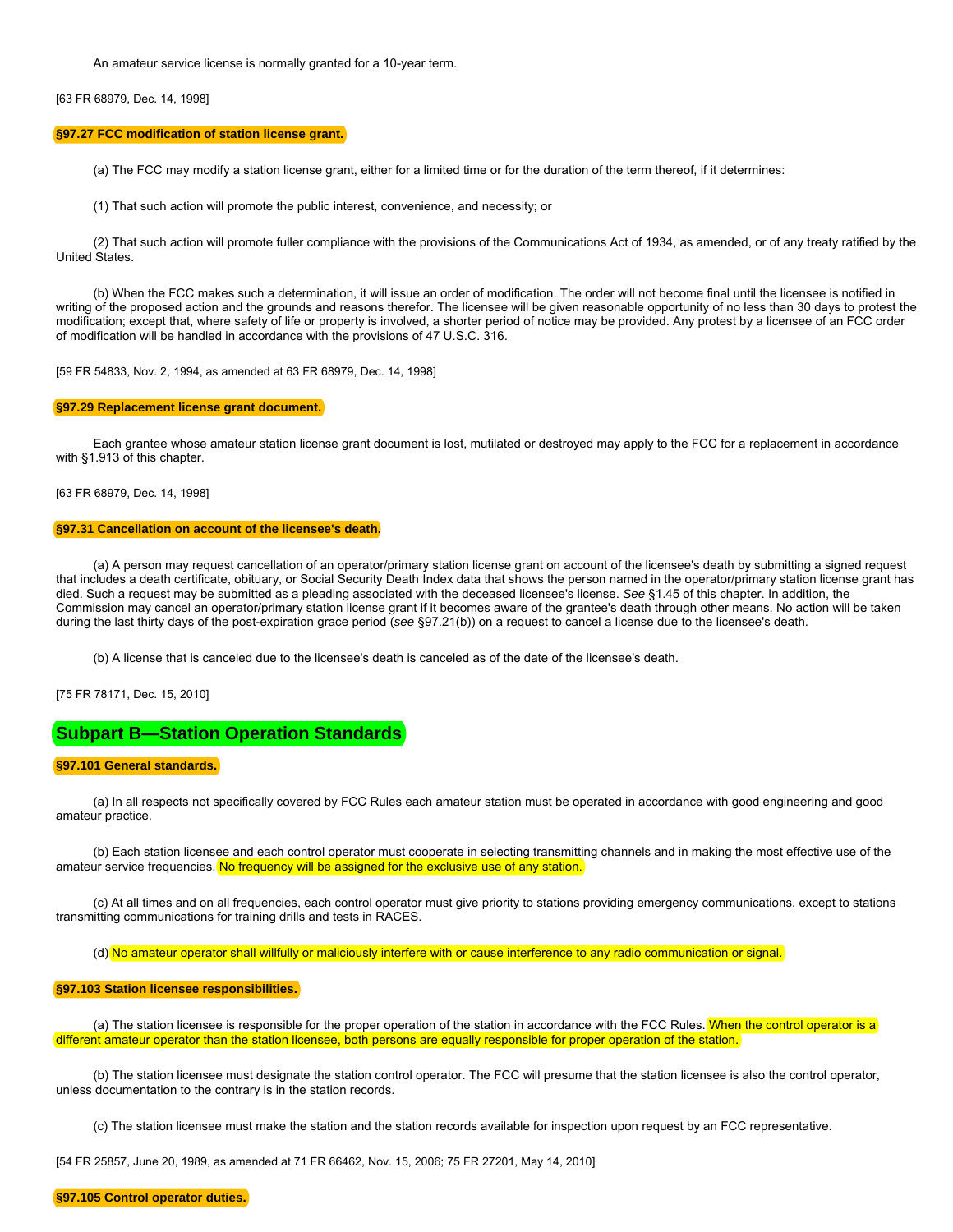(a) The control operator must ensure the immediate proper operation of the station, regardless of the type of control.

(b) A station may only be operated in the manner and to the extent permitted by the privileges authorized for the class of operator license held by the control operator.

## **§97.107 Reciprocal operating authority.**

A non-citizen of the United States ("alien") holding an amateur service authorization granted by the alien's government is authorized to be the control operator of an amateur station located at places where the amateur service is regulated by the FCC, provided there is in effect a multilateral or bilateral reciprocal operating arrangement, to which the United States and the alien's government are parties, for amateur service operation on a reciprocal basis. The FCC will issue public announcements listing the countries with which the United States has such an arrangement. No citizen of the United States or person holding an FCC amateur operator/primary station license grant is eligible for the reciprocal operating authority granted by this section. The privileges granted to a control operator under this authorization are:

(a) For an amateur service license granted by the Government of Canada:

(1) The terms of the *Convention Between the United States and Canada* (TIAS No. 2508) *Relating to the Operation by Citizens of Either Country of Certain Radio Equipment or Stations in the Other Country;*

(2) The operating terms and conditions of the amateur service license issued by the Government of Canada; and

(3) The applicable rules of this part, but not to exceed the control operator privileges of an FCC-granted Amateur Extra Class operator license.

(b) For an amateur service license granted by any country, other than Canada, with which the United States has a multilateral or bilateral agreement:

(1) The terms of the agreement between the alien's government and the United States;

(2) The operating terms and conditions of the amateur service license granted by the alien's government;

(3) The applicable rules of this part, but not to exceed the control operator privileges of an FCC-granted Amateur Extra Class operator license; and

(c) At any time the FCC may, in its discretion, modify, suspend or cancel the reciprocal operating authority granted to any person by this section.

# [63 FR 68979, Dec. 14, 1998]

#### **§97.109 Station control.**

(a) Each amateur station must have at least one control point.

(b) When a station is being locally controlled, the control operator must be at the control point. Any station may be locally controlled.

(c) When a station is being remotely controlled, the control operator must be at the control point. Any station may be remotely controlled.

(d) When a station is being automatically controlled, the control operator need not be at the control point. Only stations specifically designated elsewhere in this part may be automatically controlled. Automatic control must cease upon notification by a District Director that the station is transmitting improperly or causing harmful interference to other stations. Automatic control must not be resumed without prior approval of the District Director.

[54 FR 39535, Sept. 27, 1989, as amended at 60 FR 26001, May 16, 1995; 69 FR 24997, May 5, 2004]

#### **§97.111 Authorized transmissions.**

(a) An amateur station may transmit the following types of two-way communications:

(1) Transmissions necessary to exchange messages with other stations in the amateur service, except those in any country whose administration has notified the ITU that it objects to such communications. The FCC will issue public notices of current arrangements for international communications.

(2) Transmissions necessary to meet essential communication needs and to facilitate relief actions.

(3) Transmissions necessary to exchange messages with a station in another FCC-regulated service while providing emergency communications;

(4) Transmissions necessary to exchange messages with a United States government station, necessary to providing communications in RACES; and

(5) Transmissions necessary to exchange messages with a station in a service not regulated by the FCC, but authorized by the FCC to communicate with amateur stations. An amateur station may exchange messages with a participating United States military station during an Armed Forces Day Communications Test.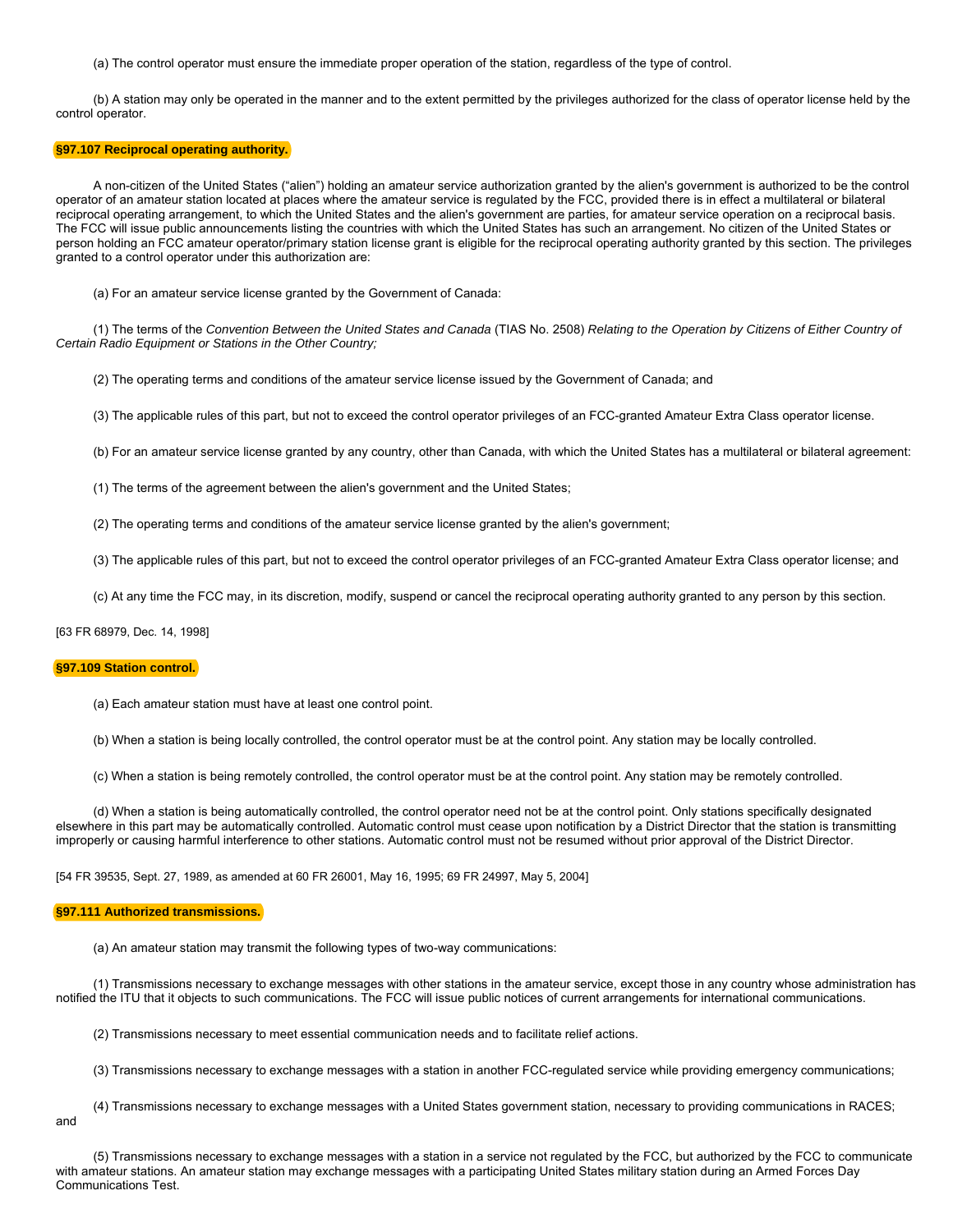(b) In addition to one-way transmissions specifically authorized elsewhere in this part, an amateur station may transmit the following types of one-way communications:

(1) Brief transmissions necessary to make adjustments to the station;

(2) Brief transmissions necessary to establishing two-way communications with other stations;

(3) Telecommand;

(4) Transmissions necessary to providing emergency communications;

(5) Transmissions necessary to assisting persons learning, or improving proficiency in, the international Morse code; and

(6) Transmissions necessary to disseminate information bulletins.

(7) Transmissions of telemetry.

[54 FR 25857, June 20, 1989, as amended at 56 FR 56171, Nov. 1, 1991; 71 FR 25982, May 3, 2006; 71 FR 66462, Nov. 15, 2006]

#### **§97.113 Prohibited transmissions.**

(a) No amateur station shall transmit:

(1) Communications specifically prohibited elsewhere in this part;

(2) Communications for hire or for material compensation, direct or indirect, paid or promised, except as otherwise provided in these rules;

(3) Communications in which the station licensee or control operator has a pecuniary interest, including communications on behalf of an employer, with the following exceptions:

(i) A station licensee or control station operator may participate on behalf of an employer in an emergency preparedness or disaster readiness test or drill, limited to the duration and scope of such test or drill, and operational testing immediately prior to such test or drill. Tests or drills that are not government-sponsored are limited to a total time of one hour per week; except that no more than twice in any calendar year, they may be conducted for a period not to exceed 72 hours.

(ii) An amateur operator may notify other amateur operators of the availability for sale or trade of apparatus normally used in an amateur station, provided that such activity is not conducted on a regular basis.

(iii) A control operator may accept compensation as an incident of a teaching position during periods of time when an amateur station is used by that teacher as a part of classroom instruction at an educational institution.

(iv) The control operator of a club station may accept compensation for the periods of time when the station is transmitting telegraphy practice or information bulletins, provided that the station transmits such telegraphy practice and bulletins for at least 40 hours per week; schedules operations on at least six amateur service MF and HF bands using reasonable measures to maximize coverage; where the schedule of normal operating times and frequencies is published at least 30 days in advance of the actual transmissions; and where the control operator does not accept any direct or indirect compensation for any other service as a control operator.

(4) Music using a phone emission except as specifically provided elsewhere in this section; communications intended to facilitate a criminal act; messages encoded for the purpose of obscuring their meaning, except as otherwise provided herein; obscene or indecent words or language; or false or deceptive messages, signals or identification.

(5) Communications, on a regular basis, which could reasonably be furnished alternatively through other radio services.

(b) An amateur station shall not engage in any form of broadcasting, nor may an amateur station transmit one-way communications except as specifically provided in these rules; nor shall an amateur station engage in any activity related to program production or news gathering for broadcasting purposes, except that communications directly related to the immediate safety of human life or the protection of property may be provided by amateur stations to broadcasters for dissemination to the public where no other means of communication is reasonably available before or at the time of the event.

(c) No station shall retransmit programs or signals emanating from any type of radio station other than an amateur station, except propagation and weather forecast information intended for use by the general public and originated from United States Government stations, and communications, including incidental music, originating on United States Government frequencies between a manned spacecraft and its associated Earth stations. Prior approval for manned spacecraft communications retransmissions must be obtained from the National Aeronautics and Space Administration. Such retransmissions must be for the exclusive use of amateur radio operators. Propagation, weather forecasts, and manned spacecraft communications retransmissions may not be conducted on a regular basis, but only occasionally, as an incident of normal amateur radio communications.

(d) No amateur station, except an auxiliary, repeater, or space station, may automatically retransmit the radio signals of other amateur station.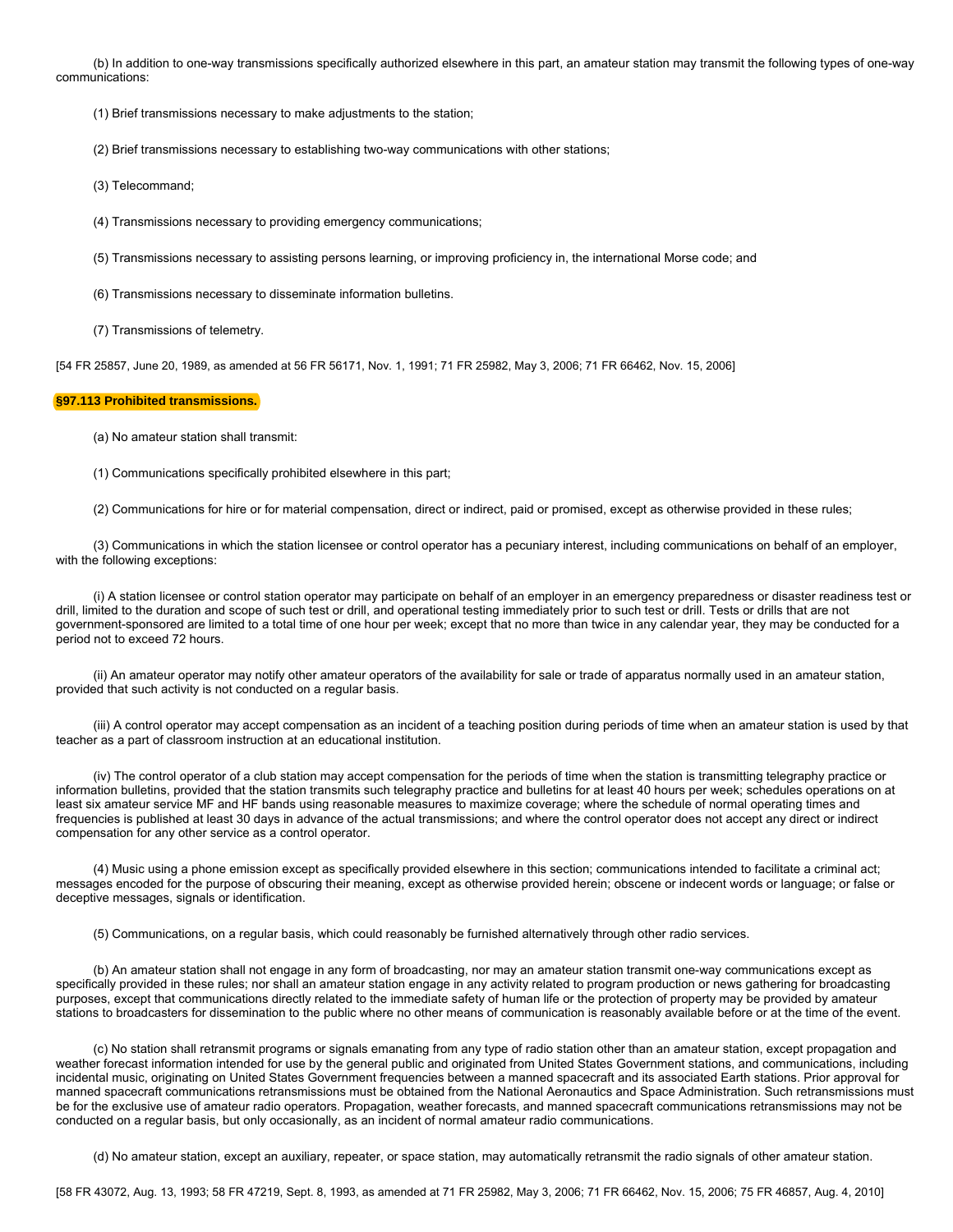#### (a) An amateur station may transmit messages for a third party to:

(1) Any station within the jurisdiction of the United States.

(2) Any station within the jurisdiction of any foreign government when transmitting emergency or disaster relief communications and any station within the jurisdiction of any foreign government whose administration has made arrangements with the United States to allow amateur stations to be used for transmitting international communications on behalf of third parties. No station shall transmit messages for a third party to any station within the jurisdiction of any foreign government whose administration has not made such an arrangement. This prohibition does not apply to a message for any third party who is eligible to be a control operator of the station.

#### (b) The third party may participate in stating the message where:

(1) The control operator is present at the control point and is continuously monitoring and supervising the third party's participation; and

(2) The third party is not a prior amateur service licensee whose license was revoked or not renewed after hearing and re-licensing has not taken place; suspended for less than the balance of the license term and the suspension is still in effect; suspended for the balance of the license term and relicensing has not taken place; or surrendered for cancellation following notice of revocation, suspension or monetary forfeiture proceedings. The third party may not be the subject of a cease and desist order which relates to amateur service operation and which is still in effect.

(c) No station may transmit third party communications while being automatically controlled except a station transmitting a RTTY or data emission.

(d) At the end of an exchange of international third party communications, the station must also transmit in the station identification procedure the call sign of the station with which a third party message was exchanged.

[54 FR 25857, June 20, 1989; 54 FR 39535, Sept. 27, 1989, as amended at 71 FR 25982, May 3, 2006; 71 FR 66462, Nov. 15, 2006]

#### **§97.117 International communications.**

Transmissions to a different country, where permitted, shall be limited to communications incidental to the purposes of the amateur service and to remarks of a personal character.

[71 FR 25982, May 3, 2006]

#### **§97.119 Station identification.**

(a) Each amateur station, except a space station or telecommand station, must transmit its assigned call sign on its transmitting channel at the end of each communication, and at least every 10 minutes during a communication, for the purpose of clearly making the source of the transmissions from the station known to those receiving the transmissions. No station may transmit unidentified communications or signals, or transmit as the station call sign, any call sign not authorized to the station.

(b) The call sign must be transmitted with an emission authorized for the transmitting channel in one of the following ways:

(1) By a CW emission. When keyed by an automatic device used only for identification, the speed must not exceed 20 words per minute;

(2) By a phone emission in the English language. Use of a phonetic alphabet as an aid for correct station identification is encouraged;

(3) By a RTTY emission using a specified digital code when all or part of the communications are transmitted by a RTTY or data emission;

(4) By an image emission conforming to the applicable transmission standards, either color or monochrome, of §73.682(a) of the FCC Rules when all or part of the communications are transmitted in the same image emission

(c) One or more indicators may be included with the call sign. Each indicator must be separated from the call sign by the slant mark (/) or by any suitable word that denotes the slant mark. If an indicator is self-assigned, it must be included before, after, or both before and after, the call sign. No selfassigned indicator may conflict with any other indicator specified by the FCC Rules or with any prefix assigned to another country.

(d) When transmitting in conjunction with an event of special significance, a station may substitute for its assigned call sign a special event call sign as shown for that station for that period of time on the common data base coordinated, maintained and disseminated by the special event call sign data base coordinators. Additionally, the station must transmit its assigned call sign at least once per hour during such transmissions.

(e) When the operator license class held by the control operator exceeds that of the station licensee, an indicator consisting of the call sign assigned to the control operator's station must be included after the call sign.

(f) When the control operator is a person who is exercising the rights and privileges authorized by §97.9(b) of this part, an indicator must be included after the call sign as follows:

(1) For a control operator who has requested a license modification from Novice Class to Technical Class: KT;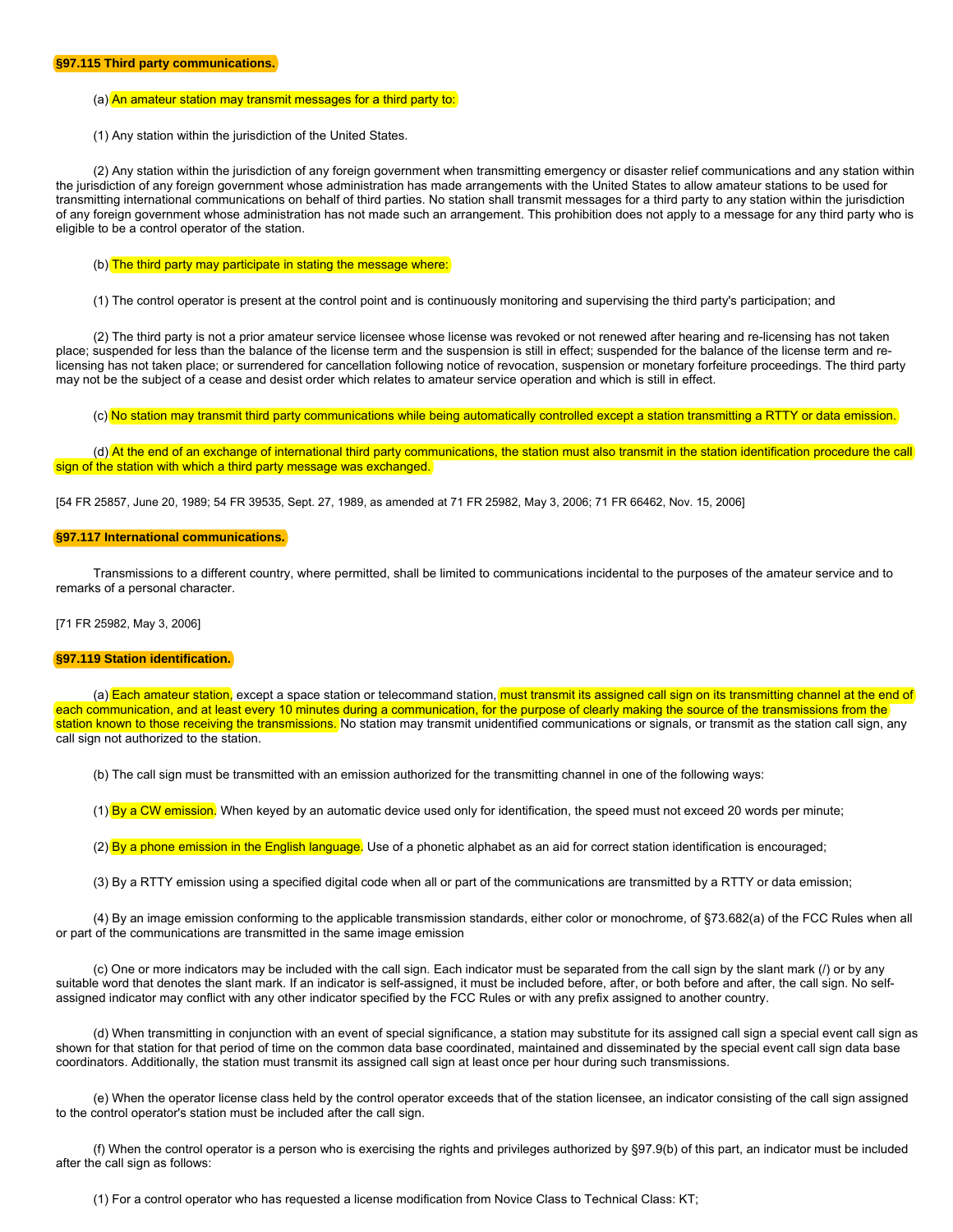(2) For a control operator who has requested a license modification from Novice or Technician to General Class: AG;

(3) For a control operator who has requested a license modification from Novice, Technician, General, or Advanced Class to Amateur Extra Class: AE.

(g) When the station is transmitting under the authority of §97.107 of this part, an indicator consisting of the appropriate letter-numeral designating the station location must be included before the call sign that was issued to the station by the country granting the license. For an amateur service license granted by the Government of Canada, however, the indicator must be included after the call sign. At least once during each intercommunication, the identification announcement must include the geographical location as nearly as possible by city and state, commonwealth or possession.

[54 FR 25857, June 20, 1989, as amended at 54 FR 39535, Sept. 27, 1989; 55 FR 30457, July 26, 1990; 56 FR 28, Jan. 2, 1991; 62 FR 17567, Apr. 10, 1997; 63 FR 68980, Dec. 14, 1998; 64 FR 51471, Sept. 23, 1999; 66 FR 20752, Apr. 25, 2001; 75 FR 78171, Dec. 15, 2010]

#### **§97.121 Restricted operation.**

(a) If the operation of an amateur station causes general interference to the reception of transmissions from stations operating in the domestic broadcast service when receivers of good engineering design, including adequate selectivity characteristics, are used to receive such transmissions, and this fact is made known to the amateur station licensee, the amateur station shall not be operated during the hours from 8 p.m. to 10:30 p.m., local time, and on Sunday for the additional period from 10:30 a.m. until 1 p.m., local time, upon the frequency or frequencies used when the interference is created.

(b) In general, such steps as may be necessary to minimize interference to stations operating in other services may be required after investigation by the FCC.

# **Subpart C—Special Operations**

# **§97.201 Auxiliary station.**

(a) Any amateur station licensed to a holder of a Technician, General, Advanced or Amateur Extra Class operator license may be an auxiliary station. A holder of a Technician, General, Advanced or Amateur Extra Class operator license may be the control operator of an auxiliary station, subject to the privileges of the class of operator license held.

(b) An auxiliary station may transmit only on the 2 m and shorter wavelength bands, except the 144.0-144.5 MHz, 145.8-146.0 MHz, 219-220 MHz, 222.00-222.15 MHz, 431-433 MHz, and 435-438 MHz segments.

(c) Where an auxiliary station causes harmful interference to another auxiliary station, the licensees are equally and fully responsible for resolving the interference unless one station's operation is recommended by a frequency coordinator and the other station's is not. In that case, the licensee of the noncoordinated auxiliary station has primary responsibilty to resolve the interference.

- (d) An auxiliary station may be automatically controlled.
- (e) An auxiliary station may transmit one-way communications.

[54 FR 25857, June 20, 1989, as amended at 56 FR 56171, Nov. 1, 1991; 60 FR 15687, Mar. 27, 1995; 63 FR 68980, Dec. 14, 1998; 71 FR 66462, Nov. 15, 2006; 75 FR 78171, Dec. 15, 2010]

#### **§97.203 Beacon station.**

(a) Any amateur station licensed to a holder of a Technician, General, Advanced or Amateur Extra Class operator license may be a beacon. A holder of a Technician, General, Advanced or Amateur Extra Class operator license may be the control operator of a beacon, subject to the privileges of the class of operator license held.

(b) A beacon must not concurrently transmit on more than 1 channel in the same amateur service frequency band, from the same station location.

(c) The transmitter power of a beacon must not exceed 100 W.

(d) A beacon may be automatically controlled while it is transmitting on the 28.20-28.30 MHz, 50.06-50.08 MHz, 144.275-144.300 MHz, 222.05- 222.06 MHz or 432.300-432.400 MHz segments, or on the 33 cm and shorter wavelength bands.

(e) Before establishing an automatically controlled beacon in the National Radio Quiet Zone or before changing the transmitting frequency, transmitter power, antenna height or directivity, the station licensee must give written notification thereof to the Interference Office, National Radio Astronomy Observatory, P.O. Box 2, Green Bank, WV 24944.

(1) The notification must include the geographical coordinates of the antenna, antenna ground elevation above mean sea level (AMSL), antenna center of radiation above ground level (AGL), antenna directivity, proposed frequency, type of emission, and transmitter power.

(2) If an objection to the proposed operation is received by the FCC from the National Radio Astronomy Observatory at Green Bank, Pocahontas County, WV, for itself or on behalf of the Naval Research Laboratory at Sugar Grove, Pendleton County, WV, within 20 days from the date of notification, the FCC will consider all aspects of the problem and take whatever action is deemed appropriate.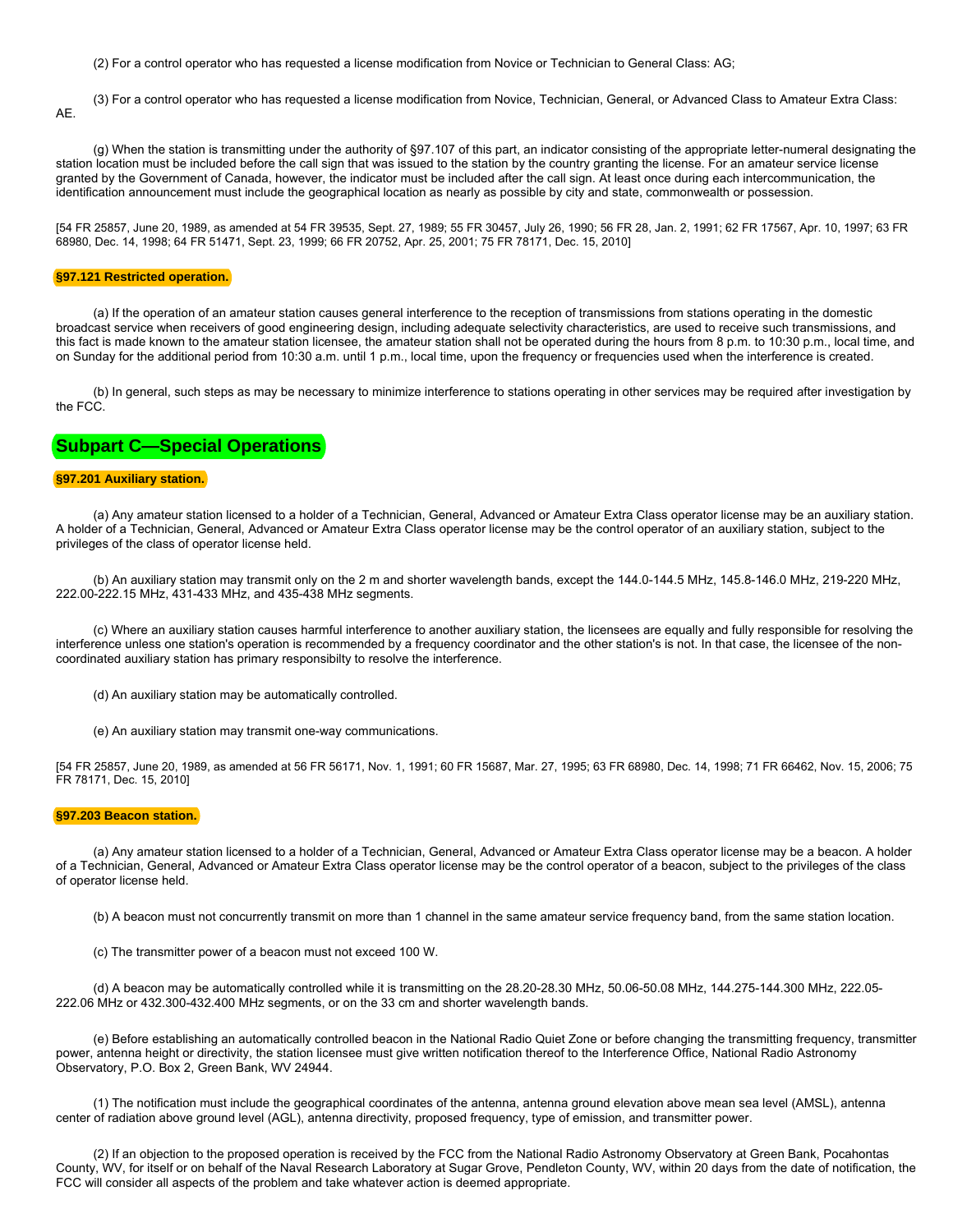(f) A beacon must cease transmissions upon notification by a District Director that the station is operating improperly or causing undue interference to other operations. The beacon may not resume transmitting without prior approval of the District Director.

(g) A beacon may transmit one-way communications.

[54 FR 25857, June 20, 1989, as amended at 55 FR 9323, Mar. 13, 1990; 56 FR 19610, Apr. 29, 1991; 56 FR 32517, July 17, 1991; 62 FR 55536, Oct. 27, 1997; 63 FR 41204, Aug. 3, 1998; 63 FR 68980, Dec. 14, 1998; 69 FR 24997, May 5, 2004; 71 FR 66462, Nov. 15, 2006; 75 FR 78171, Dec. 15, 2010]

#### **§97.205 Repeater station.**

(a) Any amateur station licensed to a holder of a Technician, General, Advanced or Amateur Extra Class operator license may be a repeater. A holder of a Technician, General, Advanced or Amateur Extra Class operator license may be the control operator of a repeater, subject to the privileges of the class of operator license held.

(b) A repeater may receive and retransmit only on the 10 m and shorter wavelength frequency bands except the 28.0-29.5 MHz, 50.0-51.0 MHz, 144.0-144.5 MHz, 145.5-146.0 MHz, 222.00-222.15 MHz, 431.0-433.0 Mhz, and 435.0-438.0 Mhz segments.

(c) Where the transmissions of a repeater cause harmful interference to another repeater, the two station licensees are equally and fully responsible for resolving the interference unless the operation of one station is recommended by a frequency coordinator and the operation of the other station is not. In that case, the licensee of the non-coordinated repeater has primary responsibility to resolve the interference.

#### (d) A repeater may be automatically controlled.

(e) Ancillary functions of a repeater that are available to users on the input channel are not considered remotely controlled functions of the station. Limiting the use of a repeater to only certain user stations is permissible.

#### (f) [Reserved]

(g) The control operator of a repeater that retransmits inadvertently communications that violate the rules in this part is not accountable for the violative communications.

(h) The provisions of this paragraph do not apply to repeaters that transmit on the 1.2 cm or shorter wavelength bands. Before establishing a repeater within 16 km (10 miles) of the Arecibo Observatory or before changing the transmitting frequency, transmitter power, antenna height or directivity of an existing repeater, the station licensee must give written notification thereof to the Interference Office, Arecibo Observatory, HC3 Box 53995, Arecibo, Puerto Rico 00612, in writing or electronically, of the technical parameters of the proposal. Licensees who choose to transmit information electronically should email to: *prcz@naic.edu.*

(1) The notification shall state the geographical coordinates of the antenna (NAD-83 datum), antenna height above mean sea level (AMSL), antenna center of radiation above ground level (AGL), antenna directivity and gain, proposed frequency and FCC Rule Part, type of emission, effective radiated power, and whether the proposed use is itinerant. Licensees may wish to consult interference guidelines provided by Cornell University.

(2) If an objection to the proposed operation is received by the FCC from the Arecibo Observatory, Arecibo, Puerto Rico, within 20 days from the date of notification, the FCC will consider all aspects of the problem and take whatever action is deemed appropriate. The licensee will be required to make reasonable efforts in order to resolve or mitigate any potential interference problem with the Arecibo Observatory.

[54 FR 25857, June 20, 1989, as amended at 55 FR 4613, Feb. 9, 1990; 56 FR 32517, July 17, 1991; 58 FR 64385, Dec. 7, 1993; 59 FR 18975, Apr. 21, 1994; 62 FR 55536, Oct. 27, 1997; 63 FR 41205, Aug. 3, 1998; 63 FR 68980, Dec. 14, 1998; 69 FR 24997, May 5, 2004; 70 FR 31374, June 1, 2005]

# **§97.207 Space station.**

(a) Any amateur station may be a space station. A holder of any class operator license may be the control operator of a space station, subject to the privileges of the class of operator license held by the control operator.

(b) A space station must be capable of effecting a cessation of transmissions by telecommand whenever such cessation is ordered by the FCC.

(c) The following frequency bands and segments are authorized to space stations:

(1) The 17 m, 15 m, 12 m, and 10 m bands, 6 mm, 4 mm, 2 mm and 1 mm bands; and

(2) The 7.0-7.1 MHz, 14.00-14.25 MHz, 144-146 MHz, 435-438 MHz, 2400-2450 MHz, 3.40-3.41 GHz, 5.83-5.85 GHz, 10.45-10.50 GHz, and 24.00- 24.05 GHz segments.

(d) A space station may automatically retransmit the radio signals of Earth stations and other space stations.

(e) A space station may transmit one-way communications.

(f) Space telemetry transmissions may consist of specially coded messages intended to facilitate communications or related to the function of the spacecraft.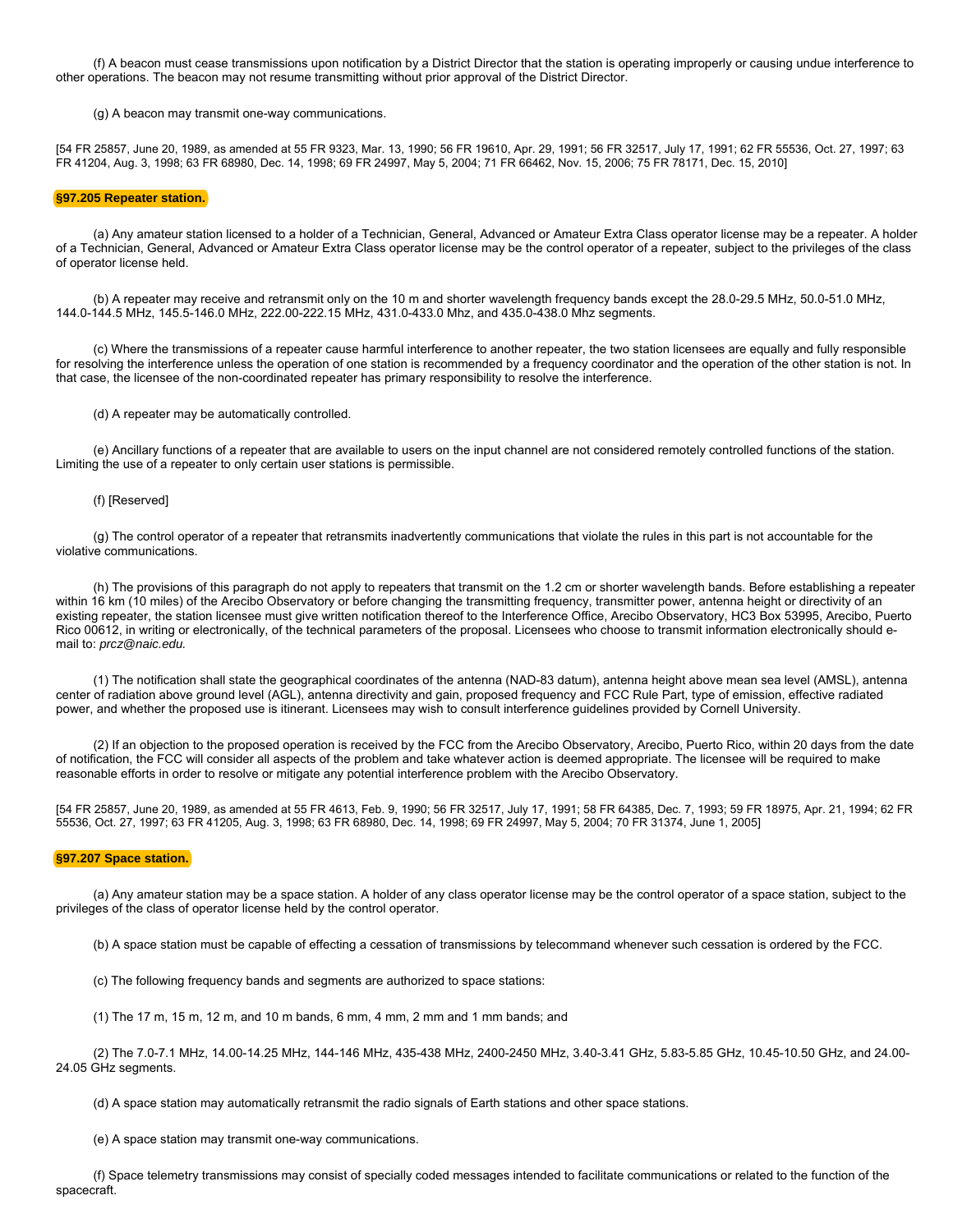#### (g) The license grantee of each space station must make the following written notifications to the International Bureau, FCC, Washington, DC 20554.

(1) A pre-space notification within 30 days after the date of launch vehicle determination, but no later than 90 days before integration of the space station into the launch vehicle. The notification must be in accordance with the provisions of Articles 9 and 11 of the International Telecommunication Union (ITU) Radio Regulations and must specify the information required by Appendix 4 and Resolution No. 642 of the ITU Radio Regulations. The notification must also include a description of the design and operational strategies that the space station will use to mitigate orbital debris, including the following information:

(i) A statement that the space station licensee has assessed and limited the amount of debris released in a planned manner during normal operations, and has assessed and limited the probability of the space station becoming a source of debris by collisions with small debris or meteoroids that could cause loss of control and prevent post-mission disposal;

(ii) A statement that the space station licensee has assessed and limited the probability of accidental explosions during and after completion of mission operations. This statement must include a demonstration that debris generation will not result from the conversion of energy sources on board the spacecraft into energy that fragments the spacecraft. Energy sources include chemical, pressure, and kinetic energy. This demonstration should address whether stored energy will be removed at the spacecraft's end of life, by depleting residual fuel and leaving all fuel line valves open, venting any pressurized system, leaving all batteries in a permanent discharge state, and removing any remaining source of stored energy, or through other equivalent procedures specifically disclosed in the application;

(iii) A statement that the space station licensee has assessed and limited the probability of the space station becoming a source of debris by collisions with large debris or other operational space stations. Where a space station will be launched into a low-Earth orbit that is identical, or very similar, to an orbit used by other space stations, the statement must include an analysis of the potential risk of collision and a description of what measures the space station operator plans to take to avoid in-orbit collisions. If the space station licensee is relying on coordination with another system, the statement must indicate what steps have been taken to contact, and ascertain the likelihood of successful coordination of physical operations with, the other system. The statement must disclose the accuracy—if any—with which orbital parameters of non-geostationary satellite orbit space stations will be maintained, including apogee, perigee, inclination, and the right ascension of the ascending node(s). In the event that a system is not able to maintain orbital tolerances, *i.e.*, it lacks a propulsion system for orbital maintenance, that fact should be included in the debris mitigation disclosure. Such systems must also indicate the anticipated evolution over time of the orbit of the proposed satellite or satellites. Where a space station requests the assignment of a geostationary-Earth orbit location, it must assess whether there are any known satellites located at, or reasonably expected to be located at, the requested orbital location, or assigned in the vicinity of that location, such that the station keeping volumes of the respective satellites might overlap. If so, the statement must include a statement as to the identities of those parties and the measures that will be taken to prevent collisions;

(iv) A statement detailing the post-mission disposal plans for the space station at end of life, including the quantity of fuel—if any—that will be reserved for post-mission disposal maneuvers. For geostationary-Earth orbit space stations, the statement must disclose the altitude selected for a postmission disposal orbit and the calculations that are used in deriving the disposal altitude. The statement must also include a casualty risk assessment if planned post-mission disposal involves atmospheric re-entry of the space station. In general, an assessment should include an estimate as to whether portions of the spacecraft will survive re-entry and reach the surface of the Earth, as well as an estimate of the resulting probability of human casualty.

(v) If any material item described in this notification changes before launch, a replacement pre-space notification shall be filed with the International Bureau no later than 90 days before integration of the space station into the launch vehicle.

(2) An in-space station notification is required no later than 7 days following initiation of space station transmissions. This notification must update the information contained in the pre-space notification.

(3) A post-space station notification is required no later than 3 months after termination of the space station transmissions. When termination of transmissions is ordered by the FCC, the notification is required no later than 24 hours after termination of transmissions.

[54 FR 25857, June 20, 1989, as amended at 54 FR 39535, Sept. 27, 1989; 56 FR 56171, Nov. 1, 1991; 57 FR 32736, July 23, 1992; 60 FR 50124, Sept. 28, 1995; 63 FR 68980, Dec. 14, 1998; 69 FR 54588, Sept. 9, 2004; 71 FR 66462, Nov. 15, 2006; 75 FR 27201, May 14, 2010]

#### **§97.209 Earth station.**

(a) Any amateur station may be an Earth station. A holder of any class operator license may be the control operator of an Earth station, subject to the privileges of the class of operator license held by the control operator.

- (b) The following frequency bands and segments are authorized to Earth stations:
- (1) The 17 m, 15 m, 12 m, and 10 m bands, 6 mm, 4 mm, 2 mm and 1 mm bands; and

(2) The 7.0-7.1 MHz, 14.00-14.25 MHz, 144-146 MHz, 435-438 MHz, 1260-1270 MHz and 2400-2450 MHz, 3.40-3.41 GHz, 5.65-5.67 GHz, 10.45- 10.50 GHz and 24.00-24.05 GHz segments.

[54 FR 25857, June 20, 1989, as amended at 54 FR 39535, Sept. 27, 1989]

### **§97.211 Space telecommand station.**

(a) Any amateur station designated by the licensee of a space station is eligible to transmit as a telecommand station for that space station, subject to the privileges of the class of operator license held by the control operator.

(b) A telecommand station may transmit special codes intended to obscure the meaning of telecommand messages to the station in space operation.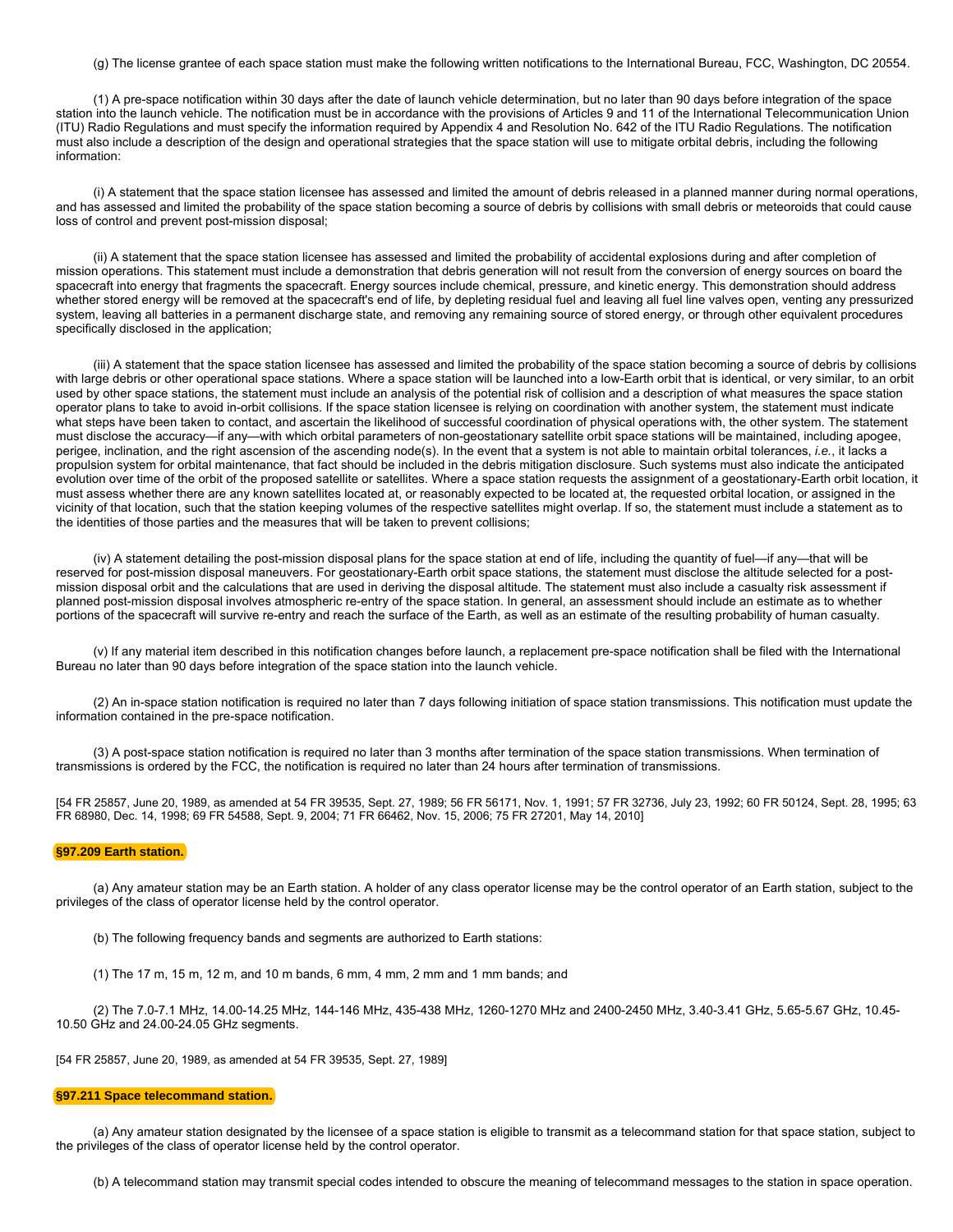(c) The following frequency bands and segments are authorized to telecommand stations:

(1) The 17 m, 15 m, 12 m and 10 m bands, 6 mm, 4 mm, 2 mm and 1 mm bands; and

(2) The 7.0-7.1 MHz, 14.00-14.25 MHz, 144-146 MHz, 435-438 MHz, 1260-1270 MHz and 2400-2450 MHz, 3.40-3.41 GHz, 5.65-5.67 GHz, 10.45- 10.50 GHz and 24.00-24.05 GHz segments.

(d) A telecommand station may transmit one-way communications.

[54 FR 25857, June 20, 1989, as amended at 54 FR 39535, Sept. 27, 1989; 56 FR 56171, Nov. 1, 1991]

#### **§97.213 Telecommand of an amateur station.**

An amateur station on or within 50 km of the Earth's surface may be under telecommand where:

(a) There is a radio or wireline control link between the control point and the station sufficient for the control operator to perform his/her duties. If radio, the control link must use an auxiliary station. A control link using a fiber optic cable or another telecommunication service is considered wireline.

(b) Provisions are incorporated to limit transmission by the station to a period of no more than 3 minutes in the event of malfunction in the control link.

(c) The station is protected against making, willfully or negligently, unauthorized transmissions.

(d) A photocopy of the station license and a label with the name, address, and telephone number of the station licensee and at least one designated control operator is posted in a conspicuous place at the station location.

[54 FR 25857, June 20, 1989, as amended at 56 FR 56171, Nov. 1, 1991]

#### **§97.215 Telecommand of model craft.**

An amateur station transmitting signals to control a model craft may be operated as follows:

(a) The station identification procedure is not required for transmissions directed only to the model craft, provided that a label indicating the station call sign and the station licensee's name and address is affixed to the station transmitter.

(b) The control signals are not considered codes or ciphers intended to obscure the meaning of the communication.

(c) The transmitter power must not exceed 1 W.

[54 FR 25857, June 20, 1989, as amended at 56 FR 56171, Nov. 1, 1991]

#### **§97.217 Telemetry.**

Telemetry transmitted by an amateur station on or within 50 km of the Earth's surface is not considered to be codes or ciphers intended to obscure the meaning of communications.

[56 FR 56172, Nov. 1, 1991. Redesignated at 59 FR 18975, Apr. 21, 1994]

#### **§97.219 Message forwarding system.**

(a) Any amateur station may participate in a message forwarding system, subject to the privileges of the class of operator license held.

(b) For stations participating in a message forwarding system, the control operator of the station originating a message is primarily accountable for any violation of the rules in this part contained in the message.

(c) Except as noted in (d) of this section, for stations participating in a message forwarding system, the control operators of forwarding stations that retransmit inadvertently communications that violate the rules in this part are not accountable for the violative communications. They are, however, responsible for discontinuing such communications once they become aware of their presence.

(d) For stations participating in a message forwarding system, the control operator of the first forwarding station must:

(1) Authenticate the identity of the station from which it accepts communications on behalf of the system; or

(2) Accept accountability for any violation of the rules in this part contained in messages it retransmits to the system.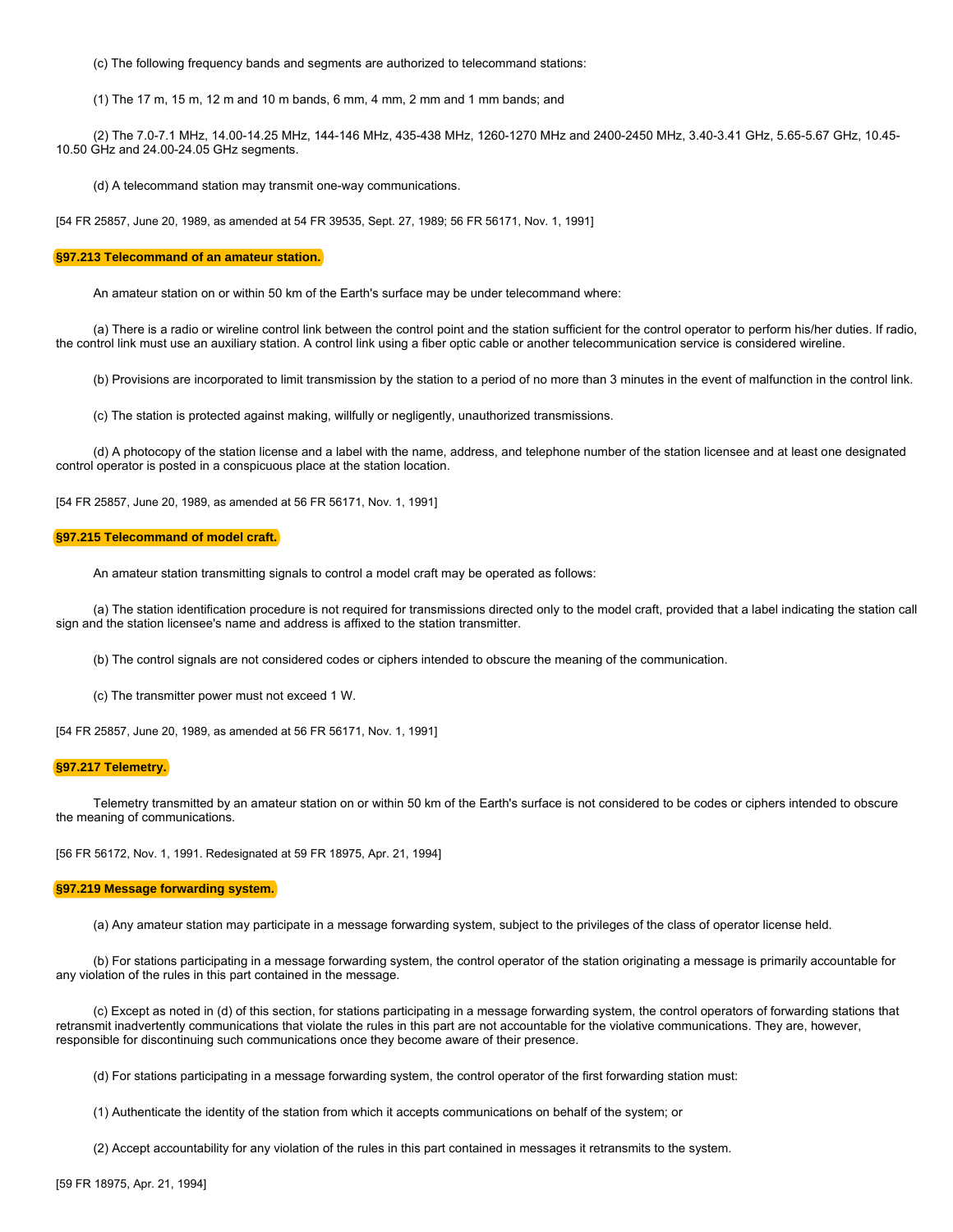# **§97.221 Automatically controlled digital station.**

(a) This rule section does not apply to an auxiliary station, a beacon station, a repeater station, an earth station, a space station, or a space telecommand station.

(b) A station may be automatically controlled while transmitting a RTTY or data emission on the 6 m or shorter wavelength bands, and on the 28.120- 28.189 MHz, 24.925-24.930 MHz, 21.090-21.100 MHz, 18.105-18.110 MHz, 14.0950-14.0995 MHz, 14.1005-14.112 MHz, 10.140-10.150 MHz, 7.100-7.105 MHz, or 3.585-3.600 MHz segments.

(c) Except for channels specified in §97.303(h), a station may be automatically controlled while transmitting a RTTY or data emission on any other frequency authorized for such emission types provided that:

(1) The station is responding to interrogation by a station under local or remote control; and

(2) No transmission from the automatically controlled station occupies a bandwidth of more than 500 Hz.

[60 FR 26001, May 16, 1995, as amended at 72 FR 3082, Jan. 24, 2007; 77 FR 5412, Feb. 3, 2012]

# **Subpart D—Technical Standards**

# **§97.301 Authorized frequency bands.**

The following transmitting frequency bands are available to an amateur station located within 50 km of the Earth's surface, within the specified ITU Region, and outside any area where the amateur service is regulated by any authority other than the FCC.

(a) For a station having a control operator who has been granted a Technician, General, Advanced, or Amateur Extra Class operator license or who holds a CEPT radio-amateur license or IARP of any class:

| <b>Wavelength band</b> |               | <b>ITU</b> region 1                    | <b>ITU region 2</b><br><b>ITU region 3</b> |            | Sharing requirements see §97.303 |                    |                    |
|------------------------|---------------|----------------------------------------|--------------------------------------------|------------|----------------------------------|--------------------|--------------------|
| <b>VHF</b>             |               | <b>MHz</b><br><b>MHz</b><br><b>MHz</b> |                                            |            | (paragraph)                      |                    |                    |
| 6 <sub>m</sub>         |               |                                        | $50 - 54$                                  | 50-54      |                                  | (a)                |                    |
| 2 m                    |               | 144-146                                | 144-148                                    | 144-148    |                                  | (a), (k)           |                    |
| 1.25 m                 |               |                                        | 219-220                                    |            |                                  | (1)                |                    |
| Do                     |               |                                        | 222-225                                    |            |                                  | (a)                |                    |
| <b>UHF</b>             |               | <b>MHz</b>                             | <b>MHz</b>                                 | <b>MHz</b> |                                  |                    |                    |
| $70 \text{ cm}$        |               | 430-440                                | 420-450                                    | 430-440    |                                  | (a), (b), (m)      |                    |
| $33 \text{ cm}$        |               |                                        | 902-928                                    |            |                                  | (a), (b), (e), (n) |                    |
| $23 \text{ cm}$        |               | 1240-1300                              | 1240-1300                                  | 1240-1300  |                                  | (b), (d), (o)      |                    |
| $13 \text{ cm}$        |               | 2300-2310                              | 2300-2310                                  | 2300-2310  |                                  | (d), (p)           |                    |
| Do                     |               | 2390-2450                              | 2390-2450                                  | 2390-2450  |                                  | (d), (e), (p)      |                    |
| <b>SHF</b>             | GHz           |                                        | <b>GHz</b>                                 |            | GHz                              |                    |                    |
| $9 \text{ cm}$         |               |                                        | $3.3 - 3.5$                                |            | $3.3 - 3.5$                      |                    | (a), (b), (f), (q) |
| $5 \text{ cm}$         | 5.650-5.850   |                                        | 5.650-5.925                                |            | 5.650-5.850                      |                    | (a), (b), (e), (r) |
| $3 \text{ cm}$         | 10.0-10.5     |                                        | $10.0 - 10.5$                              |            | 10.0-10.5                        |                    | (a), (b), (k)      |
| $1.2 \text{ cm}$       | 24.00-24.25   |                                        | 24.00-24.25                                |            | 24.00-24.25                      |                    | (b), (d), (e)      |
| <b>EHF</b>             | <b>GHz</b>    |                                        | <b>GHz</b>                                 |            | <b>GHz</b>                       |                    |                    |
| 6 mm                   | 47.0-47.2     |                                        | 47.0-47.2                                  |            | 47.0-47.2                        |                    |                    |
| 4 mm                   | 76-81         |                                        | $76-81$                                    |            | 76-81                            |                    | (c), (f), (s)      |
| $2.5 \text{ mm}$       | 122.25-123.00 |                                        | 122.25-123.00                              |            | 122.25-123.00                    |                    | $(e)$ , $(t)$      |
| 2 mm                   | 134-141       |                                        | 134-141                                    |            | 134-141                          |                    | $(c)$ , $(f)$      |
| 1mm                    | 241-250       |                                        | 241-250                                    |            | 241-250                          |                    | (c), (e), (f)      |
|                        | Above 275     |                                        | Above 275                                  |            | Above 275                        |                    | (f)                |

(b) For a station having a control operator who has been granted an **Amateur Extra Class operator license**, who holds a CEPT radio amateur license, or who holds a Class 1 IARP license: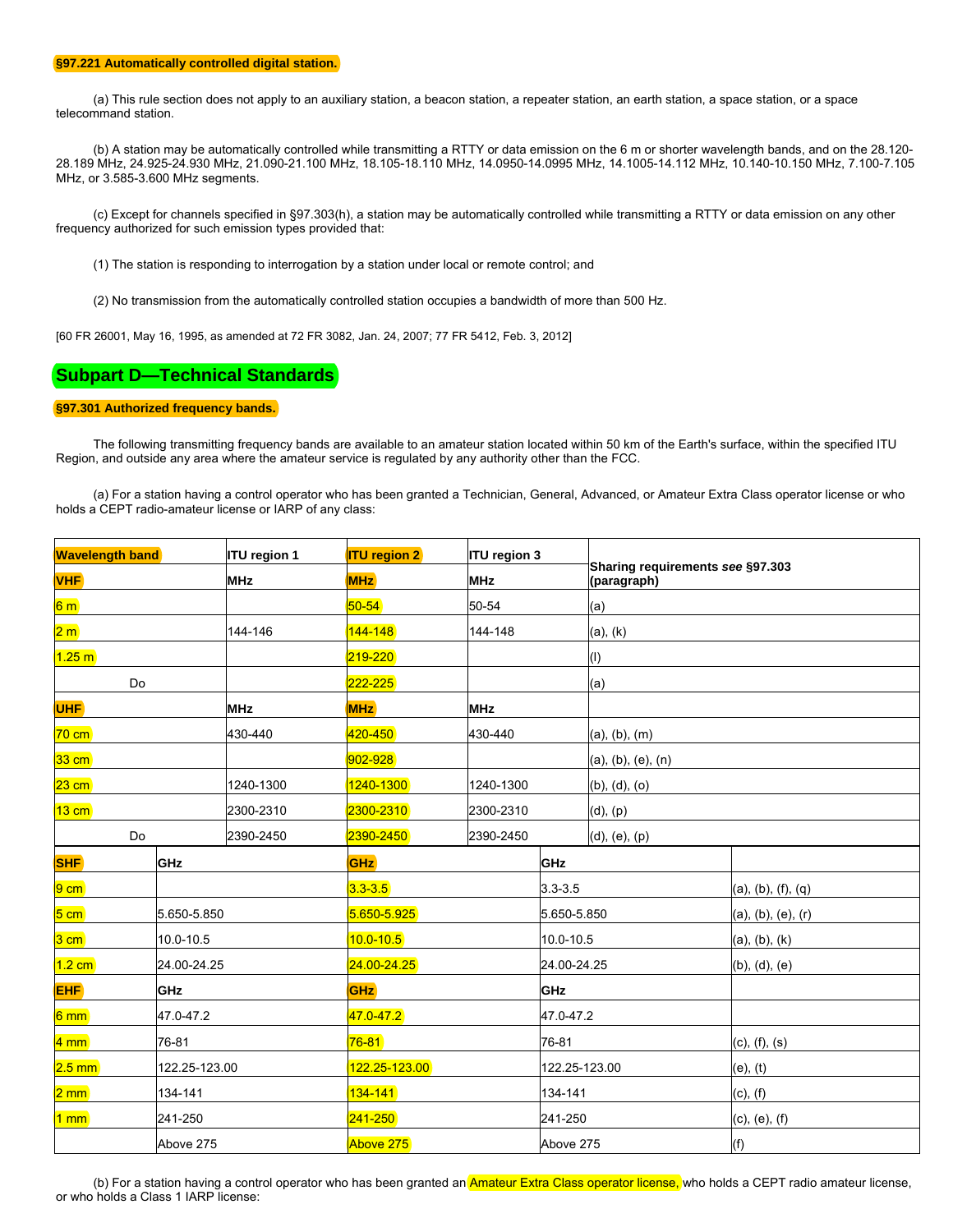| <b>Wavelength band</b> | <b>ITU region 1</b>            | <b>ITU region 2</b> |                 | <b>ITU region 3</b> | Sharing requirements see §97.303 |     |     |
|------------------------|--------------------------------|---------------------|-----------------|---------------------|----------------------------------|-----|-----|
| <b>MF</b>              | <b>kHz</b>                     | <b>kHz</b>          |                 | <b>kHz</b>          | (paragraph)                      |     |     |
| 160 m                  | 1810-1850                      | 1800-2000           |                 | 1800-2000           | (a), (c), (g)                    |     |     |
| <b>HE</b>              | <b>MHz</b>                     |                     | <b>MHz</b>      |                     | <b>MHz</b>                       |     |     |
| 80 m                   | 3.500-3.600                    |                     | $3.500 - 3.600$ |                     | 3.500-3.600                      |     | (a) |
| 75 m                   | 3.600-3.800                    |                     | $3.600 - 4.000$ |                     | 3.600-3.900                      |     | (a) |
| 60 <sub>m</sub>        |                                | See $\S$ 97.303(h)  |                 |                     |                                  | (h) |     |
| 40 <sub>m</sub>        | 7.000-7.200                    |                     | 7.000-7.300     |                     | 7.000-7.200                      |     | (i) |
| 30 <sub>m</sub>        | 10.100-10.150                  |                     | 10.100-10.150   |                     | 10.100-10.150                    |     | (j) |
| $ 20 \text{ m} $       | 14.000-14.350<br>14.000-14.350 |                     | 14.000-14.350   |                     |                                  |     |     |
| 17 <sub>m</sub>        | 18.068-18.168                  |                     | 18.068-18.168   |                     | 18.068-18.168                    |     |     |
| 15 <sub>m</sub>        | 21.000-21.450                  |                     | 21.000-21.450   |                     | 21.000-21.450                    |     |     |
| 12 m                   | 24.890-24.990                  | 24.890-24.990       |                 | 24.890-24.990       |                                  |     |     |
| 10 <sub>m</sub>        | 28.000-29.700                  |                     | 28.000-29.700   |                     | 28.000-29.700                    |     |     |

(c) For a station having a control operator who has been granted an operator license of Advanced Class:

| <b>Wavelength band</b><br><b>ITU region 1</b> |            |               | <b>ITU region 2</b> | <b>ITU region 3</b> | Sharing requirements see §97.303 |     |  |
|-----------------------------------------------|------------|---------------|---------------------|---------------------|----------------------------------|-----|--|
| <b>MF</b>                                     | <b>kHz</b> |               | <b>kHz</b>          | <b>kHz</b>          | (Paragraph)                      |     |  |
| 160 m                                         | 1810-1850  |               | 1800-2000           | 1800-2000           | (a), (c), (g)                    |     |  |
| HF                                            |            | <b>MHz</b>    |                     | <b>MHz</b>          | <b>MHz</b>                       |     |  |
| 80 m                                          |            | 3.525-3.600   |                     | 3.525-3.600         | 3.525-3.600                      | (a) |  |
| 75 m                                          |            | 3.700-3.800   |                     | 3.700-4.000         | 3.700-3.900                      | (a) |  |
| 60 m                                          |            |               |                     | See §97.303(h)      |                                  | (h) |  |
| 40 m                                          |            | 7.025-7.200   |                     | 7.025-7.300         | 7.025-7.200                      | (i) |  |
| 30 m                                          |            | 10.100-10.150 |                     | 10.100-10.150       | 10.100-10.150                    | (j) |  |
| 20 m                                          |            | 14.025-14.150 |                     | 14.025-14.150       | 14.025-14.150                    |     |  |
| Do                                            |            | 14.175-14.350 |                     | 14.175-14.350       | 14.175-14.350                    |     |  |
| 17 <sub>m</sub>                               |            | 18.068-18.168 |                     | 18.068-18.168       | 18.068-18.168                    |     |  |
| 15 <sub>m</sub><br>21.025-21.200              |            |               | 21.025-21.200       | 21.025-21.200       |                                  |     |  |
| Do<br>21.225-21.450                           |            |               | 21.225-21.450       | 21.225-21.450       |                                  |     |  |
| 12 <sub>m</sub><br>24.890-24.990              |            |               | 24.890-24.990       | 24.890-24.990       |                                  |     |  |
| 10 <sub>m</sub>                               |            | 28.000-29.700 |                     | 28.000-29.700       | 28.000-29.700                    |     |  |

(d) For a station having a control operator who has been granted an operator license of General Class:

| <b>Wavelength band</b><br><b>ITU region 1</b> |            |             | <b>ITU region 2</b> | <b>ITU region 3</b> | Sharing requirements see §97.303 |     |  |
|-----------------------------------------------|------------|-------------|---------------------|---------------------|----------------------------------|-----|--|
| MF                                            | <b>kHz</b> | <b>kHz</b>  |                     | <b>kHz</b>          | (paragraph)                      |     |  |
| 160 m                                         | 1810-1850  |             | 1800-2000           | 1800-2000           | (a), (c), (g)                    |     |  |
| HF<br><b>MHz</b>                              |            |             |                     | <b>MHz</b>          | <b>MHz</b>                       |     |  |
| 80 m                                          |            | 3.525-3.600 |                     | 3.525-3.600         | 3.525-3.600                      | (a) |  |
| 75 <sub>m</sub>                               |            |             |                     | 3.800-4.000         | 3.800-3.900                      | (a) |  |
| 60 m                                          |            |             |                     | See §97.303(h)      |                                  | (h) |  |
| 40 m                                          |            | 7.025-7.125 |                     | 7.025-7.125         | 7.025-7.125                      | (i) |  |
| Do                                            |            | 7.175-7.200 |                     | 7.175-7.300         | 7.175-7.200                      |     |  |
| 30 m<br>10.100-10.150                         |            |             | 10.100-10.150       | 10.100-10.150       | (i)                              |     |  |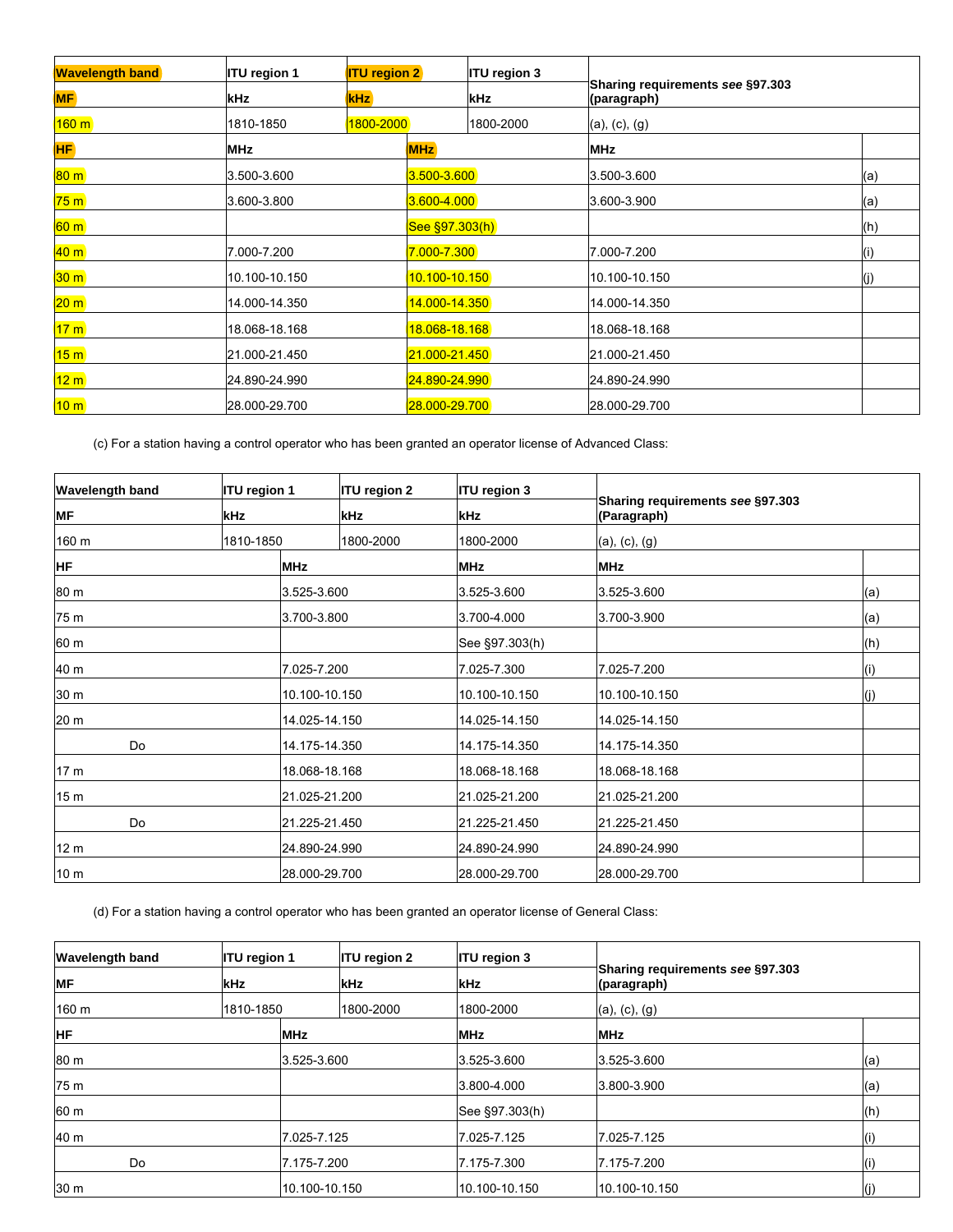| 20 <sub>m</sub> | 14.025-14.150 | 14.025-14.150 | 14.025-14.150 |  |
|-----------------|---------------|---------------|---------------|--|
| Do              | 14.225-14.350 | 14.225-14.350 | 14.225-14.350 |  |
| 17 <sub>m</sub> | 18.068-18.168 | 18.068-18.168 | 18.068-18.168 |  |
| 15 <sub>m</sub> | 21.025-21.200 | 21.025-21.200 | 21.025-21.200 |  |
| Do              | 21.275-21.450 | 21.275-21.450 | 21.275-21.450 |  |
| 12 <sub>m</sub> | 24.890-24.990 | 24.890-24.990 | 24.890-24.990 |  |
| 10 <sub>m</sub> | 28.000-29.700 | 28.000-29.700 | 28.000-29.700 |  |

(e) For a station having a control operator who has been granted an operator license of Novice Class or Technician Class:

| <b>Wavelength band</b><br><b>HF</b> |            | <b>ITU</b> region 1<br><b>MHz</b> |            | <b>ITU region 2</b><br><b>MHz</b> |             |             | <b>ITU region 3</b><br><b>MHz</b> |           | Sharing requirements see §97.303<br>(paragraph) |     |  |
|-------------------------------------|------------|-----------------------------------|------------|-----------------------------------|-------------|-------------|-----------------------------------|-----------|-------------------------------------------------|-----|--|
| 80 m                                |            | 3.525-3.600                       |            |                                   | 3.525-3.600 |             | 3.525-3.600                       |           | (a)                                             |     |  |
| 40 m                                |            | 7.025-7.125                       |            | 7.025-7.125                       |             | 7.025-7.125 |                                   | (i)       |                                                 |     |  |
| 15 <sub>m</sub>                     |            | 21.025-21.200                     |            | 21.025-21.200                     |             |             | 21.025-21.200                     |           |                                                 |     |  |
| 10 <sub>m</sub>                     |            | 28.0-28.5                         |            | 28.0-28.5                         |             |             | 28.0-28.5                         |           |                                                 |     |  |
| <b>VHF</b>                          |            |                                   | <b>MHz</b> |                                   |             | <b>MHz</b>  |                                   |           | <b>MHz</b>                                      |     |  |
| 1.25 <sub>m</sub>                   |            |                                   |            |                                   |             | 222-225     |                                   |           |                                                 | (a) |  |
| <b>UHF</b>                          | <b>MHz</b> |                                   |            |                                   | <b>MHz</b>  |             | <b>MHz</b>                        |           |                                                 |     |  |
| 23 cm                               | 1270-1295  |                                   |            |                                   | 1270-1295   |             |                                   | 1270-1295 | $(d)$ , $(o)$                                   |     |  |

[75 FR 27201, May 14, 2010, as amended at 75 FR 78171, Dec. 15, 2010]

# **§97.303 Frequency sharing requirements.**

The following paragraphs summarize the frequency sharing requirements that apply to amateur stations transmitting in the frequency bands specified in §97.301 of this part. Each frequency band allocated to the amateur service is designated as either a secondary service or a primary service. A station in a secondary service must not cause harmful interference to, and must accept interference from, stations in a primary service.

(a) Where, in adjacent ITU Regions or sub-Regions, a band of frequencies is allocated to different services of the same category (*i.e.,* primary or secondary services), the basic principle is the equality of right to operate. Accordingly, stations of each service in one Region or sub-Region must operate so as not to cause harmful interference to any service of the same or higher category in the other Regions or sub-Regions.

(b) Amateur stations transmitting in the 70 cm band, the 33 cm band, the 23 cm band, the 9 cm band, the 5 cm band, the 3 cm band, or the 24.05-24.25 GHz segment must not cause harmful interference to, and must accept interference from, stations authorized by the United States Government in the radiolocation service.

(c) Amateur stations transmitting in the 1900-2000 kHz segment, the 76-77.5 GHz segment, the 78-81 GHz segment, the 136-141 GHz segment, or the 241-248 GHz segment must not cause harmful interference to, and must accept interference from, stations authorized by the United States Government, the FCC, or other nations in the radiolocation service.

(d) Amateur stations transmitting in the 430-450 MHz segment, the 23 cm band, the 3.3-3.4 GHz segment, the 5.65-5.85 GHz segment, the 13 cm band, or the 24.05-24.25 GHz segment, must not cause harmful interference to, and must accept interference from, stations authorized by other nations in the radiolocation service.

(e) Amateur stations receiving in the 33 cm band, the 2400-2450 MHz segment, the 5.725-5.875 GHz segment, the 1.2 cm band, the 2.5 mm band, or the 244-246 GHz segment must accept interference from industrial, scientific, and medical (ISM) equipment.

(f) Amateur stations transmitting in the following segments must not cause harmful interference to radio astronomy stations: 3.332-3.339 GHz, 3.3458-3.3525 GHz, 76-77.5 GHz, 78-81 GHz, 136-141 GHz, 241-248 GHz, 275-323 GHz, 327-371 GHz, 388-424 GHz, 426-442 GHz, 453-510 GHz, 623- 711 GHz, 795-909 GHz, or 926-945 GHz. In addition, amateur stations transmitting in the following segments must not cause harmful interference to stations in the Earth exploration-satellite service (passive) or the space research service (passive): 275-277 GHz, 294-306 GHz, 316-334 GHz, 342-349 GHz, 363- 365 GHz, 371-389 GHz, 416-434 GHz, 442-444 GHz, 496-506 GHz, 546-568 GHz, 624-629 GHz, 634-654 GHz, 659-661 GHz, 684-692 GHz, 730-732 GHz, 851-853 GHz, or 951-956 GHz.

(g) Amateur stations transmitting in the 1900-2000 kHz segment must not cause harmful interference to, and must accept interference from, stations authorized by other nations in the fixed, mobile except aeronautical mobile, and radionavigation services.

(h) *60 m band:* (1) In the 5330.5-5406.4 kHz band (60 m band), amateur stations may transmit only on the five center frequencies specified in the table below. In order to meet this requirement, control operators of stations transmitting phone, data, and RTTY emissions (emission designators 2K80J3E, 2K80J2D, and 60H0J2B, respectively) may set the carrier frequency 1.5 kHz below the center frequency as specified in the table below. For CW emissions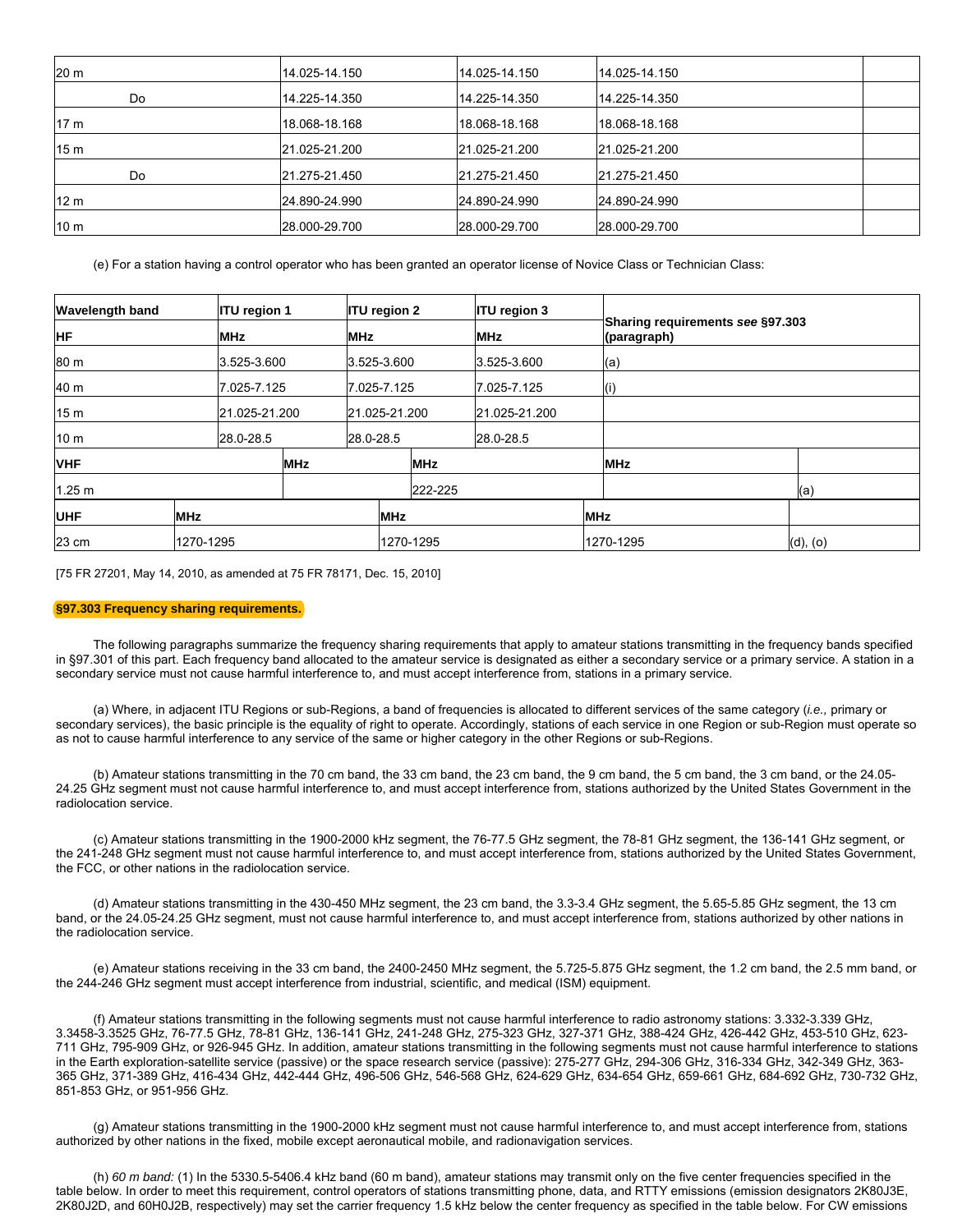(emission designator 150HA1A), the carrier frequency is set to the center frequency. Amateur operators shall ensure that their emissions do not occupy more than 2.8 kHz centered on each of these center frequencies.

# **60 M BAND FREQUENCIES (KHZ)**

| <b>Carrier</b> | <b>Center</b> |
|----------------|---------------|
| 5330.5         | 5332.0        |
| 5346.5         | 5348.0        |
| 5357.0         | 5358.5        |
| 5371.5         | 5373.0        |
| 5403.5         | 5405.0        |

(2) Amateur stations transmitting on the 60 m band must not cause harmful interference to, and must accept interference from, stations authorized by:

(i) The United States (NTIA and FCC) and other nations in the fixed service; and

(ii) Other nations in the mobile except aeronautical mobile service.

(i) Amateur stations transmitting in the 7.2-7.3 MHz segment must not cause harmful interference to, and must accept interference from, international broadcast stations whose programming is intended for use within Region 1 or Region 3.

(j) Amateur stations transmitting in the 30 m band must not cause harmful interference to, and must accept interference from, stations by other nations in the fixed service. The licensee of the amateur station must make all necessary adjustments, including termination of transmissions, if harmful interference is caused.

(k) For amateur stations located in ITU Regions 1 and 3: Amateur stations transmitting in the 146-148 MHz segment or the 10.00-10.45 GHz segment must not cause harmful interference to, and must accept interference from, stations of other nations in the fixed and mobile services.

## (l) *In the 219-220 MHz segment:*

(1) Use is restricted to amateur stations participating as forwarding stations in fixed point-to-point digital message forwarding systems, including intercity packet backbone networks. It is not available for other purposes.

(2) Amateur stations must not cause harmful interference to, and must accept interference from, stations authorized by:

(i) The FCC in the Automated Maritime Telecommunications System (AMTS), the 218-219 MHz Service, and the 220 MHz Service, and television stations broadcasting on channels 11 and 13; and

(ii) Other nations in the fixed and maritime mobile services.

(3) No amateur station may transmit unless the licensee has given written notification of the station's specific geographic location for such transmissions in order to be incorporated into a database that has been made available to the public. The notification must be given at least 30 days prior to making such transmissions. The notification must be given to: The American Radio Relay League, Inc., 225 Main Street, Newington, CT 06111-1494.

(4) No amateur station may transmit from a location that is within 640 km of an AMTS coast station that operates in the 217-218 MHz and 219-220 MHz bands unless the amateur station licensee has given written notification of the station's specific geographic location for such transmissions to the AMTS licensee. The notification must be given at least 30 days prior to making such transmissions. The location of AMTS coast stations using the 217-218/219-220 MHz channels may be obtained as noted in paragraph (l)(3) of this section.

(5) No amateur station may transmit from a location that is within 80 km of an AMTS coast station that uses frequencies in the 217-218 MHz and 219- 220 MHz bands unless that amateur station licensee holds written approval from that AMTS licensee. The location of AMTS coast stations using the 217- 218/219-220 MHz channels may be obtained as noted in paragraph (l)(3) of this section.

(m) *In the 70 cm band:*

(1) No amateur station shall transmit from north of Line A in the 420-430 MHz segment. See §97.3(a) for the definition of Line A.

(2) Amateur stations transmitting in the 420-430 MHz segment must not cause harmful interference to, and must accept interference from, stations authorized by the FCC in the land mobile service within 80.5 km of Buffalo, Cleveland, and Detroit. See §2.106, footnote US230 for specific frequencies and coordinates.

(3) Amateur stations transmitting in the 420-430 MHz segment or the 440-450 MHz segment must not cause harmful interference to, and must accept interference from, stations authorized by other nations in the fixed and mobile except aeronautical mobile services.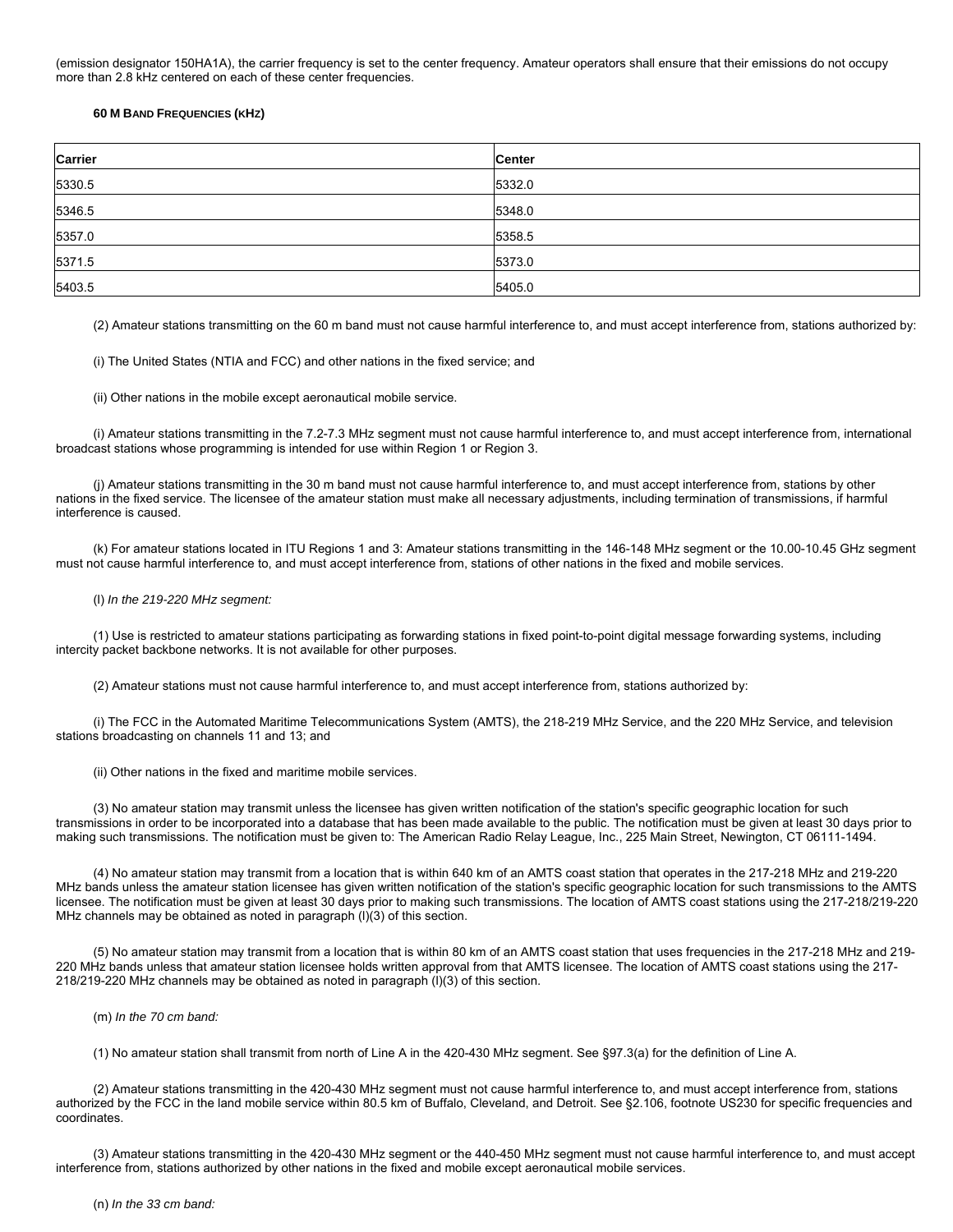(1) Amateur stations must not cause harmful interference to, and must accept interference from, stations authorized by:

(i) The United States Government;

(ii) The FCC in the Location and Monitoring Service; and

(iii) Other nations in the fixed service.

(2) No amateur station shall transmit from those portions of Texas and New Mexico that are bounded by latitudes 31°41′ and 34°30′ North and longitudes 104°11′ and 107°30′ West; or from outside of the United States and its Region 2 insular areas.

(3) No amateur station shall transmit from those portions of Colorado and Wyoming that are bounded by latitudes 39° and 42° North and longitudes 103° and 108° West in the following segments: 902.4-902.6 MHz, 904.3-904.7 MHz, 925.3-925.7 MHz, and 927.3-927.7 MHz.

(o) Amateur stations transmitting in the 23 cm band must not cause harmful interference to, and must accept interference from, stations authorized by:

(1) The United States Government in the aeronautical radionavigation, Earth exploration-satellite (active), or space research (active) services;

(2) The FCC in the aeronautical radionavigation service; and

(3) Other nations in the Earth exploration-satellite (active), radionavigation-satellite (space-to-Earth) (space-to-space), or space research (active) services.

## (p) *In the 13 cm band:*

(1) Amateur stations must not cause harmful interference to, and must accept interference from, stations authorized by other nations in fixed and mobile services.

(2) Amateur stations transmitting in the 2305-2310 MHz segment must not cause harmful interference to, and must accept interference from, stations authorized by the FCC in the fixed, mobile except aeronautical mobile, and radiolocation services.

(q) Amateur stations transmitting in the 3.4-3.5 GHz segment must not cause harmful interference to, and must accept interference from, stations authorized by other nations in the fixed and fixed-satellite (space-to-Earth) services.

(r) *In the 5 cm band:*

(1) Amateur stations transmitting in the 5.650-5.725 GHz segment must not cause harmful interference to, and must accept interference from, stations authorized by other nations in the mobile except aeronautical mobile service.

(2) Amateur stations transmitting in the 5.850-5.925 GHz segment must not cause harmful interference to, and must accept interference from, stations authorized by the FCC and other nations in the fixed-satellite (Earth-to-space) and mobile services and also stations authorized by other nations in the fixed service. In the United States, the use of mobile service is restricted to Dedicated Short Range Communications operating in the Intelligent Transportation System.

(s) Authorization of the 76-77 GHz segment for amateur station transmissions is suspended until such time that the Commission may determine that amateur station transmissions in this segment will not pose a safety threat to vehicle radar systems operating in this segment.

(t) Amateur stations transmitting in the 2.5 mm band must not cause harmful interference to, and must accept interference from, stations authorized by the United States Government, the FCC, or other nations in the fixed, inter-satellite, or mobile services.

NOTE TO §97.303: The Table of Frequency Allocations contains the complete, unabridged, and legally binding frequency sharing requirements that pertain to the Amateur Radio Service. *See* 47 CFR 2.104, 2.105, and 2.106. The United States, Puerto Rico, and the U.S. Virgin Islands are in Region 2 and other U.S. insular areas are in either Region 2 or 3; see appendix 1 to part 97.

[75 FR 27203, May 14, 2010, as amended at 77 FR 5412, Feb. 3, 2012]

#### **§97.305 Authorized emission types.**

(a) Except as specified elsewhere in this part, an amateur station may transmit a CW emission on any frequency authorized to the control operator.

(b) A station may transmit a test emission on any frequency authorized to the control operator for brief periods for experimental purposes, except that no pulse modulation emission may be transmitted on any frequency where pulse is not specifically authorized and no SS modulation emission may be transmitted on any frequency where SS is not specifically authorized.

(c) A station may transmit the following emission types on the frequencies indicated, as authorized to the control operator, subject to the standards specified in §97.307(f) of this part.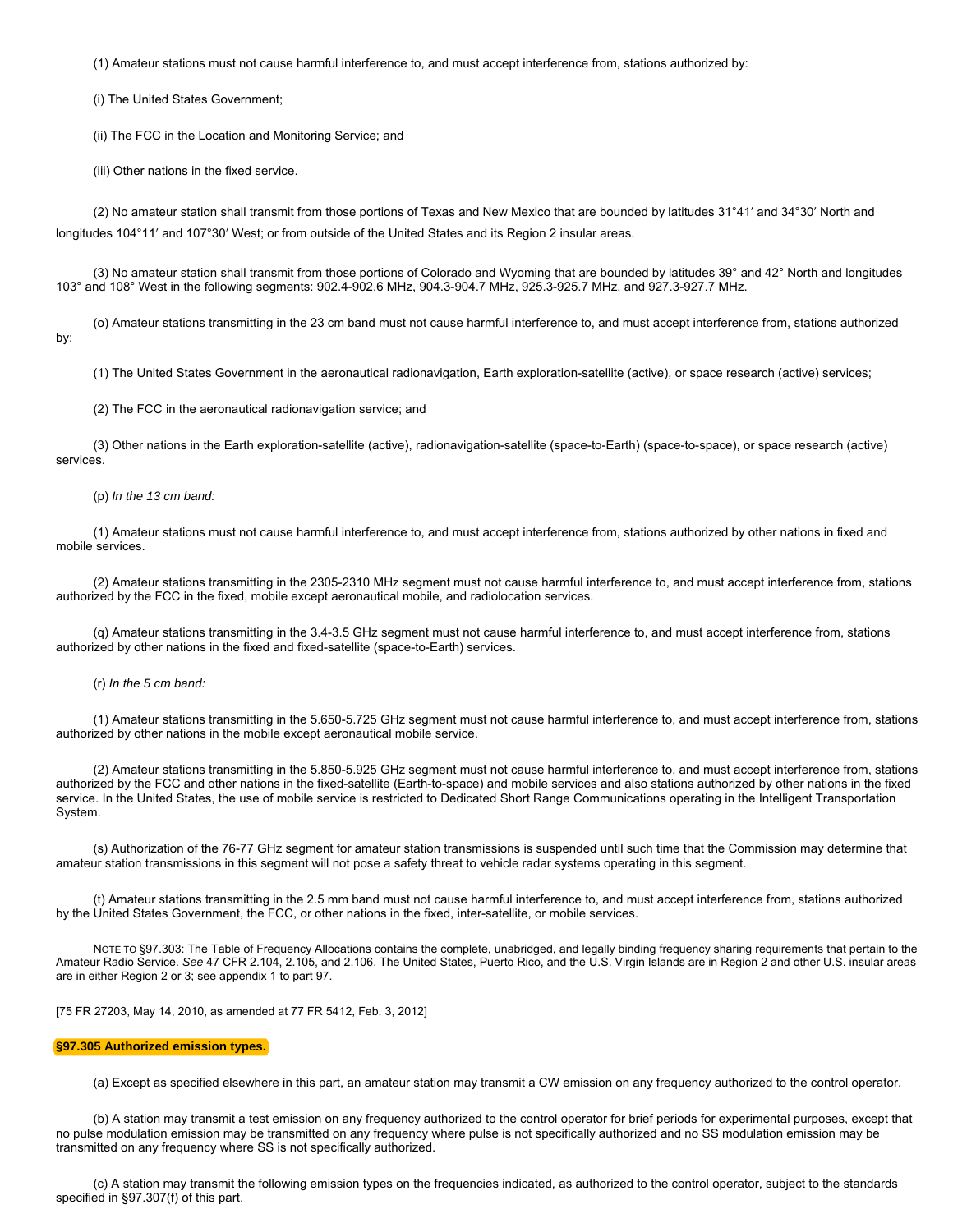| <b>Wavelength band</b> |                  | Frequencies                                                 | <b>Emission types authorized</b>                                   | Standards see §97.307(f), paragraph: |
|------------------------|------------------|-------------------------------------------------------------|--------------------------------------------------------------------|--------------------------------------|
| MF:                    |                  |                                                             |                                                                    |                                      |
|                        | 160 m            | Entire band                                                 | RTTY, data                                                         | (3).                                 |
|                        | 160 m            | Entire band                                                 | Phone, image                                                       | (1), (2).                            |
| HF:                    |                  |                                                             |                                                                    |                                      |
|                        | 80 m             | Entire band                                                 | RTTY, data                                                         | (3), (9).                            |
|                        | 75 m             | Entire band                                                 | Phone, image                                                       | (1), (2).                            |
|                        | 60 m             | 5.332, 5.348, 5.3585, 5.373 and 5.405 MHz Phone, RTTY, data |                                                                    | (14).                                |
| 40 m                   |                  | 7.000-7.100 MHz                                             | RTTY, data                                                         | (3), (9)                             |
| 40 m                   |                  | 7.075-7.100 MHz                                             | Phone, image                                                       | (1), (2), (9), (11)                  |
| 40 m                   |                  | 7.100-7.125 MHz                                             | RTTY, data                                                         | (3), (9)                             |
| 40 m                   |                  | 7.125-7.300 MHz                                             | Phone, image                                                       | (1), (2)                             |
|                        | 30 m             | Entire band                                                 | RTTY, data                                                         | (3).                                 |
|                        | 20 m             | 14.00-14.15 MHz                                             | RTTY, data                                                         | (3).                                 |
|                        | 20 m             | 14.15-14.35 MHz                                             | Phone, image                                                       | (1), (2).                            |
|                        | 17 <sub>m</sub>  | 18.068-18.110 MHz                                           | RTTY, data                                                         | (3).                                 |
|                        | 17 <sub>m</sub>  | 18.110-18.168 MHz                                           | Phone, image                                                       | (1), (2).                            |
|                        | 15 <sub>m</sub>  | 21.0-21.2 MHz                                               | RTTY, data                                                         | (3), (9).                            |
|                        | 15 <sub>m</sub>  | 21.20-21.45 MHz                                             | Phone, image                                                       | (1), (2).                            |
|                        | 12 <sub>m</sub>  | 24.89-24.93 MHz                                             | RTTY, data                                                         | (3).                                 |
|                        | 12 <sub>m</sub>  | 24.93-24.99 MHz                                             | Phone, image                                                       | (1), (2).                            |
|                        | 10 <sub>m</sub>  | 28.0-28.3 MHz                                               | RTTY, data                                                         | (4).                                 |
|                        | 10 <sub>m</sub>  | 28.3-28.5 MHz                                               | Phone, image                                                       | (1), (2), (10).                      |
|                        | 10 <sub>m</sub>  | 28.5-29.0 MHz                                               | Phone, image                                                       | (1), (2).                            |
|                        | 10 <sub>m</sub>  | 29.0-29.7 MHz                                               | Phone, image                                                       | (2).                                 |
| VHF:                   |                  |                                                             |                                                                    |                                      |
|                        | 6 m              | 50.1-51.0 MHz                                               | MCW, phone, image, RTTY, data                                      | (2), (5).                            |
|                        | Do               | 51.0-54.0 MHz                                               | MCW, phone, image, RTTY, data, test                                | (2), (5), (8).                       |
|                        | 2 <sub>m</sub>   | 144.1-148.0 MHz                                             | MCW, phone, image, RTTY, data, test                                | (2), (5), (8).                       |
| 1.25 <sub>m</sub>      |                  | 219-220 MHz                                                 | Data                                                               | (13)                                 |
| Do                     |                  | 222-225 MHz                                                 | RTTY, data, test MCW, phone, SS, image                             | (2), (6), (8)                        |
| UHF:                   |                  |                                                             |                                                                    |                                      |
|                        | 70 cm            | Entire band                                                 | MCW, phone, image, RTTY, data, SS, test                            | $(6)$ , $(8)$ .                      |
|                        | 33 cm            | Entire band                                                 | MCW, phone, image, RTTY, data, SS, test, pulse (7), (8), and (12). |                                      |
|                        | 23 cm            | Entire band                                                 | MCW, phone, image, RTTY, data, SS, test                            | (7), (8), and (12).                  |
|                        | 13 cm            | Entire band                                                 | MCW, phone, image, RTTY, data, SS, test, pulse (7), (8), and (12). |                                      |
| SHF:                   |                  |                                                             |                                                                    |                                      |
|                        | 9 cm             | Entire band                                                 | MCW, phone, image, RTTY, data, SS, test, pulse (7), (8), and (12). |                                      |
|                        | 5 cm             | Entire band                                                 | MCW, phone, image, RTTY, data, SS, test, pulse (7), (8), and (12). |                                      |
|                        | 3 cm             | Entire band                                                 | MCW, phone, image, RTTY, data, SS, test                            | $(7)$ , $(8)$ , and $(12)$ .         |
|                        | $1.2 \text{ cm}$ | Entire band                                                 | MCW, phone, image, RTTY, data, SS, test, pulse (7), (8), and (12). |                                      |
| EHF:                   |                  |                                                             |                                                                    |                                      |
|                        | 6 mm             | Entire band                                                 | MCW, phone, image, RTTY, data, SS, test, pulse (7), (8), and (12). |                                      |
|                        | 4 mm             | Entire band                                                 | MCW, phone, image, RTTY, data, SS, test, pulse (7), (8), and (12). |                                      |
|                        |                  | 2.5 mm Entire band                                          | MCW, phone, image, RTTY, data, SS, test, pulse (7), (8), and (12). |                                      |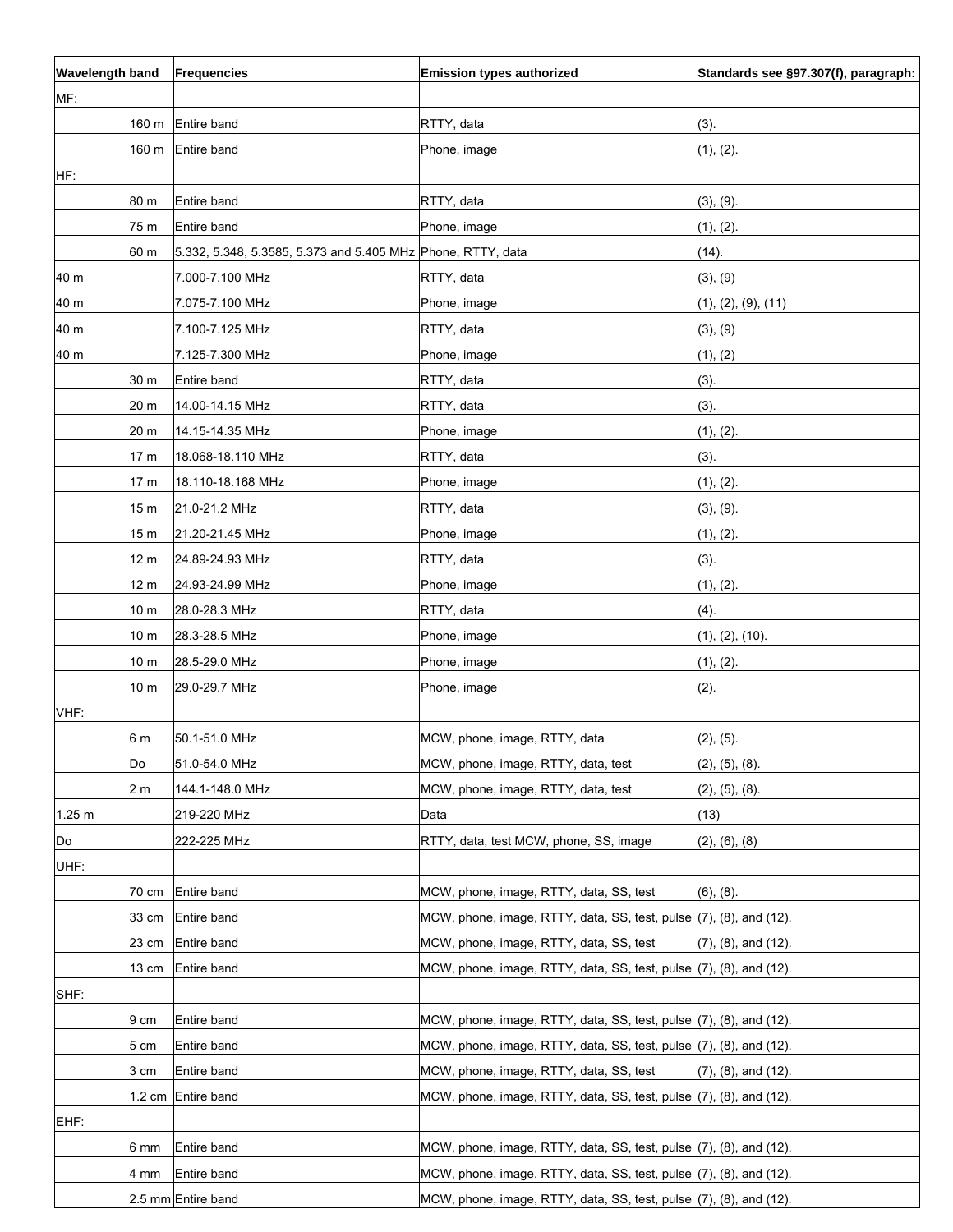| 2 mm | Entire band        | MCW, phone, image, RTTY, data, SS, test, pulse (7), (8), and (12). |  |
|------|--------------------|--------------------------------------------------------------------|--|
| 1mm  | <b>Entire band</b> | MCW, phone, image, RTTY, data, SS, test, pulse (7), (8), and (12). |  |
|      | Above 275 GHz      | MCW, phone, image, RTTY, data, SS, test, pulse (7), (8), and (12). |  |

[54 FR 25857, June 20, 1989; 54 FR 39536, Sept. 27, 1989; 55 FR 22013, May 30, 1990, as amended at 55 FR 30457, July 26, 1990; 60 FR 15688, Mar. 27, 1995; 64 FR 51471, Sept. 23, 1999; 71 FR 66465, Nov. 15, 2006; 75 FR 27204, May 14, 2010; 77 FR 5412, Feb. 3, 2012]

#### **§97.307 Emission standards.**

(a) No amateur station transmission shall occupy more bandwidth than necessary for the information rate and emission type being transmitted, in accordance with good amateur practice.

(b) Emissions resulting from modulation must be confined to the band or segment available to the control operator. Emissions outside the necessary bandwidth must not cause splatter or keyclick interference to operations on adjacent frequencies.

(c) All spurious emissions from a station transmitter must be reduced to the greatest extent practicable. If any spurious emission, including chassis or power line radiation, causes harmful interference to the reception of another radio station, the licensee of the interfering amateur station is required to take steps to eliminate the interference, in accordance with good engineering practice.

(d) For transmitters installed after January 1, 2003, the mean power of any spurious emission from a station transmitter or external RF power amplifier transmitting on a frequency below 30 MHz must be at least 43 dB below the mean power of the fundamental emission. For transmitters installed on or before January 1, 2003, the mean power of any spurious emission from a station transmitter or external RF power amplifier transmitting on a frequency below 30 MHz must not exceed 50 mW and must be at least 40 dB below the mean power of the fundamental emission. For a transmitter of mean power less than 5 W installed on or before January 1, 2003, the attenuation must be at least 30 dB. A transmitter built before April 15, 1977, or first marketed before January 1, 1978, is exempt from this requirement.

(e) The mean power of any spurious emission from a station transmitter or external RF power amplifier transmitting on a frequency between 30-225 MHz must be at least 60 dB below the mean power of the fundamental. For a transmitter having a mean power of 25 W or less, the mean power of any spurious emission supplied to the antenna transmission line must not exceed 25 µW and must be at least 40 dB below the mean power of the fundamental emission, but need not be reduced below the power of 10 µW. A transmitter built before April 15, 1977, or first marketed before January 1, 1978, is exempt from this requirement.

(f) The following standards and limitations apply to transmissions on the frequencies specified in §97.305(c) of this part.

(1) No angle-modulated emission may have a modulation index greater than 1 at the highest modulation frequency.

(2) No non-phone emission shall exceed the bandwidth of a communications quality phone emission of the same modulation type. The total bandwidth of an independent sideband emission (having B as the first symbol), or a multiplexed image and phone emission, shall not exceed that of a communications quality A3E emission.

(3) Only a RTTY or data emission using a specified digital code listed in §97.309(a) of this part may be transmitted. The symbol rate must not exceed 300 bauds, or for frequency-shift keying, the frequency shift between mark and space must not exceed 1 kHz.

(4) Only a RTTY or data emission using a specified digital code listed in §97.309(a) of this part may be transmitted. The symbol rate must not exceed 1200 bauds, or for frequency-shift keying, the frequency shift between mark and space must not exceed 1 kHz.

(5) A RTTY, data or multiplexed emission using a specified digital code listed in §97.309(a) of this part may be transmitted. The symbol rate must not exceed 19.6 kilobauds. A RTTY, data or multiplexed emission using an unspecified digital code under the limitations listed in §97.309(b) of this part also may be transmitted. The authorized bandwidth is 20 kHz.

(6) A RTTY, data or multiplexed emission using a specified digital code listed in §97.309(a) of this part may be transmitted. The symbol rate must not exceed 56 kilobauds. A RTTY, data or multiplexed emission using an unspecified digital code under the limitations listed in §97.309(b) of this part also may be transmitted. The authorized bandwidth is 100 kHz.

(7) A RTTY, data or multiplexed emission using a specified digital code listed in §97.309(a) of this part or an unspecified digital code under the limitations listed in §97.309(b) of this part may be transmitted.

(8) A RTTY or data emission having designators with A, B, C, D, E, F, G, H, J or R as the first symbol; 1, 2, 7 or 9 as the second symbol; and D or W as the third symbol is also authorized.

(9) A station having a control operator holding a Novice or Technician Class operator license may only transmit a CW emission using the international Morse code.

(10) A station having a control operator holding a Novice Class operator license or a Technician Class operator license and who has received credit for proficiency in telegraphy in accordance with the international requirements may only transmit a CW emission using the international Morse code or phone emissions J3E and R3E.

(11) Phone and image emissions may be transmitted only by stations located in ITU Regions 1 and 3, and by stations located within ITU Region 2 that are west of 130° West longitude or south of 20° North latitude.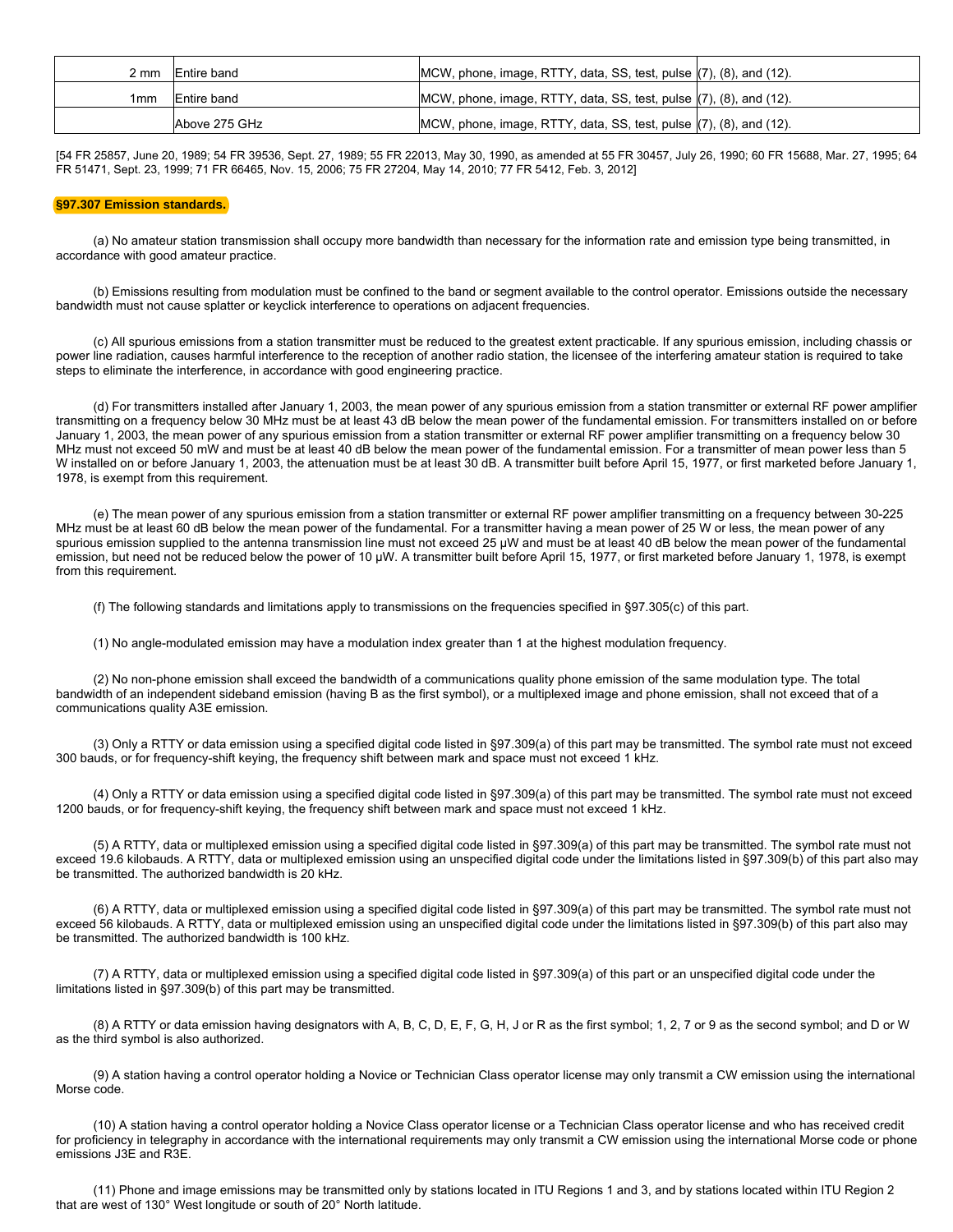#### (12) Emission F8E may be transmitted.

(13) A data emission using an unspecified digital code under the limitations listed in §97.309(b) also may be transmitted. The authorized bandwidth is 100 kHz.

#### (14) *In the 60 m band:*

(i) A station may transmit only phone, RTTY, data, and CW emissions using the emission designators and any additional restrictions that are specified in the table below (except that the use of a narrower necessary bandwidth is permitted):

#### **60 M BAND EMISSION REQUIREMENTS**

| <b>Emission type</b> | <b>Emission designator</b> | <b>Restricted to:</b>                       |
|----------------------|----------------------------|---------------------------------------------|
| Phone                | 2K80J3E                    | Upper sideband transmissions (USB).         |
| Data                 | 2K80J2D                    | USB (for example, PACTOR-III).              |
| <b>RTTY</b>          | 60H0J2B                    | USB (for example, PSK31).                   |
| <b>CW</b>            | 150HA1A                    | Morse telegraphy by means of on-off keying. |

(ii) The following requirements also apply:

(A) When transmitting the phone, RTTY, and data emissions, the suppressed carrier frequency may be set as specified in §97.303(h).

(B) The control operator of a station transmitting data or RTTY emissions must exercise care to limit the length of transmission so as to avoid causing harmful interference to United States Government stations.

[54 FR 25857, June 20, 1989; 54 FR 30823, July 24, 1989, as amended at 54 FR 39537, Sept. 27, 1989; 60 FR 15688, Mar. 27, 1995; 65 FR 6550, Feb. 10, 2000; 69 FR 24997, May 5, 2004; 77 FR 5412, Feb. 3, 2012]

#### **§97.309 RTTY and data emission codes.**

(a) Where authorized by §§97.305(c) and 97.307(f) of the part, an amateur station may transmit a RTTY or data emission using the following specified digital codes:

(1) The 5-unit, start-stop, International Telegraph Alphabet No. 2, code defined in ITU-T Recommendation F.1, Division C (commonly known as "Baudot").

(2) The 7-unit code specified in ITU-R Recommendations M.476-5 and M.625-3 (commonly known as "AMTOR").

(3) The 7-unit, International Alphabet No. 5, code defined in IT--T Recommendation T.50 (commonly known as "ASCII").

(4) An amateur station transmitting a RTTY or data emission using a digital code specified in this paragraph may use any technique whose technical characteristics have been documented publicly, such as CLOVER, G-TOR, or PacTOR, for the purpose of facilitating communications.

(b) Where authorized by §§97.305(c) and 97.307(f) of this part, a station may transmit a RTTY or data emission using an unspecified digital code, except to a station in a country with which the United States does not have an agreement permitting the code to be used. RTTY and data emissions using unspecified digital codes must not be transmitted for the purpose of obscuring the meaning of any communication. When deemed necessary by a District Director to assure compliance with the FCC Rules, a station must:

(1) Cease the transmission using the unspecified digital code;

(2) Restrict transmissions of any digital code to the extent instructed;

(3) Maintain a record, convertible to the original information, of all digital communications transmitted.

[54 FR 25857, June 20, 1989, as amended at 54 FR 39537, Sept. 27, 1989; 56 FR 56172, Nov. 1, 1991; 60 FR 55486, Nov. 1, 1995; 71 FR 25982, May 3, 2006; 71 FR 66465, Nov. 15, 2006]

#### **§97.311 SS emission types.**

(a) SS emission transmissions by an amateur station are authorized only for communications between points within areas where the amateur service is regulated by the FCC and between an area where the amateur service is regulated by the FCC and an amateur station in another country that permits such communications. SS emission transmissions must not be used for the purpose of obscuring the meaning of any communication.

(b) A station transmitting SS emissions must not cause harmful interference to stations employing other authorized emissions, and must accept all interference caused by stations employing other authorized emissions.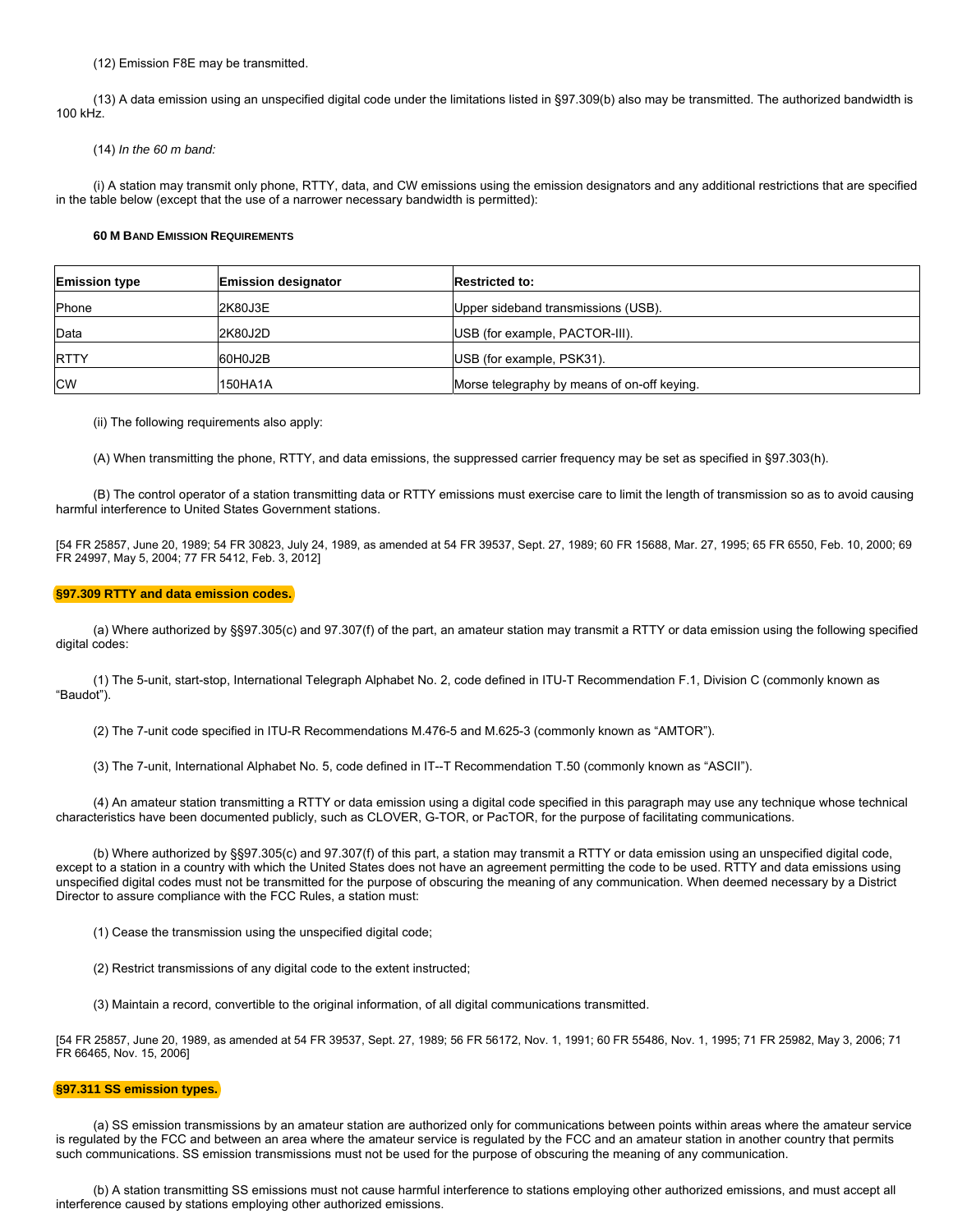(c) When deemed necessary by a District Director to assure compliance with this part, a station licensee must:

(1) Cease SS emission transmissions;

(2) Restrict SS emission transmissions to the extent instructed; and

(3) Maintain a record, convertible to the original information (voice, text, image, etc.) of all spread spectrum communications transmitted.

[64 FR 51471, Sept. 23, 1999, as amended at 76 FR 17569, Mar. 30, 2011]

#### **§97.313 Transmitter power standards.**

(a) An amateur station must use the minimum transmitter power necessary to carry out the desired communications.

(b) No station may transmit with a transmitter power exceeding 1.5 kW PEP.

(c) No station may transmit with a transmitter power output exceeding 200 W PEP:

(1) On the 10.10-10.15 MHz segment;

(2) On the 3.525-3.60 MHz, 7.025-7.125 MHz, 21.025-21.20 MHz, and 28.0-28.5 MHz segment when the control operator is a Novice Class operator or a Technician Class operator; or

(3) The 7.050-7.075 MHz segment when the station is within ITU Regions 1 or 3.

(d) No station may transmit with a transmitter power exceeding 25 W PEP on the VHF 1.25 m band when the control operator is a Novice operator.

(e) No station may transmit with a transmitter power exceeding 5 W PEP on the UHF 23 cm band when the control operator is a Novice operator.

(f) No station may transmit with a transmitter power exceeding 50 W PEP on the UHF 70 cm band from an area specified in paragraph (a) of footnote US270 in §2.106, unless expressly authorized by the FCC after mutual agreement, on a case-by-case basis, between the District Director of the applicable field facility and the military area frequency coordinator at the applicable military base. An Earth station or telecommand station, however, may transmit on the 435-438 MHz segment with a maximum of 611 W effective radiated power (1 kW equivalent isotropically radiated power) without the authorization otherwise required. The transmitting antenna elevation angle between the lower half-power (−3 dB relative to the peak or antenna bore sight) point and the horizon must always be greater than 10°.

(g) No station may transmit with a transmitter power exceeding 50 W PEP on the 33 cm band from within 241 km of the boundaries of the White Sands Missile Range. Its boundaries are those portions of Texas and New Mexico bounded on the south by latitude 31°41′ North, on the east by longitude 104°11′ West, on the north by latitude 34°30′ North, and on the west by longitude 107°30′ West.

(h) No station may transmit with a transmitter power exceeding 50 W PEP on the 219-220 MHz segment of the 1.25 m band.

(i) No station may transmit with an effective radiated power (ERP) exceeding 100 W PEP on the 60 m band. For the purpose of computing ERP, the transmitter PEP will be multiplied by the antenna gain relative to a half-wave dipole antenna. A half-wave dipole antenna will be presumed to have a gain of 1 (0 dBd). Licensees using other antennas must maintain in their station records either the antenna manufacturer's data on the antenna gain or calculations of the antenna gain.

(j) No station may transmit with a transmitter output exceeding 10 W PEP when the station is transmitting a SS emission type.

[54 FR 25857, June 20, 1989, as amended at 56 FR 37161, Aug. 5, 1991; 56 FR 3043, Jan. 28, 1991; 60 FR 15688, Mar. 27, 1995; 65 FR 6550, Feb. 10, 2000; 71 FR 66465, Nov. 15, 2006; 75 FR 27204, May 14, 2010; 75 FR 78171, Dec. 15, 2010; 76 FR 17569, Mar. 30, 2011; 77 FR 5413, Feb. 3, 2012]

# **§97.315 Certification of external RF power amplifiers.**

(a) Any external RF power amplifier (see §2.815 of the FCC Rules) manufactured or imported for use at an amateur radio station must be certificated for use in the amateur service in accordance with subpart J of part 2 of the FCC Rules. No amplifier capable of operation below 144 MHz may be constructed or modified by a non-amateur service licensee without a grant of certification from the FCC.

(b) The requirement of paragraph (a) does not apply if one or more of the following conditions are met:

(1) The amplifier is constructed or modified by an amateur radio operator for use at an amateur station.

(2) The amplifier was manufactured before April 28, 1978, and has been issued a marketing waiver by the FCC, or the amplifier was purchased before April 28, 1978, by an amateur radio operator for use at that operator's station.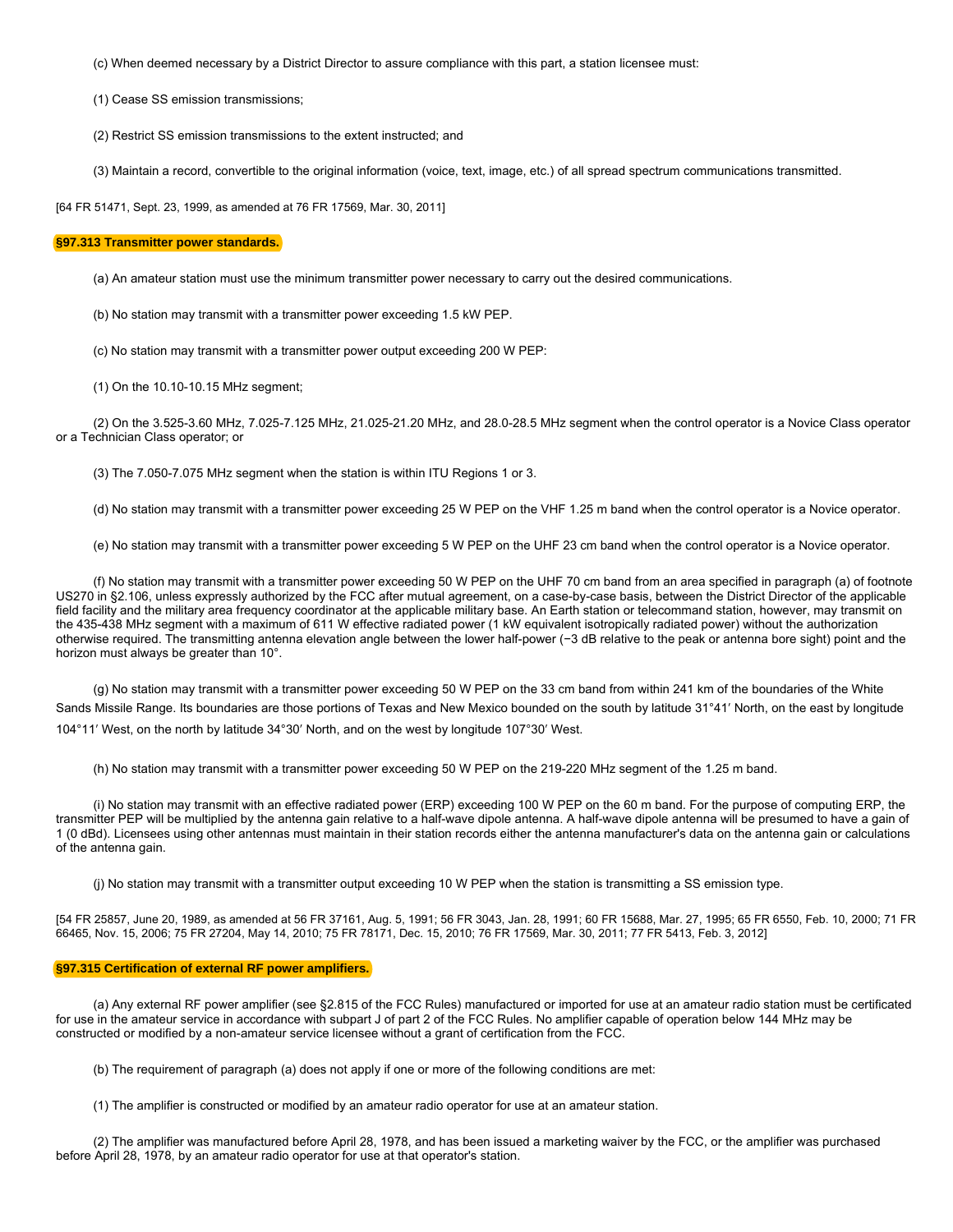(3) The amplifier is sold to an amateur radio operator or to a dealer, the amplifier is purchased in used condition by a dealer, or the amplifier is sold to an amateur radio operator for use at that operator's station.

(c) Any external RF power amplifier appearing in the Commission's database as certificated for use in the amateur service may be marketed for use in the amateur service.

[71 FR 66465, Nov. 15, 2006]

## **§97.317 Standards for certification of external RF power amplifiers.**

(a) To receive a grant of certification, the amplifier must:

(1) Satisfy the spurious emission standards of §97.307 (d) or (e) of this part, as applicable, when the amplifier is operated at the lesser of 1.5 kW PEP or its full output power and when the amplifier is placed in the "standby" or "off" positions while connected to the transmitter.

(2) Not be capable of amplifying the input RF power (driving signal) by more than 15 dB gain. Gain is defined as the ratio of the input RF power to the output RF power of the amplifier where both power measurements are expressed in peak envelope power or mean power.

(3) Exhibit no amplification (0 dB gain) between 26 MHz and 28 MHz.

(b) Certification shall be denied when:

(1) The Commission determines the amplifier can be used in services other than the Amateur Radio Service, or

(2) The amplifier can be easily modified to operate on frequencies between 26 MHz and 28 MHz.

[71 FR 66465, Nov. 15, 2006]

# **Subpart E—Providing Emergency Communications**

# **§97.401 Operation during a disaster.**

A station in, or within 92.6 km (50 nautical miles) of, Alaska may transmit emissions J3E and R3E on the channel at 5.1675 MHz (assigned frequency 5.1689 MHz) for emergency communications. The channel must be shared with stations licensed in the Alaska-Private Fixed Service. The transmitter power must not exceed 150 W PEP. A station in, or within 92.6 km of, Alaska may transmit communications for tests and training drills necessary to ensure the establishment, operation, and maintenance of emergency communication systems.

[71 FR 66465, Nov. 15, 2006]

# **§97.403 Safety of life and protection of property.**

No provision of these rules prevents the use by an amateur station of any means of radiocommunication at its disposal to provide essential communication needs in connection with the immediate safety of human life and immediate protection of property when normal communication systems are not available.

# **§97.405 Station in distress.**

(a) No provision of these rules prevents the use by an amateur station in distress of any means at its disposal to attract attention, make known its condition and location, and obtain assistance.

(b) No provision of these rules prevents the use by a station, in the exceptional circumstances described in paragraph (a) of this section, of any means of radiocommunications at its disposal to assist a station in distress.

#### **§97.407 Radio amateur civil emergency service.**

(a) No station may transmit in RACES unless it is an FCC-licensed primary, club, or military recreation station and it is certified by a civil defense organization as registered with that organization. No person may be the control operator of an amateur station transmitting in RACES unless that person holds a FCC-issued amateur operator license and is certified by a civil defense organization as enrolled in that organization.

(b) The frequency bands and segments and emissions authorized to the control operator are available to stations transmitting communications in RACES on a shared basis with the amateur service. In the event of an emergency which necessitates invoking the President's War Emergency Powers under the provisions of section 706 of the Communications Act of 1934, as amended, 47 U.S.C. 606, amateur stations participating in RACES may only transmit on the frequency segments authorized pursuant to part 214 of this chapter.

(c) An amateur station registered with a civil defense organization may only communicate with the following stations upon authorization of the responsible civil defense official for the organization with which the amateur station is registered: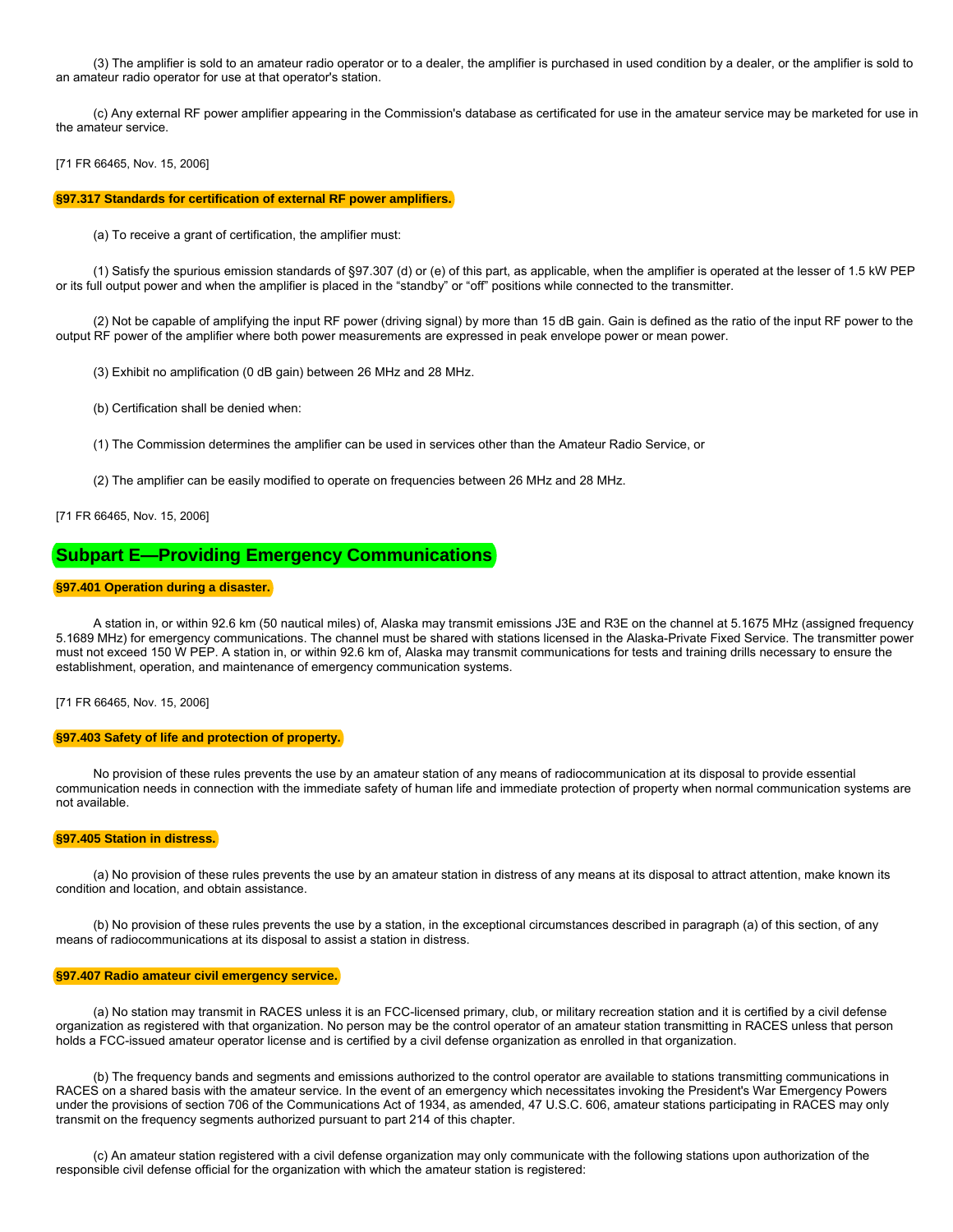(1) An amateur station registered with the same or another civil defense organization; and

(2) A station in a service regulated by the FCC whenever such communication is authorized by the FCC.

(d) All communications transmitted in RACES must be specifically authorized by the civil defense organization for the area served. Only civil defense communications of the following types may be transmitted:

(1) Messages concerning impending or actual conditions jeopardizing the public safety, or affecting the national defense or security during periods of local, regional, or national civil emergencies;

(2) Messages directly concerning the immediate safety of life of individuals, the immediate protection of property, maintenance of law and order, alleviation of human suffering and need, and the combating of armed attack or sabotage;

(3) Messages directly concerning the accumulation and dissemination of public information or instructions to the civilian population essential to the activities of the civil defense organization or other authorized governmental or relief agencies; and

(4) Communications for RACES training drills and tests necessary to ensure the establishment and maintenance of orderly and efficient operation of the RACES as ordered by the responsible civil defense organization served. Such drills and tests may not exceed a total time of 1 hour per week. With the approval of the chief officer for emergency planning in the applicable State, Commonwealth, District or territory, however, such tests and drills may be conducted for a period not to exceed 72 hours no more than twice in any calendar year.

[75 FR 78171, Dec. 15, 2010]

# **Subpart F—Qualifying Examination Systems**

# **§97.501 Qualifying for an amateur operator license.**

Each applicant must pass an examination for a new amateur operator license grant and for each change in operator class. Each applicant for the class of operator license grant specified below must pass, or otherwise receive examination credit for, the following examination elements:

(a) Amateur Extra Class operator: Elements 2, 3, and 4;

- (b) General Class operator: Elements 2 and 3;
- (c) Technician Class operator: Element 2.

[65 FR 6550, Feb. 10, 2000, as amended at 72 FR 3082, Jan. 24, 2007]

#### **§97.503 Element standards.**

A written examination must be such as to prove that the examinee possesses the operational and technical qualifications required to perform properly the duties of an amateur service licensee. Each written examination must be comprised of a question set as follows:

(a) Element 2: 35 questions concerning the privileges of a Technician Class operator license. The minimum passing score is 26 questions answered correctly.

(b) Element 3: 35 questions concerning the privileges of a General Class operator license. The minimum passing score is 26 questions answered correctly.

(c) Element 4: 50 questions concerning the privileges of an Amateur Extra Class operator license. The minimum passing score is 37 questions answered correctly.

[54 FR 25857, June 20, 1989, as amended at 61 FR 41019, Aug. 7, 1996; 65 FR 6550, Feb. 10, 2000; 72 FR 3082, Jan. 24, 2007]

#### **§97.505 Element credit.**

(a) The administering VEs must give credit as specified below to an examinee holding any of the following license grants or license documents:

- (1) An unexpired (or expired but within the grace period for renewal) FCC-granted Advanced Class operator license grant: Elements 2 and 3.
- (2) An unexpired (or expired but within the grace period for renewal) FCC-granted General Class operator license grant: Elements 2 and 3.

(3) An unexpired (or expired but within the grace period for renewal) FCC-granted Technician or Technician Plus Class operator (including a Technician Class operator license granted before February 14, 1991) license grant: Element 2.

(4) An expired FCC-issued Technician Class operator license document granted before March 21, 1987; Element 3.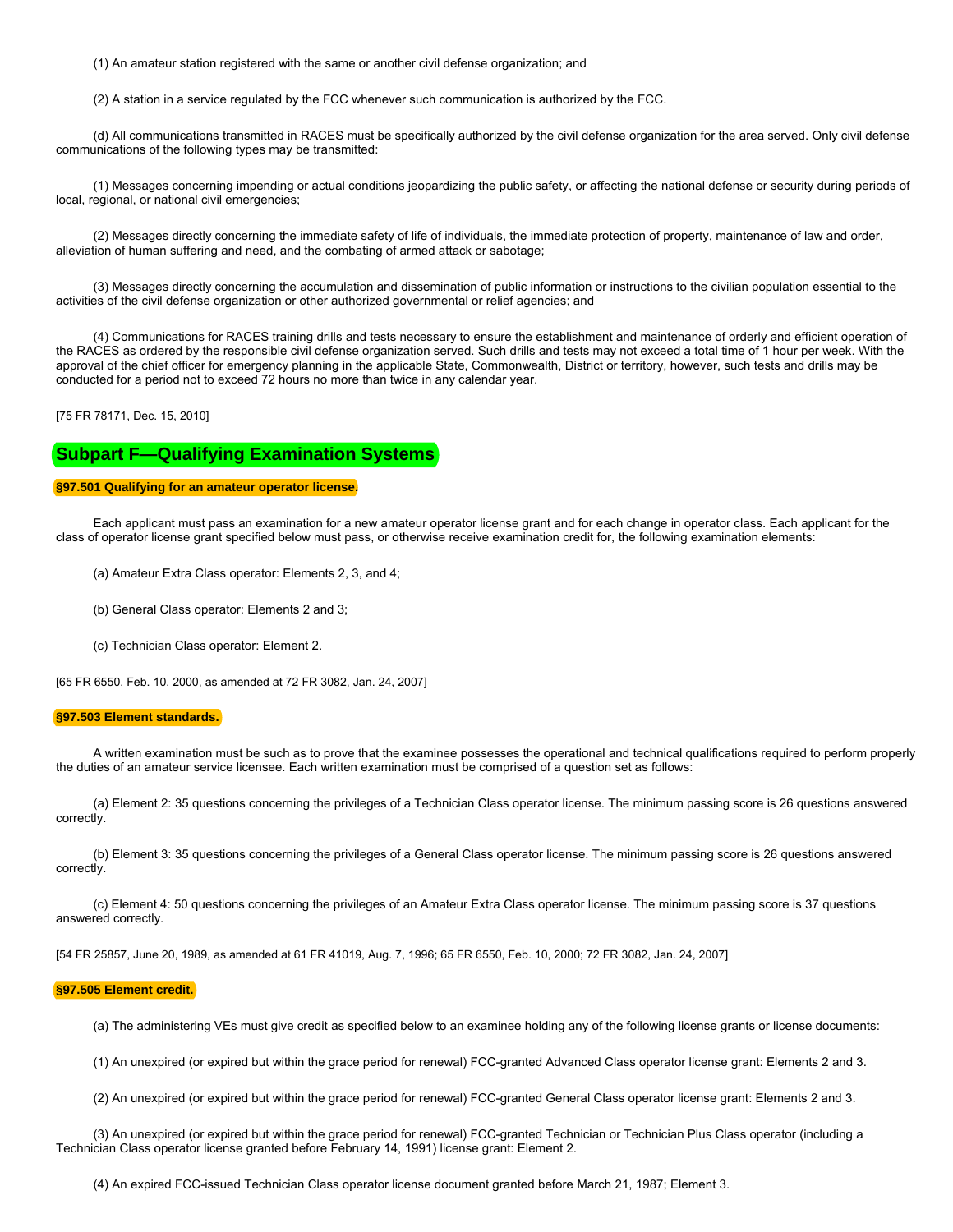(5) A CSCE: Each element the CSCE indicates the examinee passed within the previous 365 days.

(b) No examination credit, except as herein provided, shall be allowed on the basis of holding or having held any other license grant or document.

[59 FR 54834, Nov. 2, 1994, as amended at 63 FR 68980, Dec. 14, 1998; 65 FR 6551, Feb. 10, 2000; 69 FR 24997, May 5, 2004; 72 FR 3082, Jan. 24, 2007]

# **§97.507 Preparing an examination.**

(a) Each telegraphy message and each written question set administered to an examinee must be prepared by a VE holding an Amateur Extra Class operator license. A telegraphy message or written question set may also be prepared for the following elements by a VE holding an operator license of the class indicated:

- (1) Element 3: Advanced Class operator.
- (2) Elements 1 and 2: Advanced or General Class operators.

(b) Each question set administered to an examinee must utilize questions taken from the applicable question pool.

(c) Each telegraphy message and each written question set administered to an examinee for an amateur operator license must be prepared, or obtained from a supplier, by the administering VEs according to instructions from the coordinating VEC.

(d) A telegraphy examination must consist of a message sent in the international Morse code at no less than the prescribed speed for a minimum of 5 minutes. The message must contain each required telegraphy character at least once. No message known to the examinee may be administered in a telegraphy examination. Each 5 letters of the alphabet must be counted as 1 word. Each numeral, punctuation mark and prosign must be counted as 2 letters of the alphabet.

[54 FR 25857, June 20, 1989, as amended at 58 FR 29126, May 19, 1993; 59 FR 54834, Nov. 2, 1994; 65 FR 6551, Feb. 10, 2000; 69 FR 24997, May 5, 2004]

# **§97.509 Administering VE requirements.**

(a) Each examination for an amateur operator license must be administered by a team of at least 3 VEs at an examination session coordinated by a VEC. The number of examinees at the session may be limited.

- (b) Each administering VE must:
- (1) Be accredited by the coordinating VEC;
- (2) Be at least 18 years of age;

(3) Be a person who holds an amateur operator license of the class specified below:

(i) Amateur Extra, Advanced or General Class in order to administer a Technician Class operator license examination;

- (ii) Amateur Extra or Advanced Class in order to administer a General Class operator license examination;
- (iii) Amateur Extra Class in order to administer an Amateur Extra Class operator license examination.
- (4) Not be a person whose grant of an amateur station license or amateur operator license has ever been revoked or suspended.

(c) Each administering VE must be present and observing the examinee throughout the entire examination. The administering VEs are responsible for the proper conduct and necessary supervision of each examination. The administering VEs must immediately terminate the examination upon failure of the examinee to comply with their instructions.

(d) No VE may administer an examination to his or her spouse, children, grandchildren, stepchildren, parents, grandparents, stepparents, brothers, sisters, stepbrothers, stepsisters, aunts, uncles, nieces, nephews, and in-laws.

(e) No VE may administer or certify any examination by fraudulent means or for monetary or other consideration including reimbursement in any amount in excess of that permitted. Violation of this provision may result in the revocation of the grant of the VE's amateur station license and the suspension of the grant of the VE's amateur operator license.

(f) No examination that has been compromised shall be administered to any examinee. Neither the same telegraphy message nor the same question set may be re-administered to the same examinee.

(g) Passing a telegraphy receiving examination is adequate proof of an examinee's ability to both send and receive telegraphy. The administering VEs, however, may also include a sending segment in a telegraphy examination.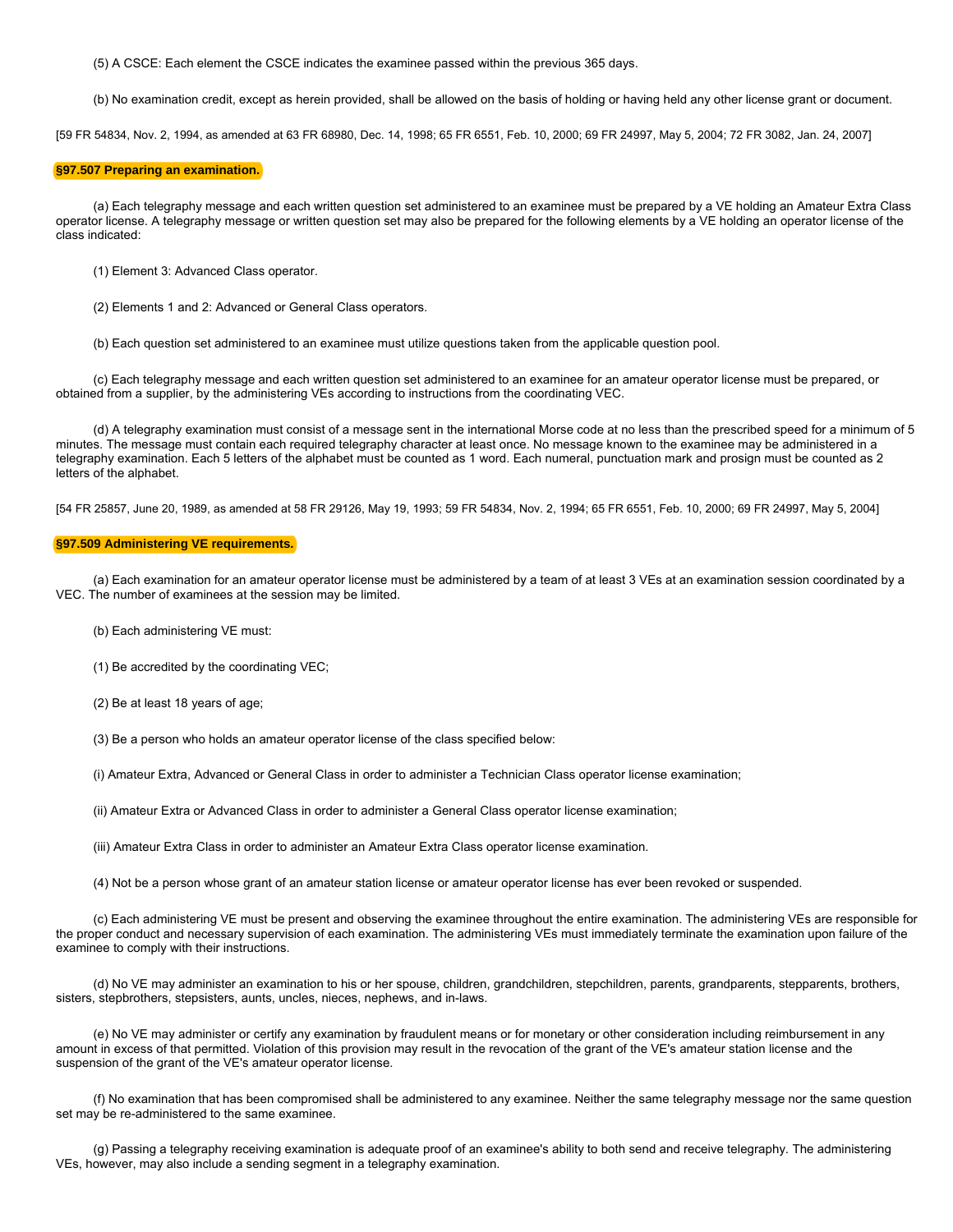(h) Upon completion of each examination element, the administering VEs must immediately grade the examinee's answers. The administering VEs are responsible for determining the correctness of the examinee's answers.

(i) When the examinee is credited for all examination elements required for the operator license sought, 3 VEs must certify that the examinee is qualified for the license grant and that the VEs have complied with these administering VE requirements. The certifying VEs are jointly and individually accountable for the proper administration of each examination element reported. The certifying VEs may delegate to other qualified VEs their authority, but not their accountability, to administer individual elements of an examination.

(j) When the examinee does not score a passing grade on an examination element, the administering VEs must return the application document to the examinee and inform the examinee of the grade.

(k) The administering VEs must accommodate an examinee whose physical disabilities require a special examination procedure. The administering VEs may require a physician's certification indicating the nature of the disability before determining which, if any, special procedures must be used.

(l) The administering VEs must issue a CSCE to an examinee who scores a passing grade on an examination element.

(m) After the administration of a successful examination for an amateur operator license, the administering VEs must submit the application document to the coordinating VEC according to the coordinating VEC's instructions.

[59 FR 54834, Nov. 2, 1994, as amended at 61 FR 9953, Mar. 12, 1996; 62 FR 17567, Apr. 10, 1997; 63 FR 68980, Dec. 14, 1998; 65 FR 6551, Feb. 10, 2000; 71 FR 66465, Nov. 15, 2006]

#### **§97.511 Examinee conduct.**

Each examinee must comply with the instructions given by the administering VEs.

[59 FR 54835, Nov. 2, 1994]

#### **§97.513 VE session manager requirements.**

(a) A VE session manager may be selected by the VE team for each examination session. The VE session manager must be accredited as a VE by the same VEC that coordinates the examination session. The VE session manager may serve concurrently as an administering VE.

(b) The VE session manager may carry on liaison between the VE team and the coordinating VEC.

(c) The VE session manager may organize activities at an examination session.

[62 FR 17567, Apr. 10, 1997]

#### **§97.519 Coordinating examination sessions.**

(a) A VEC must coordinate the efforts of VEs in preparing and administering examinations.

(b) At the completion of each examination session, the coordinating VEC must collect applicant information and test results from the administering VEs. The coordinating VEC must:

(1) Screen collected information;

(2) Resolve all discrepancies and verify that the VE's certifications are properly completed; and

(3) For qualified examinees, forward electronically all required data to the FCC. All data forwarded must be retained for at least 15 months and must be made available to the FCC upon request.

(c) Each VEC must make any examination records available to the FCC, upon request

(d) The FCC may:

(1) Administer any examination element itself;

(2) Readminister any examination element previously administered by VEs, either itself or under the supervision of a VEC or VEs designated by the FCC; or

(3) Cancel the operator/primary station license of any licensee who fails to appear for readministration of an examination when directed by the FCC, or who does not successfully complete any required element that is readministered. In an instancce of such cancellation, the person will be granted an operator/primary station license consistent with completed examination elements that have not been invalidated by not appearing for, or by failing, the examination upon readministration.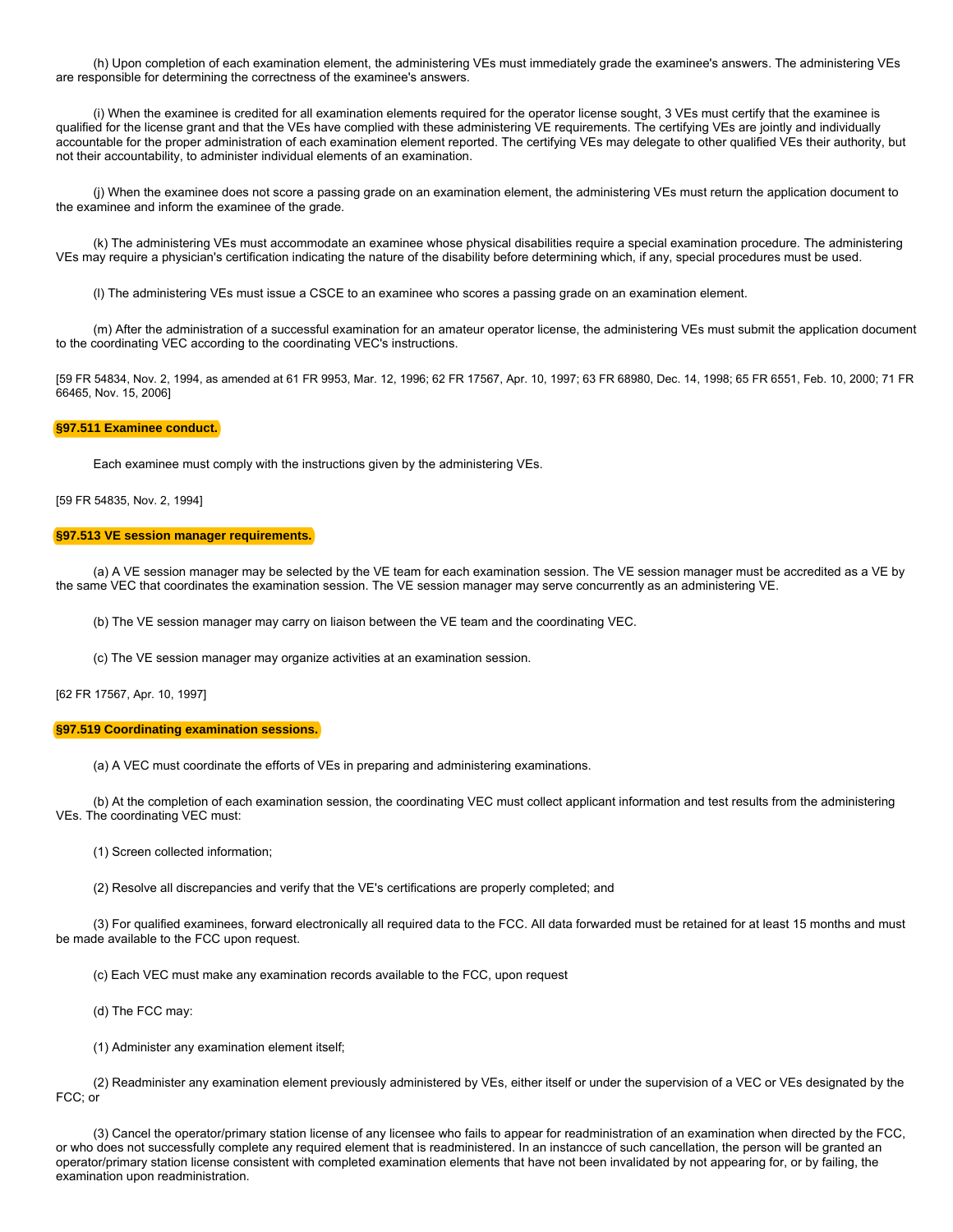[54 FR 25857, June 20, 1989, as amended at 59 FR 54835, Nov. 2, 1994; 62 FR 17567, Apr. 10, 1997; 63 FR 68981, Dec. 14, 1998; 71 FR 66465, Nov. 15, 2006]

## **§97.521 VEC qualifications.**

No organization may serve as a VEC unless it has entered into a written agreement with the FCC. The VEC must abide by the terms of the agreement. In order to be eligible to be a VEC, the entity must:

(a) Be an organization that exists for the purpose of furthering the amateur service;

(b) Be capable of serving as a VEC in at least the VEC region (see appendix 2) proposed;

(c) Agree to coordinate examinations for any class of amateur operator license;

(d) Agree to assure that, for any examination, every examinee qualified under these rules is registered without regard to race, sex, religion, national origin or membership (or lack thereof) in any amateur service organization;

[54 FR 25857, June 20, 1989, as amended at 58 FR 29127, May 19, 1993; 61 FR 9953, Mar. 12, 1996]

## **§97.523 Question pools.**

All VECs must cooperate in maintaining one question pool for each written examination element. Each question pool must contain at least 10 times the number of questions required for a single examination. Each question pool must be published and made available to the public prior to its use for making a question set. Each question on each VEC question pool must be prepared by a VE holding the required FCC-issued operator license. See §97.507(a) of this part.

## **§97.525 Accrediting VEs.**

(a) No VEC may accredit a person as a VE if:

(1) The person does not meet minimum VE statutory qualifications or minimum qualifications as prescribed by this part;

(2) The FCC does not accept the voluntary and uncompensated services of the person;

(3) The VEC determines that the person is not competent to perform the VE functions; or

(4) The VEC determines that questions of the person's integrity or honesty could compromise the examinations.

(b) Each VEC must seek a broad representation of amateur operators to be VEs. No VEC may discriminate in accrediting VEs on the basis of race, sex, religion or national origin; nor on the basis of membership (or lack thereof) in an amateur service organization; nor on the basis of the person accepting or declining to accept reimbursement.

#### **§97.527 Reimbursement for expenses.**

VEs and VECs may be reimbursed by examinees for out-of-pocket expenses incurred in preparing, processing, administering, or coordinating an examination for an amateur operator license.

[66 FR 20752, Apr. 25, 2001]

# **Appendix 1 to Part 97—Places Where the Amateur Service is Regulated by the FCC**

In ITU Region 2, the amateur service is regulated by the FCC within the territorial limits of the 50 United States, District of Columbia, Caribbean Insular areas [Commonwealth of Puerto Rico, United States Virgin Islands (50 islets and cays) and Navassa Island], and Johnston Island (Islets East, Johnston, North and Sand) and Midway Island (Islets Eastern and Sand) in the Pacific Insular areas.

In ITU Region 3, the amateur service is regulated by the FCC within the Pacific Insular territorial limits of American Samoa (seven islands), Baker Island, Commonwealth of Northern Mariana Islands, Guam Island, Howland Island, Jarvis Island, Kingman Reef, Palmyra Island (more than 50 islets) and Wake Island (Islets Peale, Wake and Wilkes).

#### **Appendix 2 to Part 97—VEC Regions**

1. Connecticut, Maine, Massachusetts, New Hampshire, Rhode Island and Vermont.

2. New Jersey and New York.

- 3. Delaware, District of Columbia, Maryland and Pennsylvania.
- 4. Alabama, Florida, Georgia, Kentucky, North Carolina, South Carolina, Tennessee and Virginia.
- 5. Arkansas, Louisiana, Mississippi, New Mexico, Oklahoma and Texas.
- 6. California.
- 7. Arizona, Idaho, Montana, Nevada, Oregon, Utah, Washington and Wyoming.
- 8. Michigan, Ohio and West Virginia.
- 9. Illinois, Indiana and Wisconsin.

10. Colorado, Iowa, Kansas, Minnesota, Missouri, Nebraska, North Dakota and South Dakota.